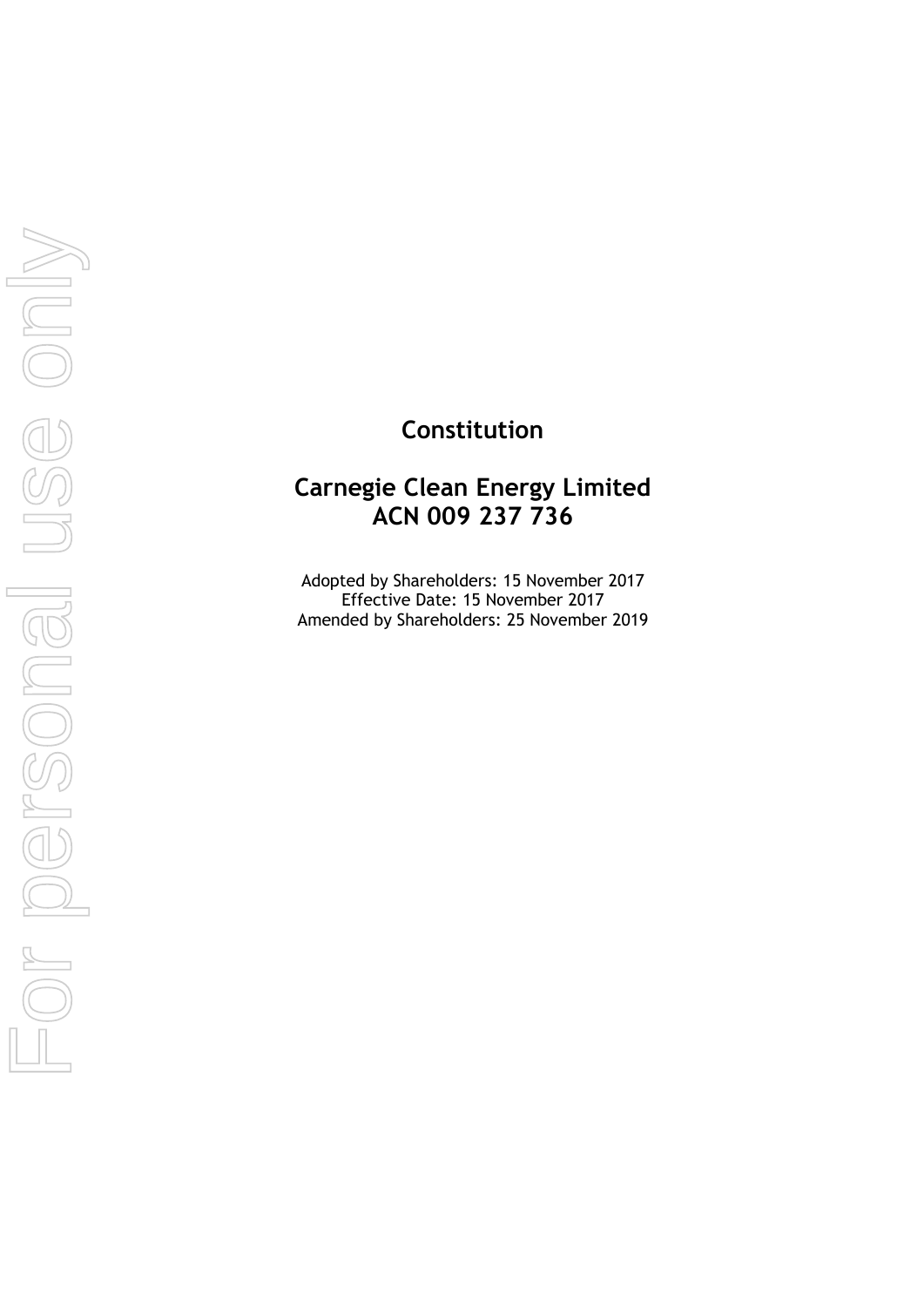## **Table of Contents**

| 1.<br>1.1<br>1.2 |                                                  |  |
|------------------|--------------------------------------------------|--|
| 1.               |                                                  |  |
| 2.               |                                                  |  |
| 3.               |                                                  |  |
| $\overline{4}$ . |                                                  |  |
| 5.               |                                                  |  |
| 6.               |                                                  |  |
| 6.1              |                                                  |  |
| 6.2              |                                                  |  |
| 6.3              |                                                  |  |
| 6.4              |                                                  |  |
| 6.5              |                                                  |  |
| 6.6              |                                                  |  |
| 6.7              |                                                  |  |
| 6.8              |                                                  |  |
| 7.               | Calls, Company Payments, Forfeiture and Liens  7 |  |
| 8.               |                                                  |  |
| 8.1              |                                                  |  |
| 8.2              |                                                  |  |
| 8.3              |                                                  |  |
| 8.4              |                                                  |  |
| 8.5              |                                                  |  |
| 8.6              |                                                  |  |
| 8.7              |                                                  |  |
| 9.               |                                                  |  |
| 9.1              |                                                  |  |
| 9.2              |                                                  |  |
| 9.3              |                                                  |  |
| 9.4              |                                                  |  |
| 9.5              |                                                  |  |
| 9.6              |                                                  |  |
|                  |                                                  |  |
| 9.7              |                                                  |  |
| 9.8              |                                                  |  |
| 9.9              |                                                  |  |
| 9.10             |                                                  |  |
| 9.11             |                                                  |  |
| 9.12             |                                                  |  |
| 9.13             |                                                  |  |
| 9.14             |                                                  |  |
| 10.              |                                                  |  |

Clause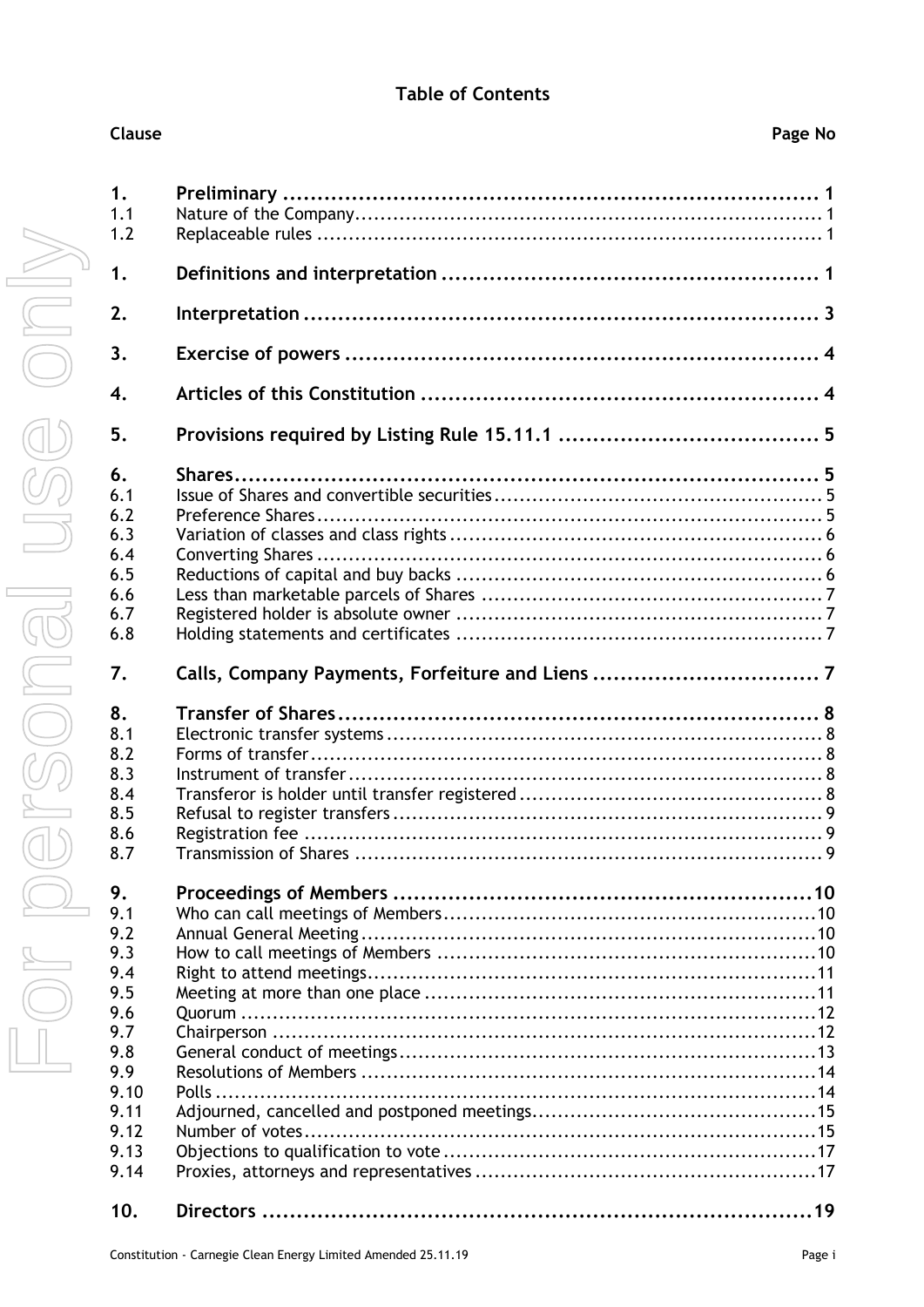## **Table of Contents**

| <b>Clause</b> | Page No |
|---------------|---------|
| 10.1          |         |
| 10.2          |         |
| 10.3          |         |
| 10.4          |         |
| 10.5          |         |
| 10.6          |         |
|               |         |
| 11.           |         |
| 11.1          |         |
| 11.2          |         |
| 11.3          |         |
| 12.           |         |
| 12.1          |         |
| 12.2          |         |
| 12.3          |         |
| 12.4          |         |
| 13.           |         |
| 13.1          |         |
| 13.2          |         |
| 13.3          |         |
| 13.4          |         |
| 13.5          |         |
| 13.6          |         |
| 13.7          |         |
| 14.           |         |
| 14.1          |         |
| 14.2          |         |
| 14.3          |         |
| 14.4          |         |
| 14.5          |         |
| 14.6          |         |
| 14.7          |         |
| 14.8          |         |
| 14.9          |         |
| 14.10         |         |
| 14.11         |         |
|               |         |
| 15.           |         |
| 15.1          |         |
| 15.2          |         |
| 15.3          |         |
| 15.4          |         |
| 15.5          |         |
| 15.6          |         |
| 16.           |         |
| 16.1          |         |
| 16.2          |         |
| 17.           |         |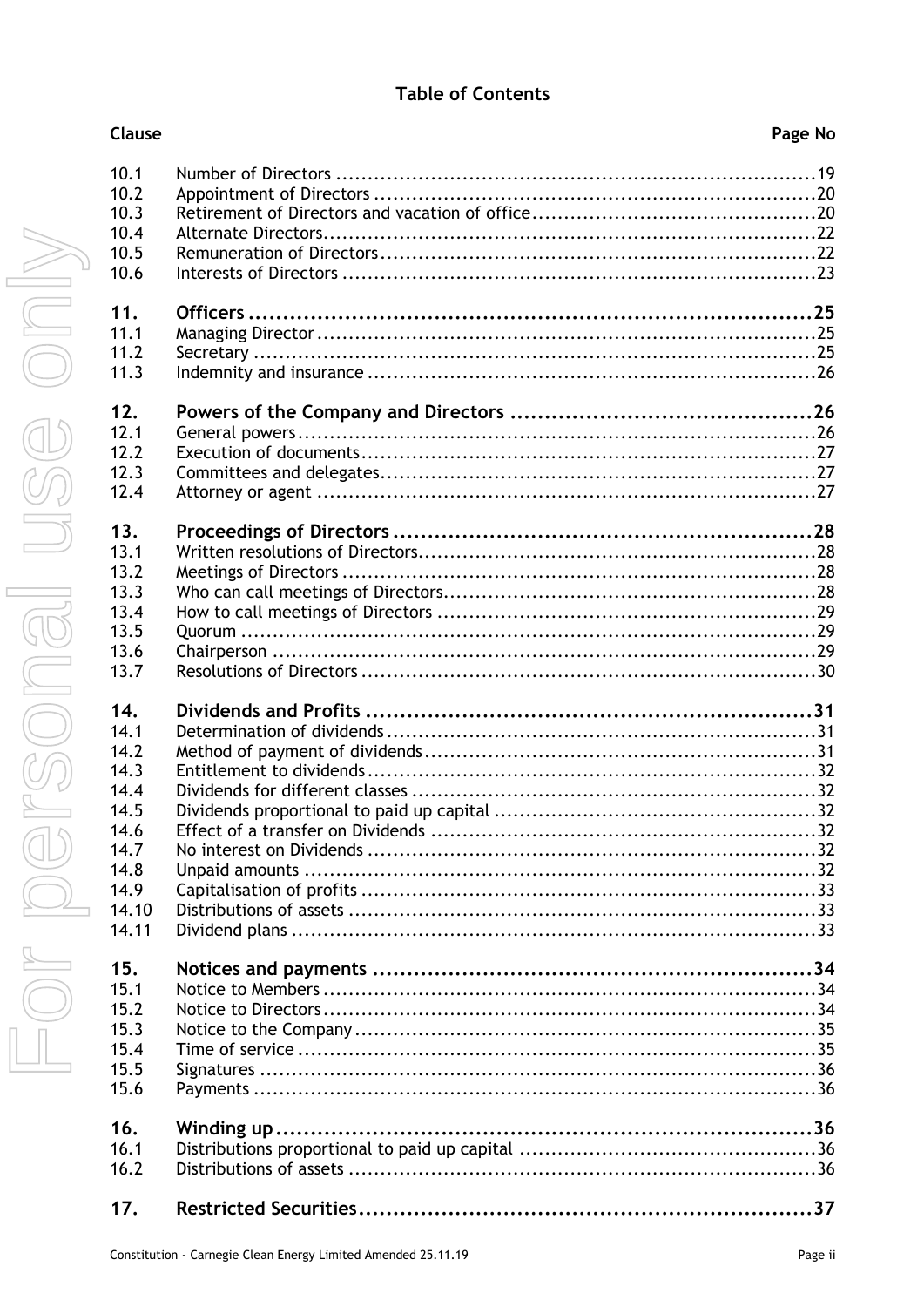## **Table of Contents**

| Clause                                                        | Page No |
|---------------------------------------------------------------|---------|
| Schedule 1 - Calls, Company Payments, Forfeiture and Liens 37 |         |
|                                                               |         |
|                                                               |         |
|                                                               |         |
|                                                               |         |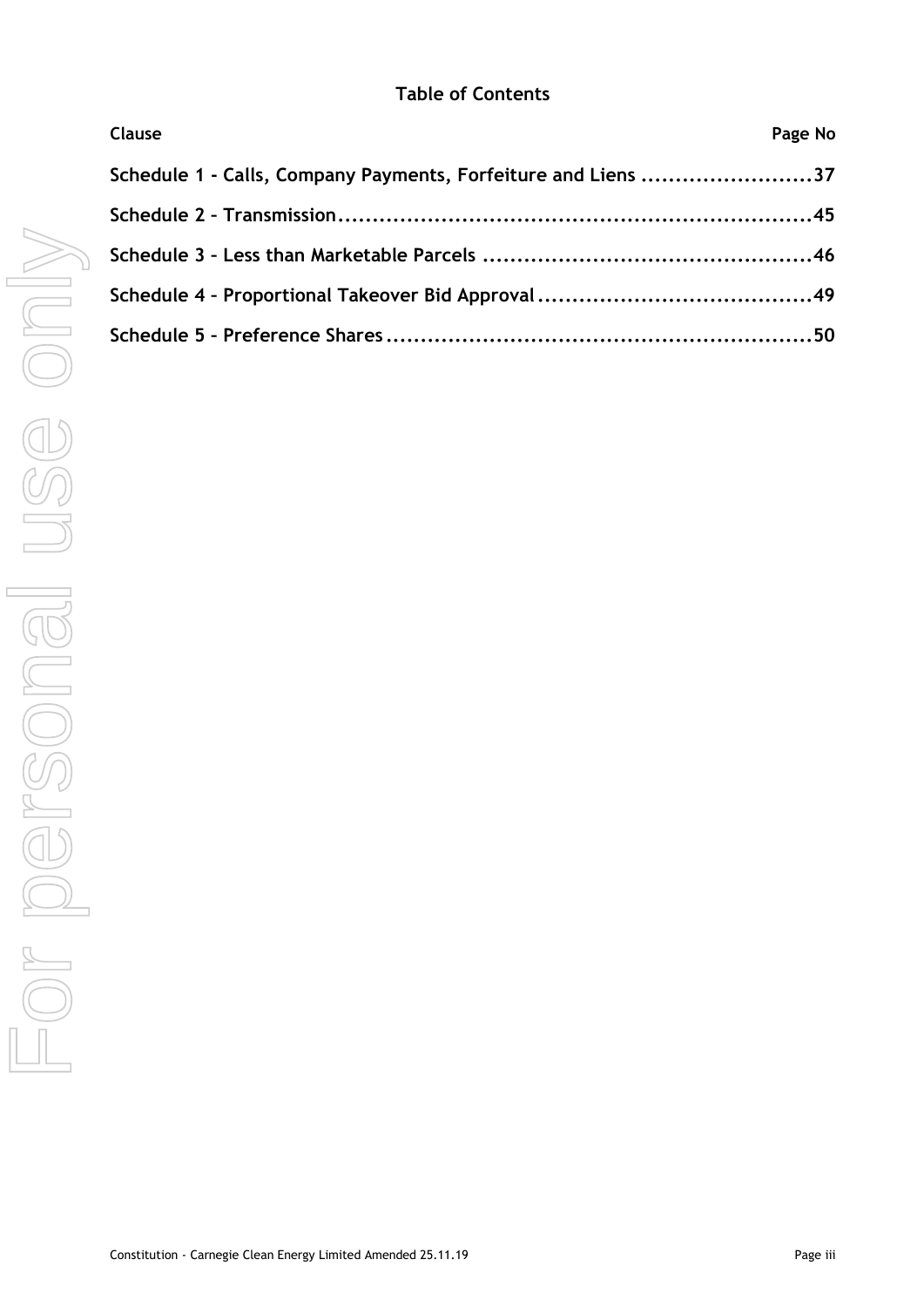## **Carnegie Clean Energy Limited ACN 009 237 736**

# **Constitution**

## <span id="page-4-0"></span>**1. Preliminary**

## <span id="page-4-1"></span>**1.1 Nature of the Company**

The Company is a public company limited by shares.

## <span id="page-4-2"></span>**1.2 Replaceable rules**

The replaceable rules in the Corporations Act do not apply to the Company.

# <span id="page-4-3"></span>**1. Definitions and interpretation**

In this Constitution:

**Alternate Director** means a person for the time being holding office as an alternate director of the Company under Article [10.4.](#page-25-0)

**Applicable Law** means the Corporations Act, the Listing Rules and the ASX Settlement Operating Rules.

**ASX Settlement** means ASX Settlement Pty Ltd ACN 008 504 532.

**ASX Settlement Operating Rules** means the operating rules of ASX Settlement in its capacity as a CS facility licensee, except to the extent of any relief given by ASX Settlement in their application to the Company.

**ASX** means ASX Limited ACN 008 624 691.

#### **Business Day**:

- (a) if the Company is admitted to the official list of ASX at the time, has the meaning given in the Listing Rules; or
- (b) otherwise, means a day except a Saturday, Sunday or public holiday in Western Australia.

**Company** means the company named Carnegie Clean Energy Limited ACN 009 237 736 or as it is named from time to time in accordance with the Corporations Act.

**Corporations Act** means the *Corporations Act 2001* (Cth), except to the extent of any exemption, modification, declaration or order made in respect of that legislation which applies to the Company.

**Directors** means the directors of the Company for the time being.

**Dividend** includes an interim dividend and a final dividend.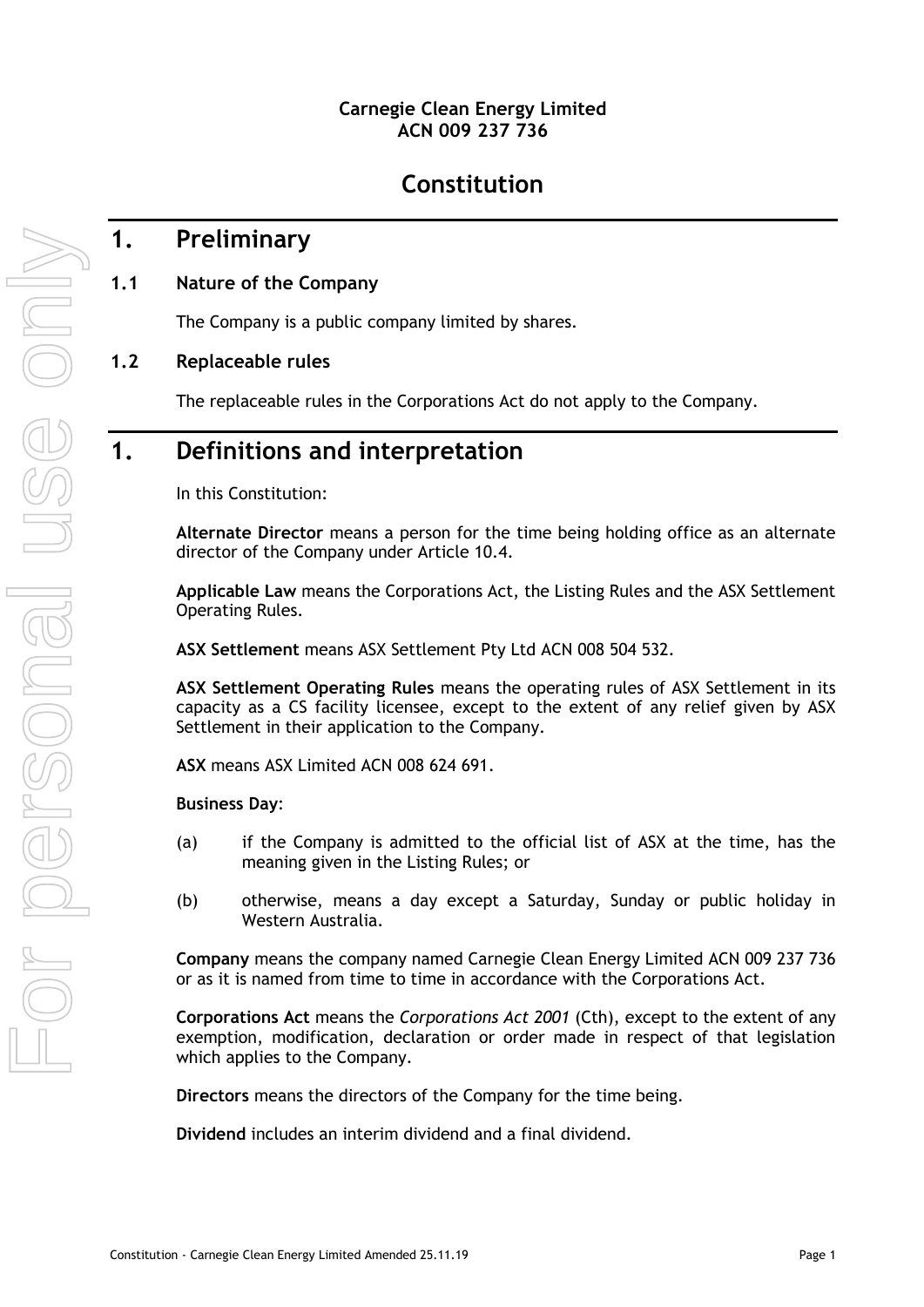**Eligible Member** means, in respect of a meeting of Members:

- (a) the date and time specified in the notice of that meeting, a person who is a Member at that time; or
- (b) as otherwise determined by the party calling the meeting,
- (c) provided that the time is not more than 48 hours prior to the meeting.

**Executive Director** means a Director who is an employee (whether full-time or parttime) of the Company or of any related body corporate of the Company other than by virtue of being a Director of the Company.

**Legal Costs** of a person means legal costs incurred by that person in defending an action for a Liability of that person.

**Liability** of a person means any liability incurred by that person as an officer of the Company or a subsidiary of the Company.

**Listing Rules** means the listing rules of ASX and any other rules of ASX which are applicable while the Company is admitted to the Official List of ASX, each as amended or replaced from time to time, except and to the extent of any express written waiver by ASX.

**Member** means a person whose name is entered in the Register as the holder of a Share.

**Non-Executive Directors** means all Directors other than Executive Directors.

**Notice** means a notice given pursuant to, or for the purposes of, this Constitution or the Applicable Law.

**Notifiable Interest** has the meaning given by paragraph (a) of the definition of notifiable interest of a director in the Listing Rules.

**Official List** means the official list of ASX.

**Personal Representative** means the legal personal representative, executor or administrator of the estate of a deceased person.

**Prescribed Notice** means 28 days or any shorter period of notice for a meeting of members of the Company allowed under the Corporations Act.

**Register** means the register of Members kept under the Applicable Law and, where appropriate, includes any sub-register and branch register.

**Relevant Officer** means a person who is, or has been, a Director or Secretary.

**Restriction Deed** means a deed executed in respect of Restricted Securities.

**Restricted Securities** has the same meaning as in the Listing Rules.

**Secretary** means a company secretary of the Company for the time being.

**Share** means a share in the capital of the Company.

**Transmission Event** means: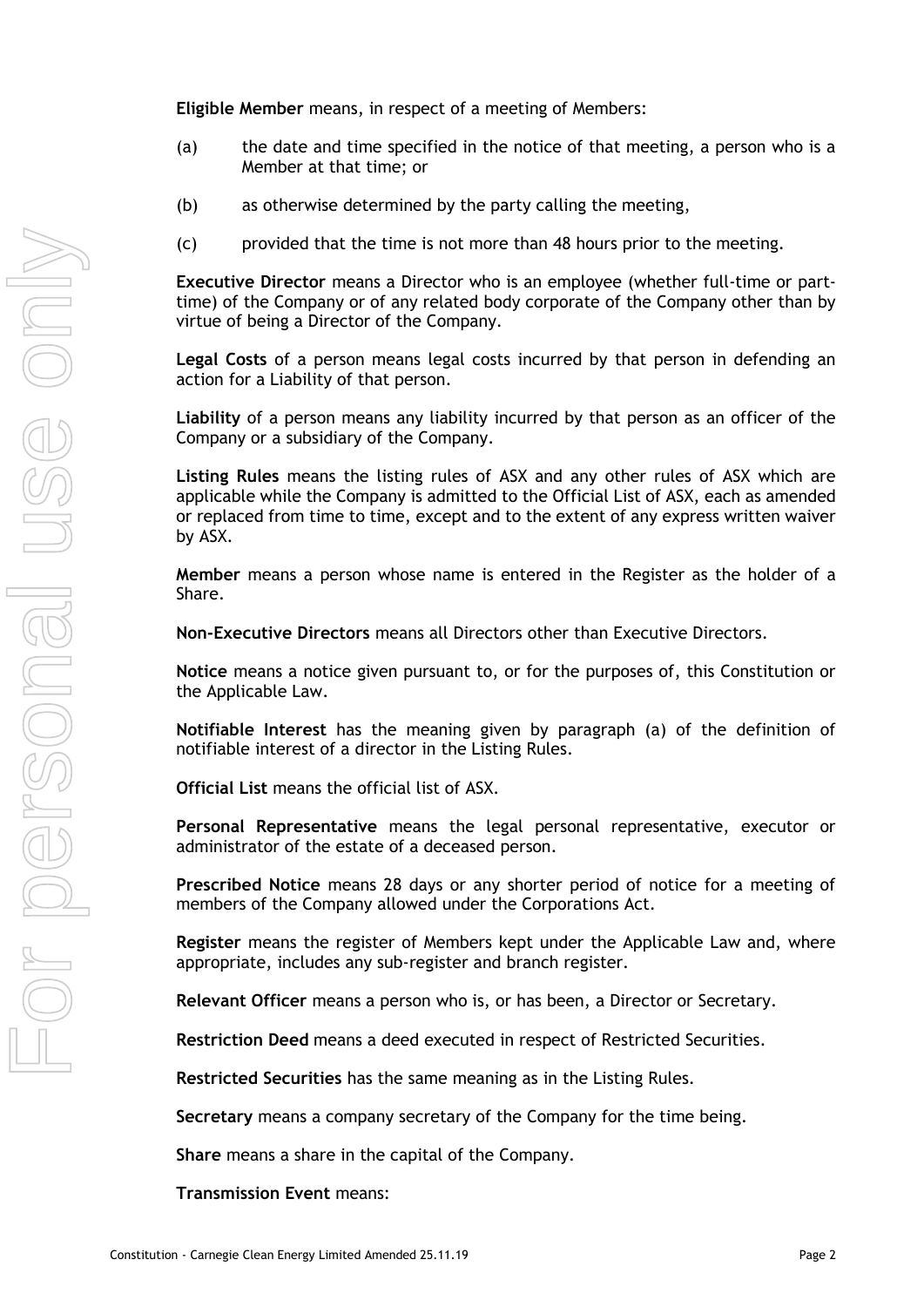- (a) if a Member is an individual:
- (b) death or bankruptcy of that Member; or
- (c) that Member becoming of unsound mind or becoming a person whose property is liable to be dealt with under a law about mental health;
- (d) if a Member is a body corporate, the deregistration of that Member under the laws of the jurisdiction of its registration; or
- (e) in any case, the vesting in, or transfer to, a person of the Shares of a Member without that person becoming a Member.

# <span id="page-6-0"></span>**2. Interpretation**

- (a) In this Constitution:
	- (i) a reference to a partly paid Share is a reference to a Share on which there is an amount unpaid;
	- (ii) a reference to a call or an amount called in respect of a Share includes an amount that, by the terms of issue of a Share or otherwise, is payable at one or more fixed times;
	- (iii) a reference to a Share which is jointly held is a reference to a Share for which there is more than one Member;
	- (iv) a reference to a meeting of Members includes a meeting of any class of Members;
	- (v) a Member is taken to be present at a meeting of Members if the Member is present in person or by proxy, attorney or representative; and
	- (vi) a reference to a notice or document in writing includes a notice or document given by fax or another form of written communication.
- (b) In this Constitution, headings are for convenience only and do not affect interpretation, and unless the context indicates a contrary intention:
	- (i) words importing the singular include the plural (and vice versa);
	- (ii) words indicating a gender include every other gender;
	- (iii) the word person includes an individual, the estate of an individual, a corporation, an authority, an association or a joint venture (whether incorporated or unincorporated), a partnership and a trust;
	- (iv) where a word or phrase is given a defined meaning, any other part of speech or grammatical form of that word or phrase has a corresponding meaning;
	- (v) the word includes in any form is not a word of limitation;
	- (vi) a reference to an Article or a Schedule is to an article or a schedule of this Constitution;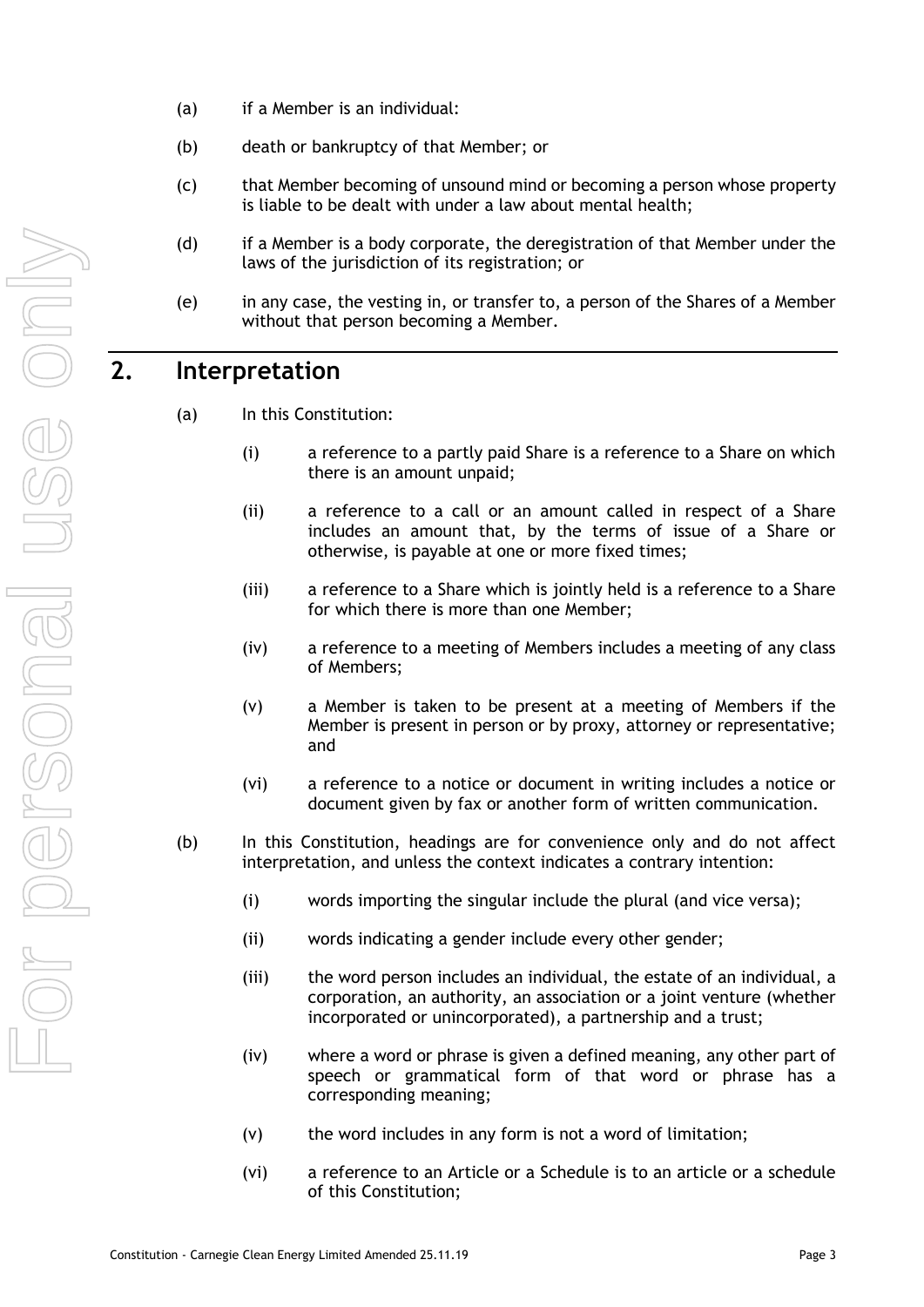- (vii) a reference in a Schedule to a paragraph is to a paragraph of that Schedule;
- (viii) a Schedule is part of this Constitution;
- (ix) a reference to this Constitution is to this Constitution (and where applicable any of its provisions) as modified or repealed from time to time;
- (x) a reference to any statute or to any statutory provision includes any statutory modification or re-enactment of it or any statutory provision substituted for it, and all ordinances, by-laws, regulations, rules and statutory instruments (however described) issued under it;
- (xi) a reference to the Listing Rules or the ASX Settlement Operating Rules includes any amendment or replacement of those rules from time to time;
- (xii) an expression in a provision of this Constitution which deals with a matter dealt with by a provision of the Applicable Law has the same meaning as in that provision of the Applicable Law; and
- (xiii) an expression in a provision of this Constitution that is defined in section 9 of the Corporations Act has the same meaning as in that section.
- (c) In this Constitution, a reference to the Listing Rules, the ASX Settlement Operating Rules or ASX has effect only if at that time the Company is included in the official list of ASX.

# <span id="page-7-0"></span>**3. Exercise of powers**

Where this Constitution confers a power or imposes a duty, then, unless the contrary intention appears, the power may be exercised and the duty must be performed from time to time as the occasion requires.

## <span id="page-7-2"></span><span id="page-7-1"></span>**4. Articles of this Constitution**

- (a) Unless the Applicable Law provides that the Constitution may contain a provision contrary to the Applicable Law, the Articles of this Constitution are subject to the Applicable Law such that any Article of this Constitution that is inconsistent with or contrary to the Applicable Law will be read down to the extent of the inconsistency with the Applicable Law.
- (b) If an Article is inconsistent with or contrary to the Applicable Law and is not capable of being read down to the extent of the inconsistency under Article [4\(a\),](#page-7-2) the relevant Article will be severed from this Constitution.
- (c) If at any time any provision of this Constitution is or becomes illegal, invalid or unenforceable in any respect under the law of any jurisdiction, that does not affect or impair:
	- (i) the legality, validity or enforceability in that jurisdiction of any other provision of this Constitution; or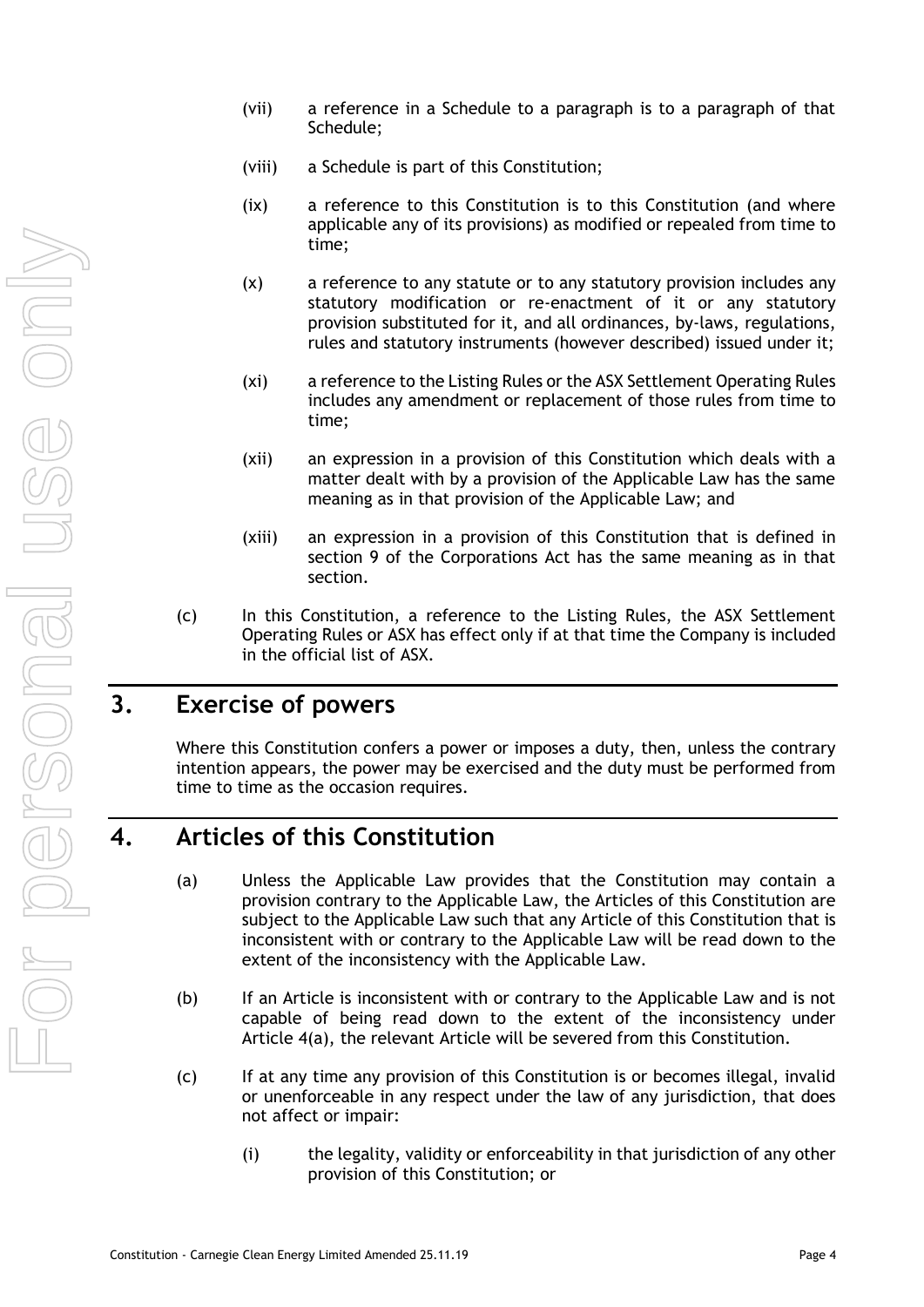(ii) the legality, validity or enforceability under the law of any other jurisdiction of that or any other provision of this Constitution.

# <span id="page-8-0"></span>**5. Provisions required by Listing Rule 15.11.1**

If the Company is admitted to the Official List of ASX, the following clauses apply:

- (a) notwithstanding anything contained in this Constitution, if the Listing Rules prohibit an act being done, the act shall not be done;
- (b) nothing contained in this Constitution prevents an act being done that the Listing Rules require to be done;
- (c) if the Listing Rules require an act to be done or not to be done, authority is given for that act to be done or not to be done (as the case may be);
- (d) if the Listing Rules require this Constitution to contain a provision and it does not contain such a provision, this Constitution is deemed to contain that provision;
- (e) if the Listing Rules require this Constitution not to contain a provision and it contains such a provision, this Constitution is deemed not to contain that provision; and
- (f) if any provision of this Constitution is or becomes inconsistent with the Listing Rules, this Constitution is deemed not to contain that provision to the extent of the inconsistency.

## <span id="page-8-1"></span>**6. Shares**

## <span id="page-8-4"></span><span id="page-8-2"></span>**6.1 Issue of Shares and convertible securities**

- (a) Subject to any rights and restrictions attached to a class of Shares, the Company may:
	- (i) issue unissued Shares; and
	- (ii) grant rights which are convertible into unissued Shares,

on any terms, at any time and for any consideration, as the Directors resolve.

(b) The powers of the Company under Article [6.1\(a\)](#page-8-4) may only be exercised by the Directors.

## <span id="page-8-3"></span>**6.2 Preference Shares**

- (a) The Company may issue any Shares as preference Shares including:
	- (i) preference Shares which are liable to be redeemed in a manner permitted by the Corporations Act; and
	- (ii) preference Shares in accordance with the terms of [Schedule](#page-53-0) 6.
- <span id="page-8-5"></span>(b) Holders of preference Shares have the same rights as holders of ordinary Shares in relation to receiving notices, reports and audited accounts, and attending meetings of Members.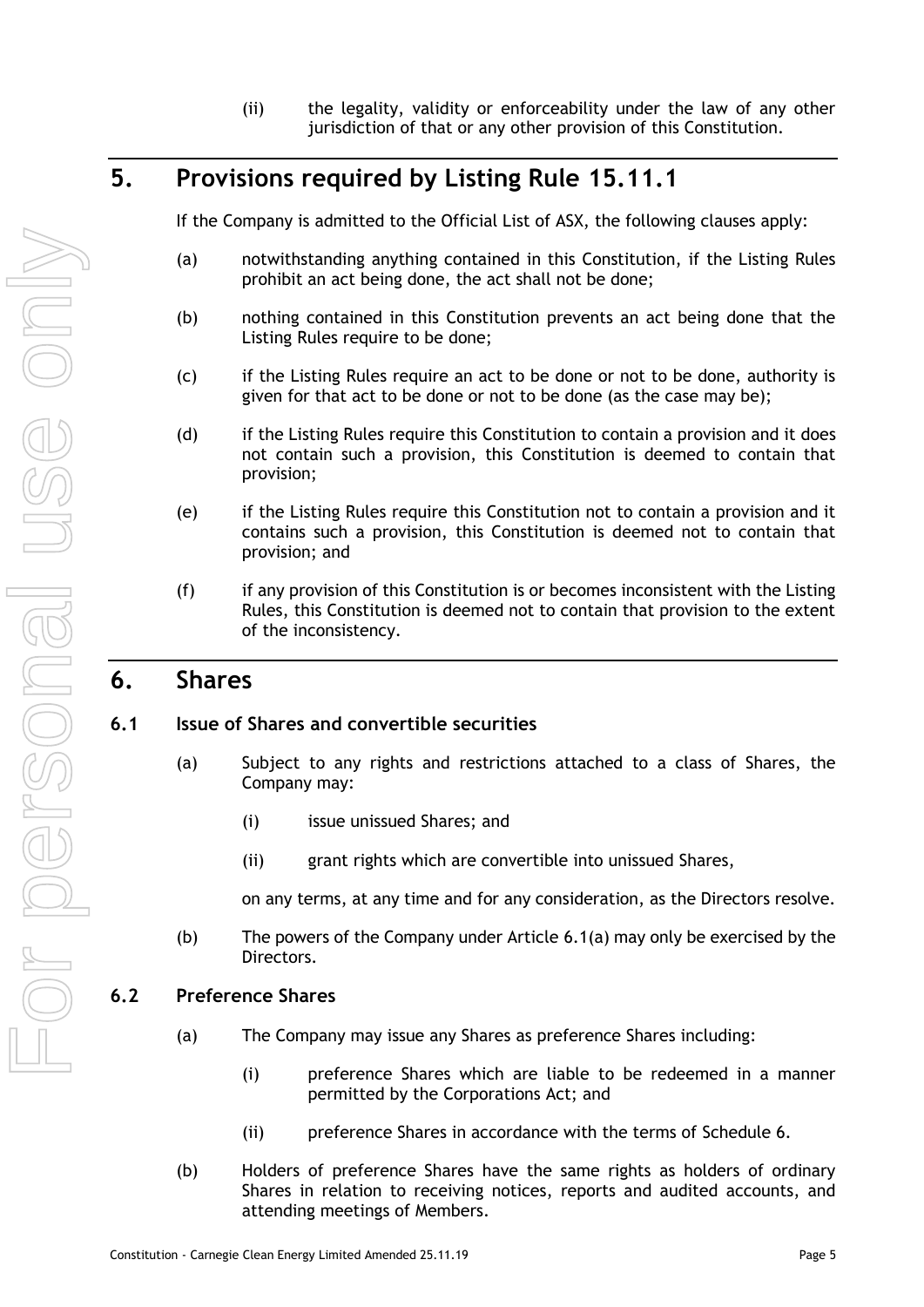- <span id="page-9-4"></span>(c) A holder of a preference Share only has the right to vote:
	- (i) during a period during which a dividend (or part of a dividend) in respect of the Share is in arrears;
	- (ii) on a proposal to reduce the share capital of the Company;
	- (iii) on a resolution to approve the terms of a buy-back agreement;
	- (iv) on a proposal that affects rights attached to the Share;
	- (v) on a proposal to wind up the Company;
	- (vi) on a proposal for the disposal of the whole of the property, business and undertaking of the Company; and
	- (vii) during the winding up of the Company.

## <span id="page-9-0"></span>**6.3 Variation of classes and class rights**

- (a) Subject to the terms of issue of Shares in a particular class, the Company may:
	- (i) vary or cancel rights attached to Shares in that class; or
	- (ii) convert Shares from one class to another,

<span id="page-9-3"></span>by a special resolution of the Company and:

- (iii) a special resolution passed at a meeting of the Members holding Shares in that class; or
- (iv) the written consent of Members who are entitled to at least 75% of the votes that may be cast in respect of Shares in that class.
- (b) The provisions in this Constitution concerning meetings of Members (with the necessary changes) apply to a meeting held under Article [6.3\(a\)\(iii\).](#page-9-3)

## <span id="page-9-1"></span>**6.4 Converting Shares**

The Company may by ordinary resolution passed at a general meeting convert all or any of its Shares into a larger or smaller number of Shares.

## <span id="page-9-2"></span>**6.5 Reductions of capital and buy backs**

- (a) The Company may:
	- (i) reduce its share capital; and
	- (ii) buy back Shares in itself,

on any terms and at any time.

(b) The method of distribution of a reduction of the share capital of the Company may include any or all of the payment of cash, the issue of shares, the grant of Company options or other Company securities, the transfer of shares or any other securities in any other body corporate or units in any unit trust or the transfer of any other assets.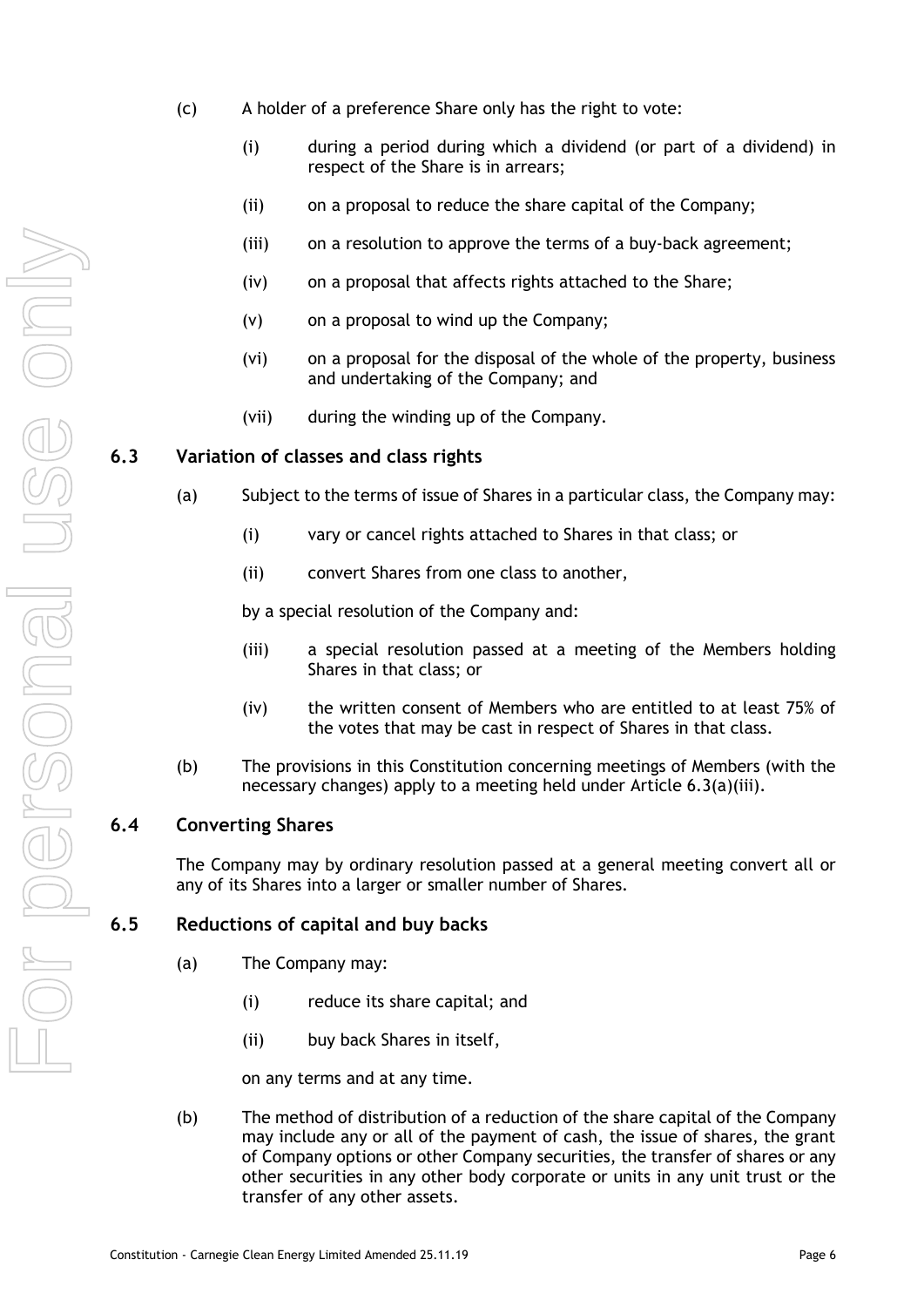- (c) If a distribution of a reduction of the share capital of the Company includes an issue or transfer of shares in a body corporate, each Member:
	- (i) agrees to become a member of that body corporate; and
	- (ii) in the case of transfer, appoints the Company and each Director as its agent to execute an instrument of transfer or other document required to transfer those shares to that Member.

### <span id="page-10-0"></span>**6.6 Less than marketable parcels of Shares**

[Schedule](#page-49-0) 4 applies and forms part of this Constitution.

#### <span id="page-10-1"></span>**6.7 Registered holder is absolute owner**

Except as required by law, the ASX Settlement Operating Rules or this Constitution, the Company is not required to recognise any interest in, or right in respect of, a Share except an absolute right of legal ownership of the Member registered as the holder of that Share.

#### <span id="page-10-4"></span><span id="page-10-2"></span>**6.8 Holding statements and certificates**

- (a) The Company may not issue certificates for Shares, or cancel existing certificates for Shares without issuing any replacement certificate, if the Directors so resolve.
- (b) The Company must issue to each Member, in accordance with the Applicable Law, statements of the holdings of Shares registered in the Member's name.
- (c) Subject to Article [6.8\(a\)](#page-10-4) the Company must issue to each Member, free of charge and in accordance with the Applicable Law, one certificate in respect of each class of Shares registered in the Member's name.
- (d) If a Share is jointly held:
	- (i) the Company is not required to issue more than one certificate for the Share; and
	- (ii) delivery of a certificate for the Share to any one of the joint holders of the Share is delivery to all the joint holders.
- (e) Subject to Article [6.8\(a\)](#page-10-4) the Company must issue a replacement certificate for a Share if:
	- (i) the Company receives and cancels the existing certificate; or
	- (ii) the Company is satisfied that the existing certificate is lost or destroyed, and the Member complies with all conditions set out in the Corporations Act and pays any fee as the Directors resolve.

# <span id="page-10-3"></span>**7. Calls, Company Payments, Forfeiture and Liens**

[Schedule](#page-40-1) 1 applies and forms part of this Constitution.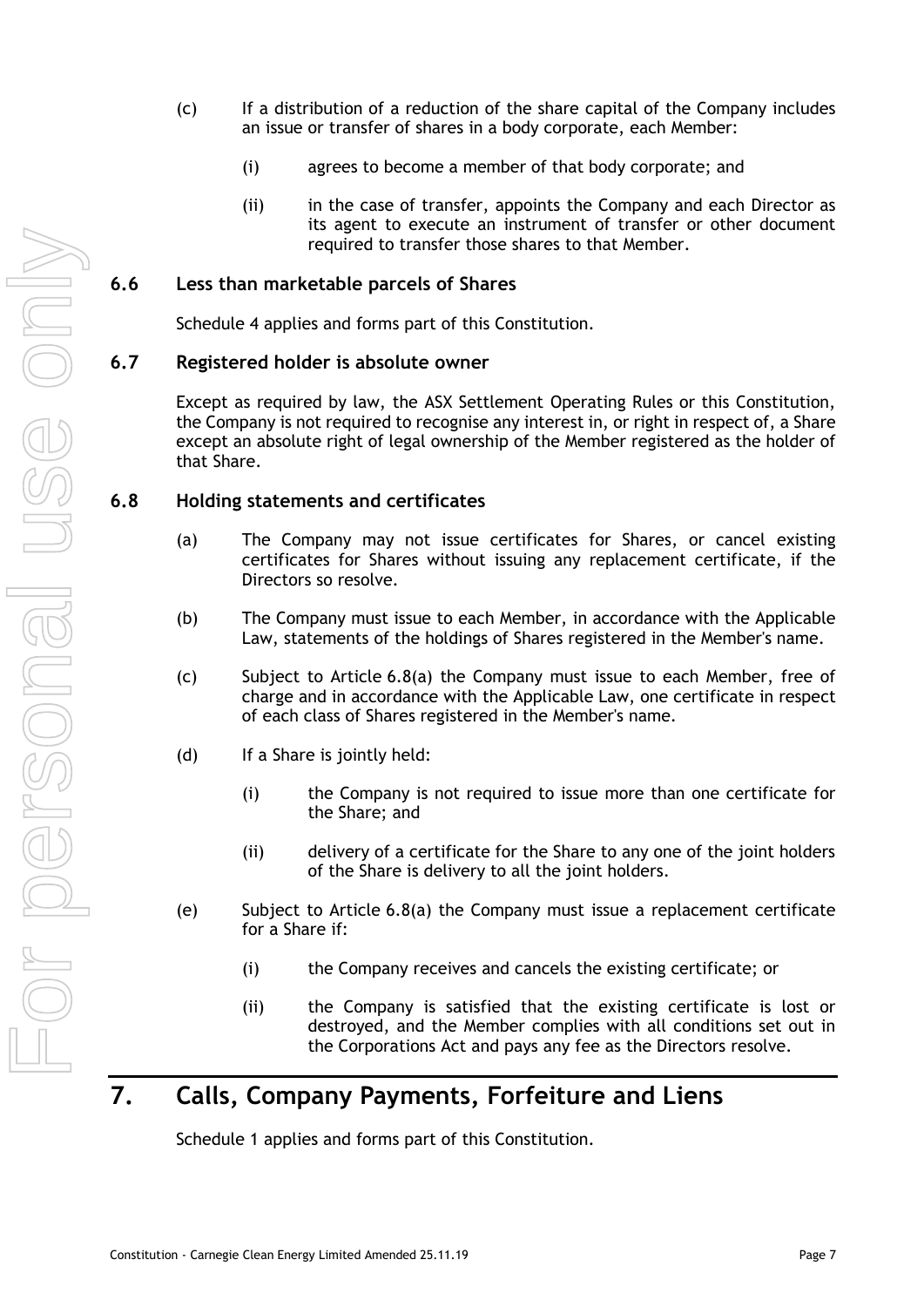# <span id="page-11-0"></span>**8. Transfer of Shares**

## <span id="page-11-1"></span>**8.1 Electronic transfer systems**

The Company may do any act, matter or thing permitted under the Applicable Law to facilitate involvement by the Company in any clearing and settlement facility provided under the Applicable Law for the transfer of securities.

## <span id="page-11-2"></span>**8.2 Forms of transfer**

- (a) Subject to this Constitution, a Member may transfer one or more Shares the Member holds by:
	- (i) a proper ASX Settlement transfer;
	- (ii) an instrument of transfer in compliance with this Constitution; or
	- (iii) any other method permitted by the Applicable Law.

## <span id="page-11-5"></span><span id="page-11-3"></span>**8.3 Instrument of transfer**

An instrument of transfer of a Share referred to in Article [8.2\(a\)\(ii\)](#page-11-5) must be:

- (a) in writing;
- (b) in any usual form or in any other form approved by the Directors that is otherwise permitted by law;
- (c) subject to the Corporations Act, executed by or on behalf of the transferor, and if required by the Company, the transferee;
- (d) stamped, if required by a law about stamp duty; and
- (e) delivered to the Company, at the place where the Register is kept, together with the certificate (if any) of the Share to be transferred and any other evidence as the Directors require to prove:
	- (i) the title of the transferor to that Share;
	- (ii) the right of the transferor to transfer that Share; and
	- (iii) the proper execution of the instrument of transfer.

#### <span id="page-11-4"></span>**8.4 Transferor is holder until transfer registered**

Subject to the ASX Settlement Operating Rules, a person transferring a Share remains the registered holder of that Share until the transfer for that Share is registered and the name of the person to whom the Share is being transferred is entered in the Register as the holder of that Share.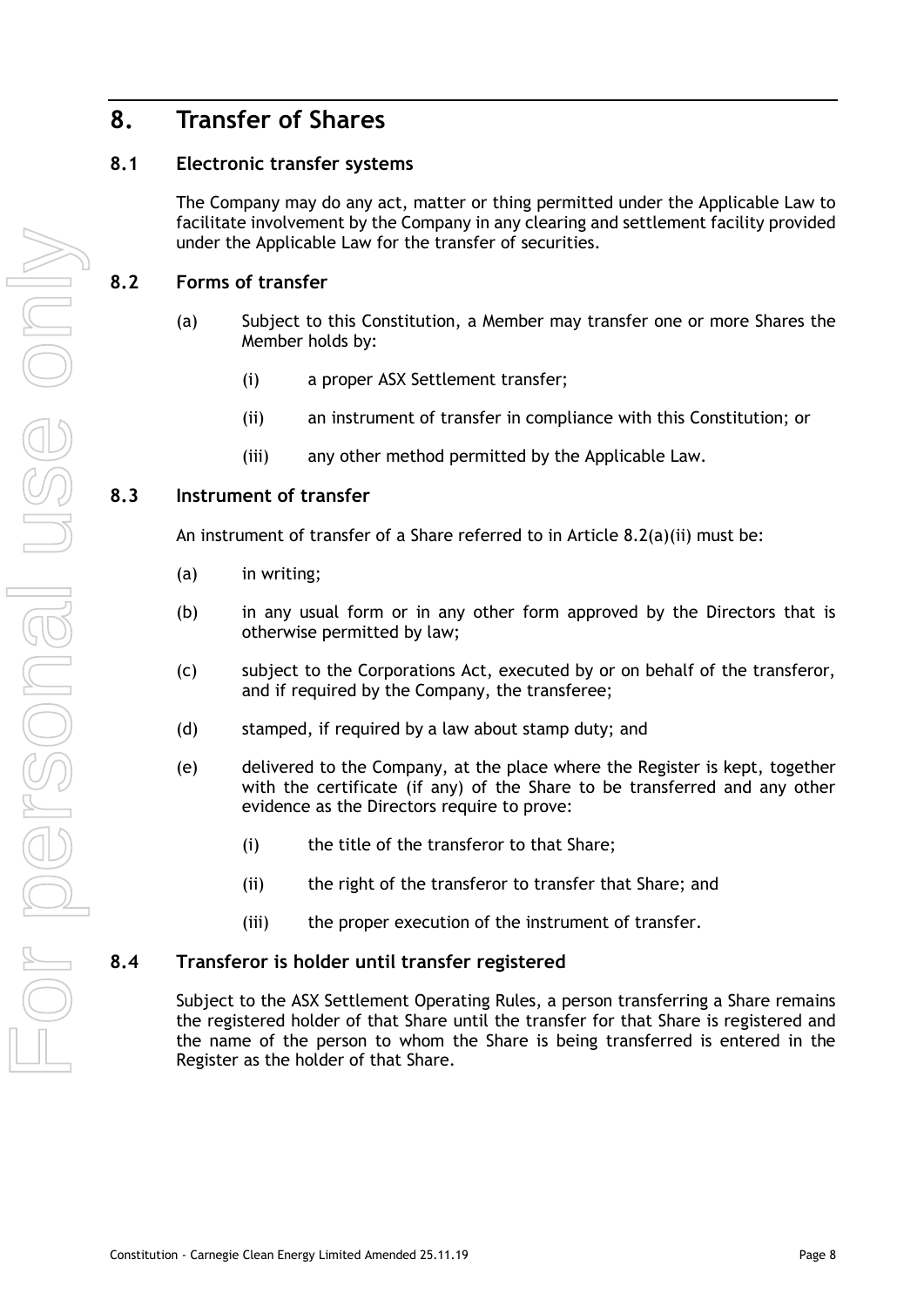## <span id="page-12-0"></span>**8.5 Refusal to register transfers**

- (a) Subject to:
	- (i) the Applicable Law;
	- (ii) Article [8.3](#page-11-3) and this Article [8.5;](#page-12-0) and
	- (iii) Paragraph [2\(a\)\(iii\)](#page-41-0) of Schedule 1,

the Company must not refuse or fail to register a transfer of Shares.

- <span id="page-12-5"></span>(b) The Company may refuse to register a transfer of Shares where the Applicable Law permits the Company to do so.
- (c) The Company must refuse to register a transfer of Shares where the Applicable Law or a law about stamp duty requires the Company to do so.
- (d) [Schedule](#page-52-0) 5 applies and forms part of the Constitution.
- <span id="page-12-6"></span>(e) The Company may apply, or may ask ASX Settlement to apply, a holding lock (including to prevent a transfer, or to refuse to register a paper-based transfer document) where the Applicable Law permits the Company to do so.
- <span id="page-12-3"></span>(f) The Company must give notice in writing of any refusal to register a transfer of Shares, and the reasons for the refusal, to the person transferring those Shares and the person who lodged the transfer (if not the same person) within 5 Business Days after the date on which the transfer was lodged with the Company.
- <span id="page-12-4"></span>(g) The Company must give notice in writing of any holding lock, and the reasons for the holding lock, to the Member of those Shares within 5 Business Days after the date on which the Company asked for the holding lock.
- (h) Failure by the Company to give notice under Article  $8.5(f)$  or $8.5(g)$  does not invalidate the refusal to register the transfer or the holding lock.
- (i) The powers of the Company under Articles [8.5\(b\)](#page-12-5) and [8.5\(e\)](#page-12-6) may only be exercised by the Directors.

## <span id="page-12-1"></span>**8.6 Registration fee**

- (a) Where an instrument of transfer referred to in Article [8.2\(a\)\(ii\)](#page-11-5) is to be used by a Shareholder to transfer Shares, a reasonable fee may be charged on the registration of a transfer of Shares or other securities.
- (b) Where an instrument of transfer other than that referred to in Article [8.2\(a\)\(ii\)](#page-11-5) is to be used, the Company must not charge a fee to register a transfer of a Share in compliance with this Constitution except as permitted by the Applicable Law.

## <span id="page-12-2"></span>**8.7 Transmission of Shares**

[Schedule](#page-48-0) 3 applies and forms part of this Constitution.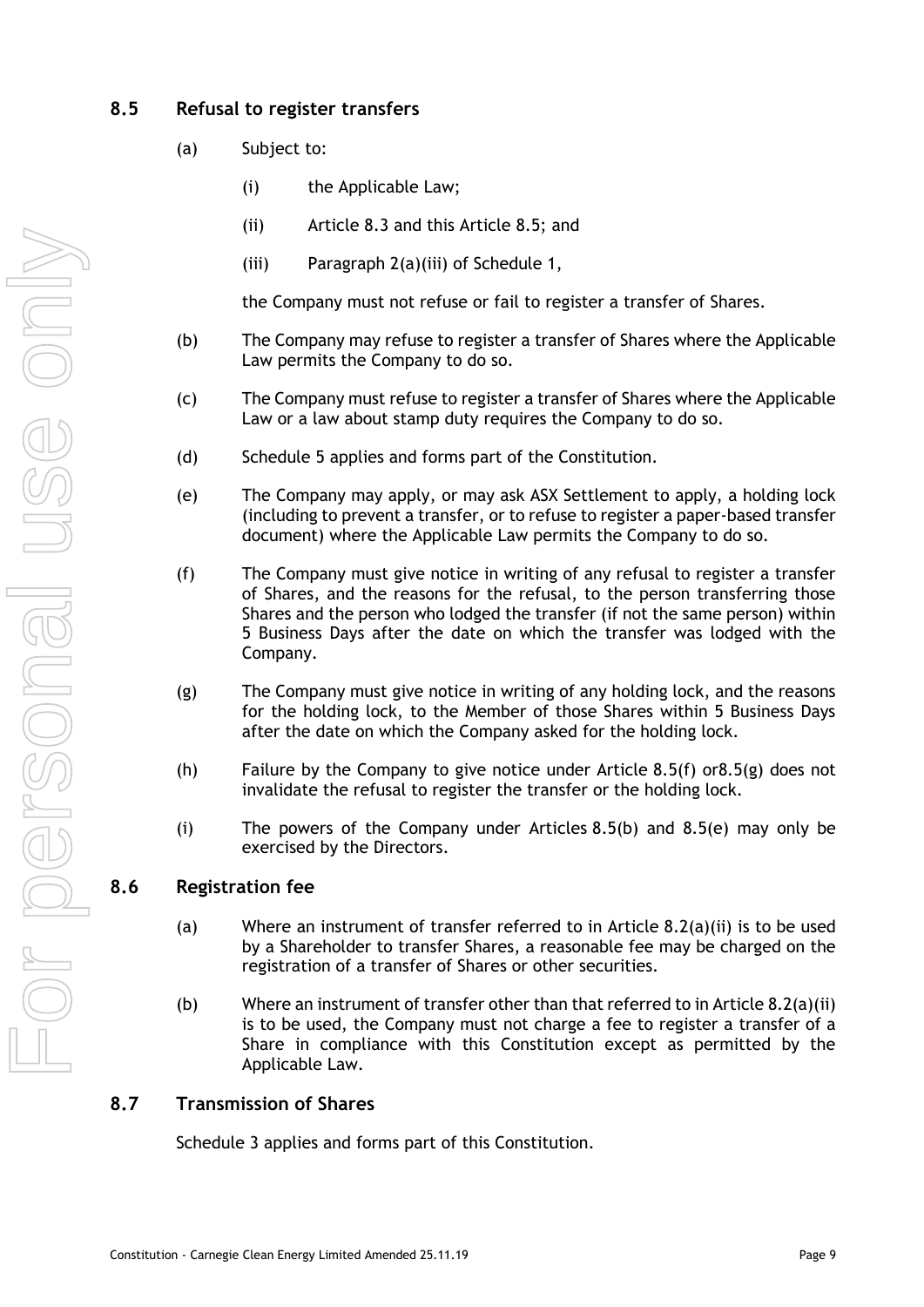# <span id="page-13-0"></span>**9. Proceedings of Members**

## <span id="page-13-1"></span>**9.1 Who can call meetings of Members**

- (a) The Directors may call a meeting of Members at a time and place as the Directors resolve.
- (b) Subject to the Corporations Act, a Director may call a meeting of Members at a time and place as that Director determines.
- <span id="page-13-4"></span>(c) The Directors must call and arrange to hold a general meeting of the Company on the request of Members made in accordance with the Corporations Act.
- <span id="page-13-5"></span>(d) The Members may call and arrange to hold a general meeting of the Company as provided by the Corporations Act.

## <span id="page-13-2"></span>**9.2 Annual General Meeting**

The Company must hold an AGM if required by, and in accordance with, the Applicable Law.

## <span id="page-13-3"></span>**9.3 How to call meetings of Members**

- (a) The Company must give not less than Prescribed Notice of a meeting of Members.
- (b) Notice of a meeting of Members must be given to ASX, each Member, each Director, each Alternate Director and any auditor of the Company.
- (c) Holders of preference Shares have the same rights as holders of ordinary Shares to:
	- (i) receive notice of a meeting of Members; and
	- (ii) receive notices, reports and financial reports of the Company.
- (d) Subject to Article [9.11\(h\),](#page-18-2) a notice of a meeting of Members must include:
	- (i) date and time for the meeting (and if the meeting is to be held in 2 or more places, the technology that will be used to facilitate this);
	- (ii) the general nature of the business of the meeting;
	- (iii) the date and time (being not more than 48 hours before the meeting) at which persons will be taken for the purposes of the meeting to hold Shares; and
	- (iv) any other information or documents specified by the Applicable Law.
- (e) A person may waive notice of any meeting of Members by notice in writing to the Company to that effect.
- (f) Anything done (including the passing of a resolution) at a meeting of Members is not invalid because either or both a person does not receive notice of the meeting or the Company accidentally does not give notice of the meeting to a person.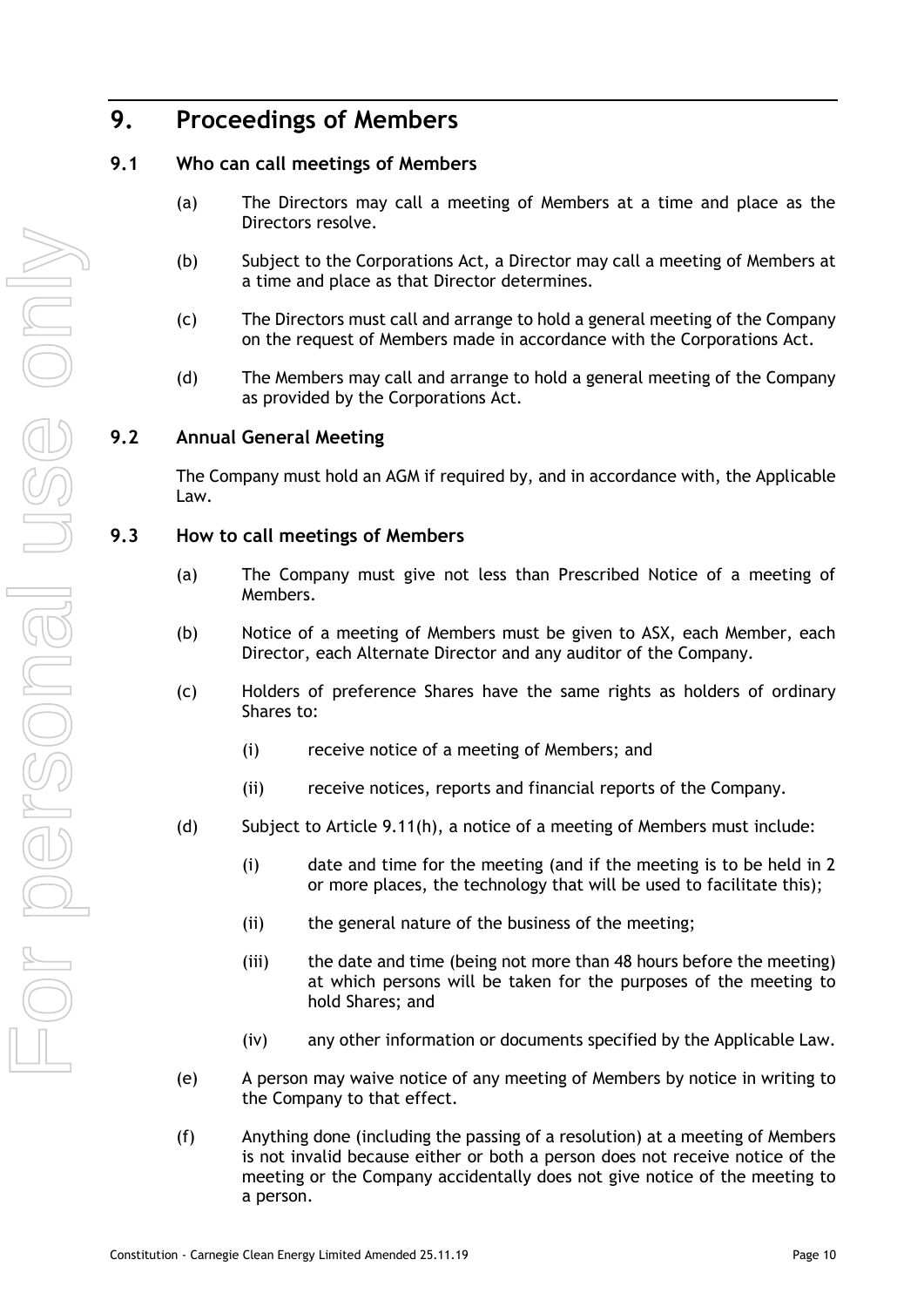## <span id="page-14-0"></span>**9.4 Right to attend meetings**

- (a) Each Eligible Member and any auditor of the Company is entitled to attend any meetings of Members.
- (b) Holders of preference Shares have the same rights as holders of ordinary Shares to attend a meeting of Members.
- (c) Subject to this Constitution, each Director is entitled to attend and speak at all meetings of Members.
- (d) The chairperson of a meeting of Members may refuse any person admission to, or require a person to leave and remain out of, the meeting if that person:
	- (i) in the opinion of the chairperson, is not complying with the reasonable directions of the chairperson;
	- (ii) has any audio or visual recording device;
	- (iii) has a placard or banner;
	- (iv) has an article the chairperson considers to be dangerous, offensive or liable to cause disruption;
	- (v) refuses to produce or to permit examination of any article, or the contents of any article, in the person's possession;
	- (vi) behaves or threatens to behave in a dangerous, offensive or disruptive manner; or
	- (vii) is not:
		- (A) an Eligible Member;
		- (B) a proxy, attorney or representative of an Eligible Member;
		- (C) a Director; or
		- (D) an auditor of the Company.

## <span id="page-14-2"></span><span id="page-14-1"></span>**9.5 Meeting at more than one place**

- (a) A meeting of Members may be held in 2 or more places linked together by any technology that:
	- (i) gives the Eligible Members as a whole in those places a reasonable opportunity to participate in proceedings;
	- (ii) enables the chairperson to be aware of proceedings in each place; and
	- (iii) enables the Eligible Members in each place to vote on a show of hands and on a poll.
- (b) If a meeting of Members is held in 2 or more places under Article  $9.5(a)$ :
	- (i) an Eligible Member present at one of the places is taken to be present at the meeting; and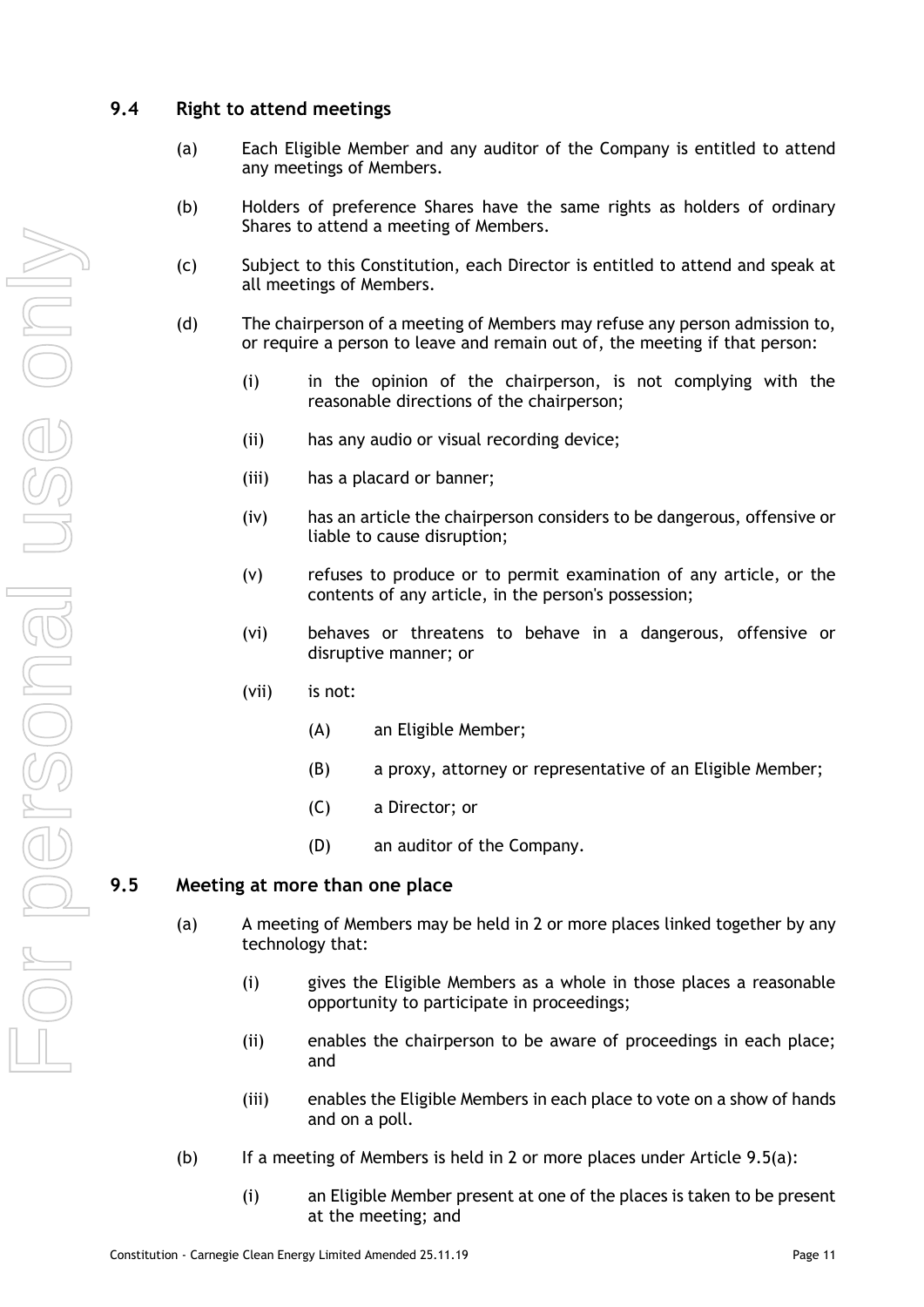(ii) the chairperson of that meeting may determine at which place the meeting is taken to have been held.

## <span id="page-15-0"></span>**9.6 Quorum**

- (a) A quorum for a meeting of Members is 2 Eligible Members entitled to vote at that meeting.
- (b) In determining whether a quorum for a meeting of Members is present:
	- (i) where more than one proxy, attorney or representative of an Eligible Member is present, only one of those persons is counted;
	- (ii) where a person is present as an Eligible Member and as a proxy, attorney or representative of another Eligible Member, that person is counted separately for each appointment provided that there is at least one other Eligible Member present; and
	- (iii) where a person is present as a proxy, attorney or representative for more than one Eligible Member, that person is counted separately for each appointment provided that there is at least one other Eligible Member present.
- (c) A quorum for a meeting of Members must be present at the commencement of the meeting. If a quorum is present at the commencement of a meeting of Members, it is taken to be present throughout the meeting unless the chairperson otherwise determines.
- (d) If a quorum is not present within 30 minutes after the time appointed for a meeting of Members:
	- (i) if the meeting was called under Article [9.1\(c\)](#page-13-4) or Article [9.1\(d\),](#page-13-5) the meeting is dissolved; and
	- (ii) any other meeting is adjourned to the date, time and place as the Directors may by notice to the Members appoint, or failing any appointment, to the same day in the next week at the same time and place as the meeting adjourned.
- (e) If a quorum is not present within 30 minutes after the time appointed for an adjourned meeting of Members, the meeting is dissolved.

## <span id="page-15-2"></span><span id="page-15-1"></span>**9.7 Chairperson**

- (a) The chairperson of Directors (if any) must (if present within 15 minutes after the time appointed for the holding of the meeting and willing to act) chair each meeting of Members.
- <span id="page-15-3"></span>(b) If there is no chairperson of Directors or the chairperson of Directors will be unable to attend a meeting of Members or not willing to chair the meeting, the Directors may, by majority vote at any time prior to a meeting of Members, elect a person to chair a meeting of Members.
- <span id="page-15-4"></span>(c) If at a meeting of Members:
	- (i) there is no chairperson of Directors;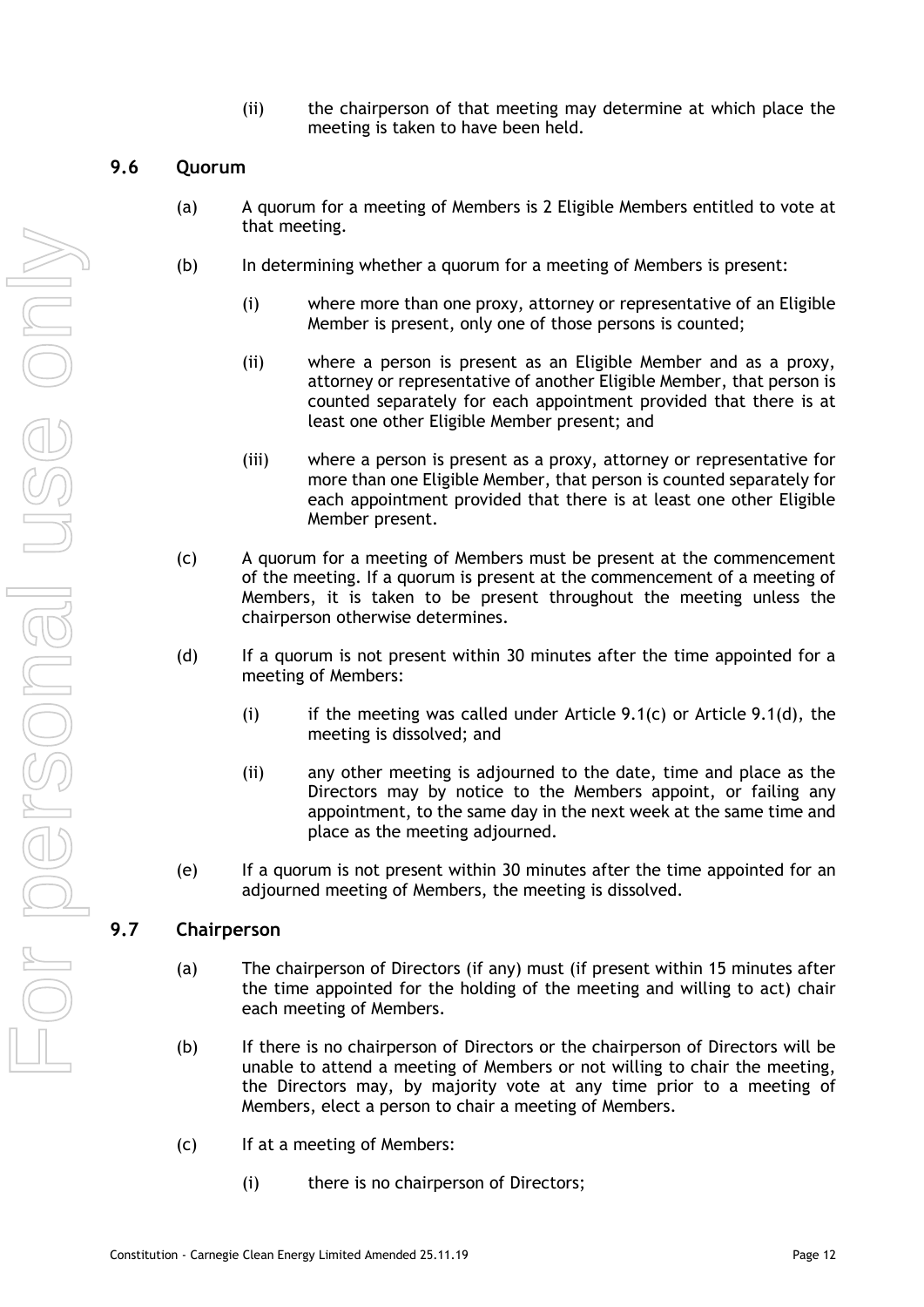- (ii) the chairperson of Directors is not present within 15 minutes after the time appointed for the holding of a meeting of Members; or
- (iii) the chairperson of Directors is present within that time but is not willing to chair all or part of that meeting,

the Directors present may, by majority vote, elect a person present to chair all or part of the meeting of Members.

- (d) Subject to Articles [9.7\(a\),](#page-15-2) [9.7\(b\)](#page-15-3) and [9.7\(c\),](#page-15-4) if at a meeting of Members:
	- (i) a chairperson of that meeting has not been elected by the Directors under Article [9.7\(a\),](#page-15-2) Article [9.7\(b\)](#page-15-3) or Article [9.7\(c\);](#page-15-4) or
	- (ii) the chairperson elected by the Directors is not willing to chair all or part of a meeting of Members,

the Eligible Members present must elect another person present and willing to act to chair all or part of that meeting.

#### <span id="page-16-0"></span>**9.8 General conduct of meetings**

- (a) The chairperson of a meeting of Members is responsible for the general conduct of that meeting and for the procedures to be adopted at that meeting.
- (b) The chairperson of a meeting of Members may:
	- (i) make rulings or adjourn a meeting of Members without putting the question (or any question) to the vote if that action is required to ensure the orderly conduct of the meeting;
	- (ii) determine the procedures to be adopted for the casting or recording of votes;
	- (iii) determine any dispute concerning the admission, validity or rejection of a vote at a meeting of Members;
	- (iv) terminate debate or discussion on any matter being considered at the meeting and require that matter be put to a vote;
	- (v) refuse to allow debate or discussion on any matter which is not business referred to in the notice of that meeting or is not business allowed to be discussed in accordance with the Corporations Act;
	- (vi) subject to the Corporations Act, refuse to allow any amendment to be moved to a resolution set out in the notice of that meeting; or
	- (vii) determine who may speak at Meetings of Members.
- (c) The chairperson of a meeting of Members may delegate any power conferred by this Article to any person.
- (d) The powers conferred on the chairperson of a meeting of Members under this Article [9.8](#page-16-0) do not limit the powers conferred by law.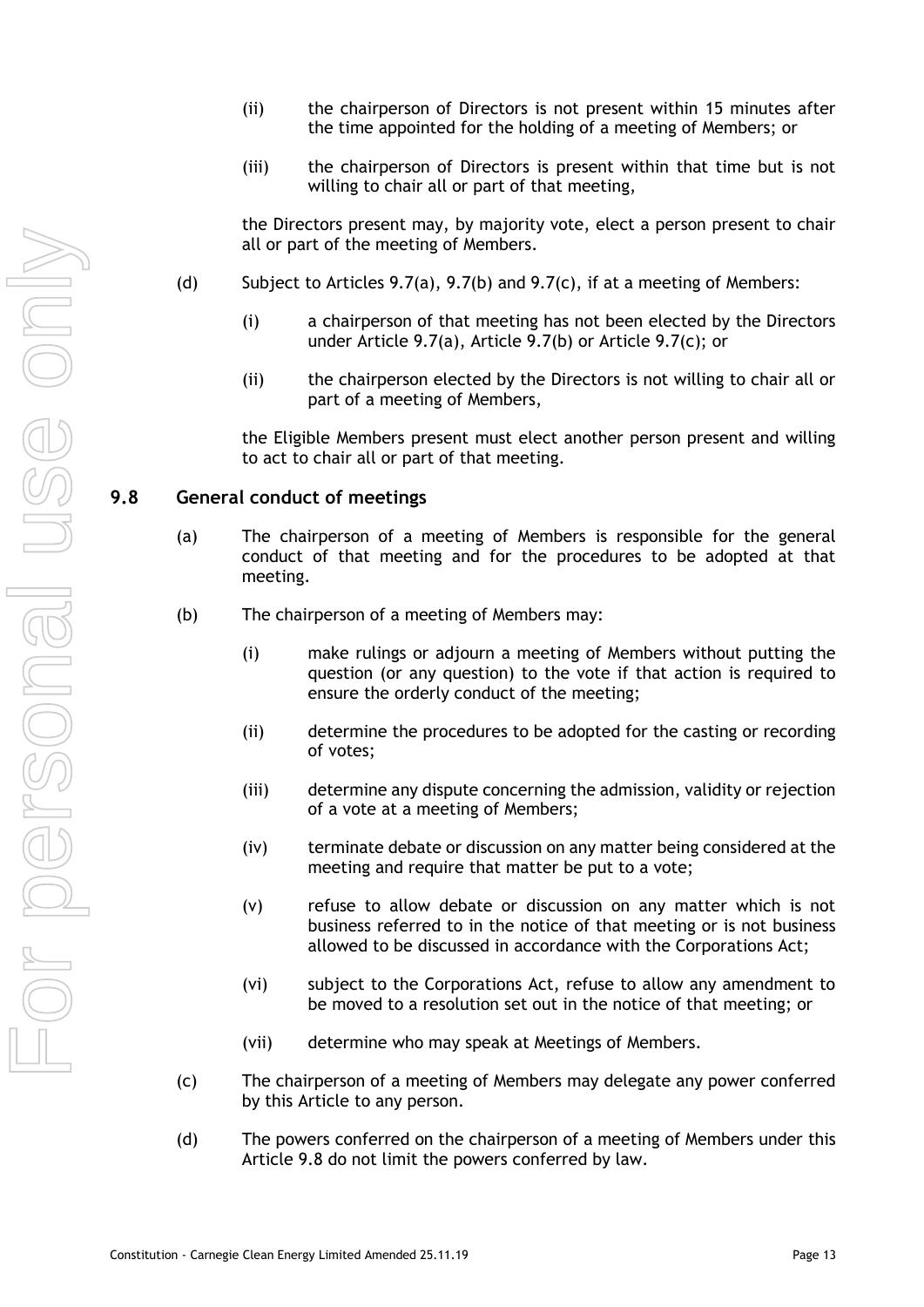## <span id="page-17-0"></span>**9.9 Resolutions of Members**

- (a) Subject to the requirements of the Corporations Act, a resolution at a meeting of Members is passed if the number of votes cast in favour of the resolution by Members entitled to vote on the resolution exceeds the number of votes cast against the resolution by Members entitled to vote on the resolution.
- (b) Unless a poll is requested in accordance with Article [9.10,](#page-17-1) a resolution put to the vote at a meeting of Members must be decided on a show of hands.
- (c) A declaration by the chairperson of a meeting of Members that a resolution on a show of hands is passed, passed by a particular majority, or not passed, and an entry to that effect in the minutes of the meeting, are sufficient evidence of that fact, unless proved incorrect.

## <span id="page-17-1"></span>**9.10 Polls**

- (a) A poll may be demanded on any resolution at a meeting of Members.
- (b) A poll on a resolution at a meeting of Members may be demanded by:
	- (i) at least 5 Eligible Members present and entitled to vote on that resolution;
	- (ii) one or more Eligible Members present and who are together entitled to at least 5% of the votes that may be cast on that resolution on a poll; or
	- (iii) the chairperson of that meeting.
- (c) A poll on a resolution at a meeting of Members may be demanded:
	- (i) before a vote on that resolution is taken; or
	- (ii) before or immediately after the results of the vote on that resolution on a show of hands are declared.
- (d) A demand for a poll may be withdrawn.
- (e) A poll demanded on a resolution at a meeting of Members other than for the election of a chairperson of that meeting or the adjournment of that meeting must be taken in the manner and at the time and place the chairperson directs.
- (f) A poll demanded on a resolution at a meeting of Members for the election of a chairperson of that meeting or the adjournment of that meeting must be taken immediately.
- (g) The result of a poll demanded on a resolution of a meeting of Members is a resolution of that meeting.
- (h) A demand for a poll on a resolution of a meeting of Members does not prevent the continuance of that meeting or that meeting dealing with any other business.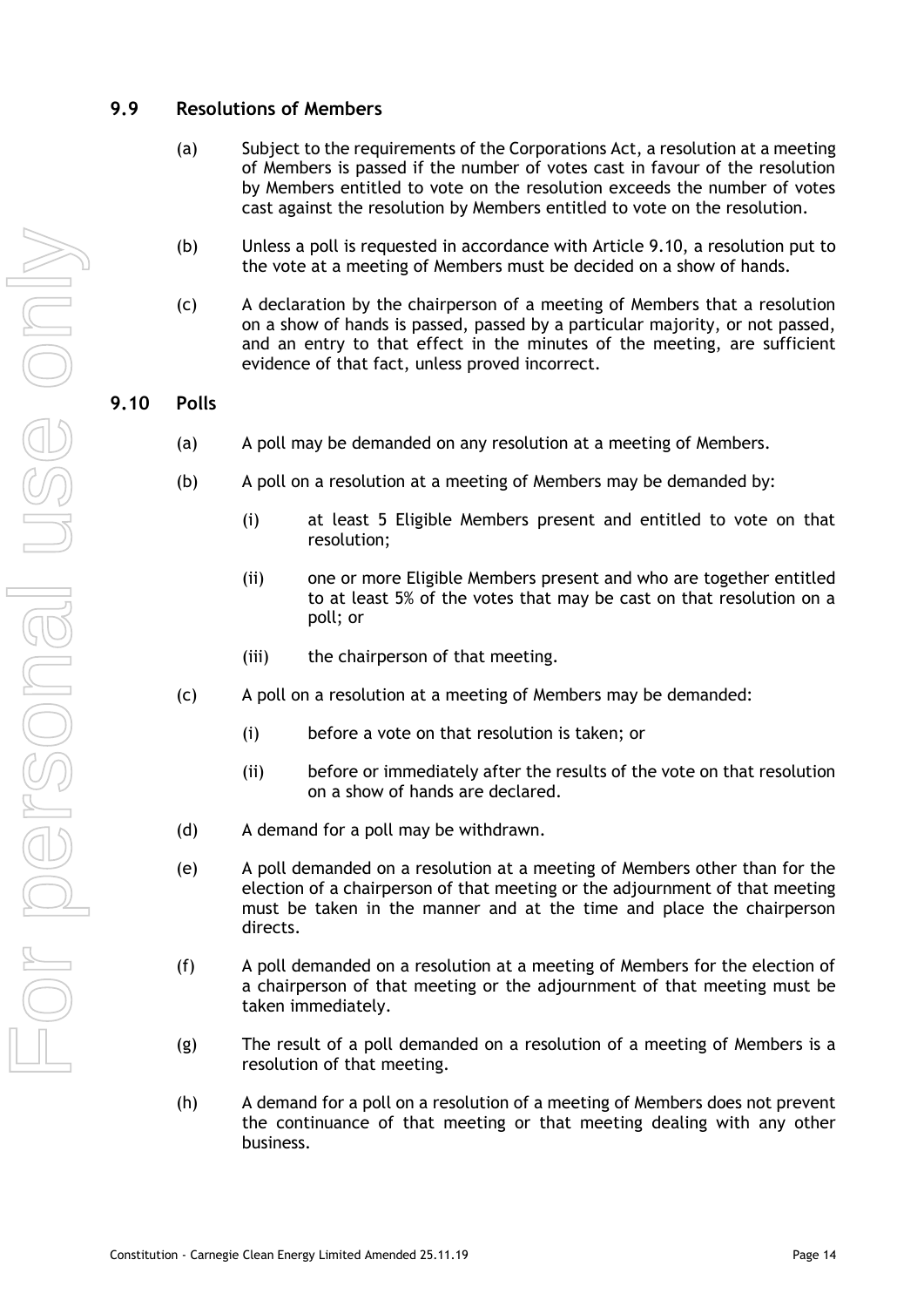## <span id="page-18-0"></span>**9.11 Adjourned, cancelled and postponed meetings**

- (a) The chairperson:
	- (i) may adjourn a meeting of Members to any day, time and place; and
	- (ii) must adjourn a meeting of Members if the Eligible Members present with a majority of votes that may be cast at that meeting agree or direct the chairperson to do so. The chairperson may adjourn that meeting to any day, time and place.
- (b) No person other than the chairperson of a meeting of Members may adjourn that meeting.
- <span id="page-18-3"></span>(c) The Company is only required to give notice of a meeting of Members resumed from an adjourned meeting if the period of adjournment exceeds 28 days.
- (d) Only business left unfinished is to be transacted at a meeting of Members resumed after an adjournment.
- (e) Subject to this Article [9.11,](#page-18-0) the Directors may at any time postpone or cancel a meeting of Members by giving notice not less than 5 Business Days before the time at which the meeting was to be held to ASX and each person who is, at the date of the notice:
	- (i) a Member;
	- (ii) a Director or Alternate Director; or
	- (iii) an auditor of the Company.
- (f) A general meeting called under Article [9.1\(c\)](#page-13-4) must not be cancelled by the Directors without the consent of the Members who requested the meeting.
- (g) A general meeting called under Article [9.1\(d\)](#page-13-5) must not be cancelled or postponed by the Directors without the consent of the Members who called the meeting.
- <span id="page-18-2"></span>(h) A notice under Article [9.11\(c\)](#page-18-3) of a meeting of Members resumed from an adjourned meeting and a notice postponing a meeting of Members must set out the place, date and time for the revised meeting (and if the revised meeting is to be held in 2 or more places, the technology that will be used to facilitate this).

## <span id="page-18-1"></span>**9.12 Number of votes**

- (a) Subject to this Constitution and any rights or restrictions attached to a class of Shares, on a show of hands at a meeting of Members, every Eligible Member present has one vote.
- (b) Subject to this Constitution and any rights or restrictions attached to a class of Shares, on a poll at a meeting of Members, every Eligible Member present has:
	- (i) one vote for each fully paid up Share (whether the issue price of the Share was paid up or credited or both) that the Eligible Member holds; and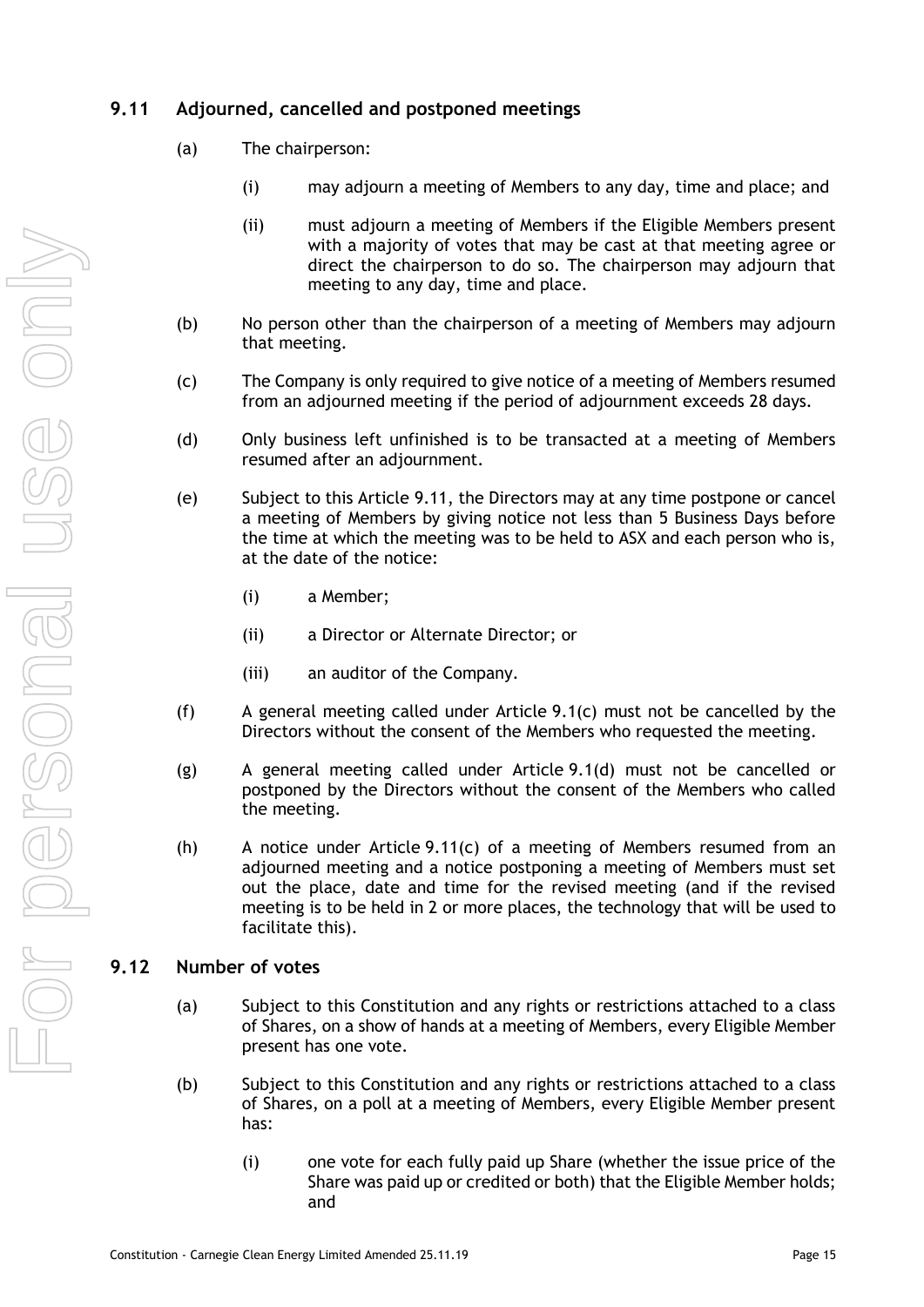- <span id="page-19-0"></span>(ii) a fraction of one vote for each partly paid up Share that the Eligible Member holds. The fraction is equal to the proportion which the amount paid up on that Share (excluding amounts credited) is to the total amounts paid up and payable (excluding amounts credited) on that Share.
- (c) Amounts paid in advance of a call on a Share are ignored when calculating the proportion under Article [9.12\(b\)\(ii\).](#page-19-0)
- (d) If the total number of votes to which an Eligible Member is entitled on a poll does not constitute a whole number, the Company must disregard the fractional part of that total.
- (e) A holder of a preference Share has the right to vote in the following circumstances only:
	- (i) during a period during which a Dividend (or part of a Dividend) in respect of the Share is in arrears;
	- (ii) on a proposal to reduce the share capital of the Company;
	- (iii) on a resolution to approve the terms of a buy back agreement;
	- (iv) on a proposal that affects rights attached to the Share;
	- (v) on a proposal to wind up the Company;
	- (vi) on a proposal for the disposal of the whole of the property, business and undertaking of the Company; and
	- (vii) during the winding up of the Company.
- (f) If a Share is held jointly and more than one Member votes in respect of that Share, only the vote of the Member whose name appears first in the Register counts.
- (g) A person may vote in respect of a Share at a meeting of Members if:
	- (i) the person is entitled to be registered as the holder of that Share because of a Transmission Event; and
	- (ii) the person satisfied the Directors of that entitlement not less than 48 hours before that meeting.
- (h) An Eligible Member present at a meeting of Members is not entitled to vote on any resolution in respect of any Shares on which any calls due and payable in respect of those Shares have not been paid.
- (i) An Eligible Member present at a meeting of Members is not entitled to vote on a resolution at that meeting where that vote is prohibited by the Applicable Law, an order of a court of competent jurisdiction or ASX.
- (j) The Company must disregard any vote on a resolution purported to be cast by a Member present at a meeting of Members where that person is not entitled to vote on that resolution.
- (k) The authority of any proxy or attorney for an Eligible Member to speak or vote at a meeting of Members in respect of the Shares to which the authority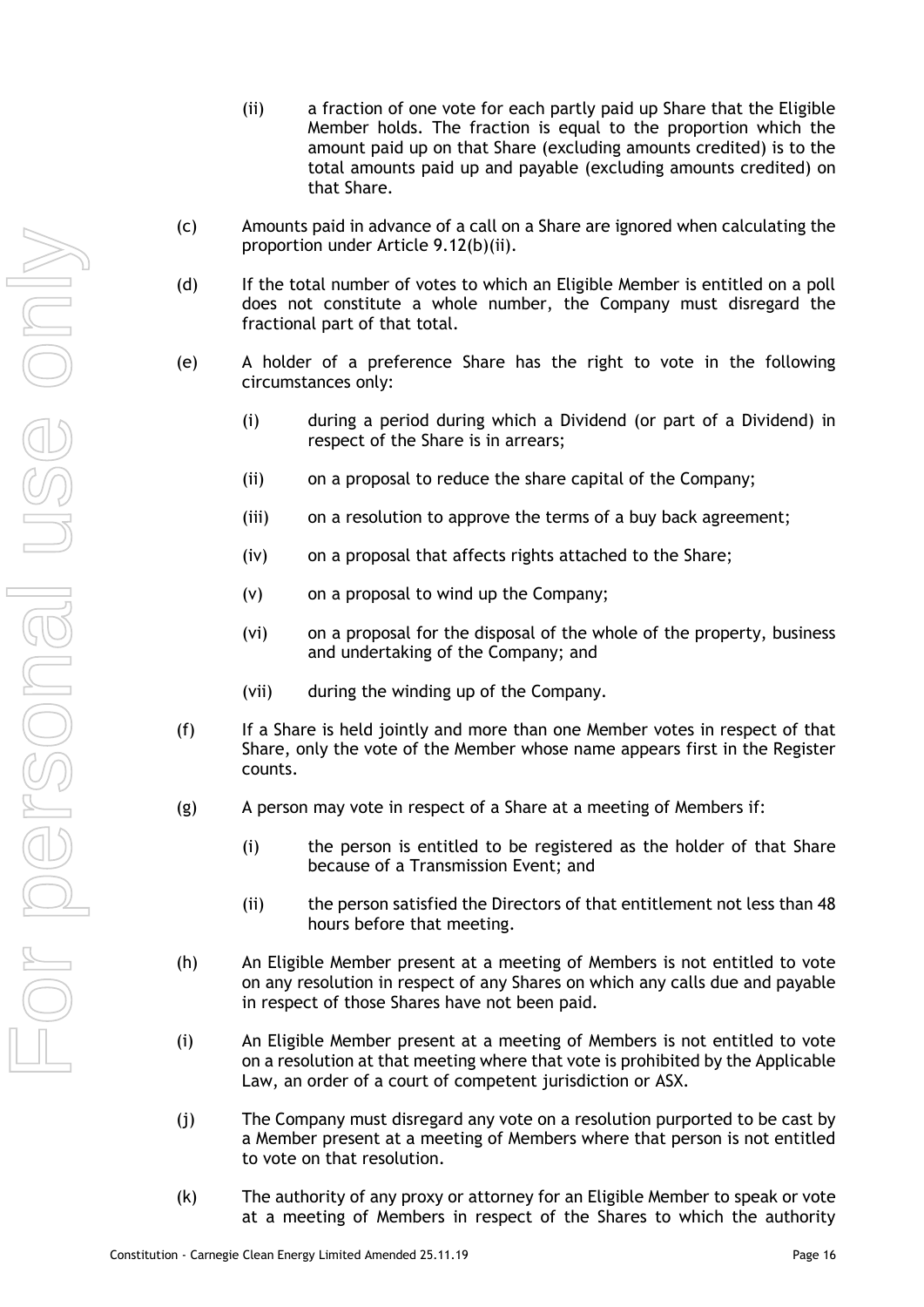relates is suspended while the Eligible Member is present in person at that meeting.

- (l) If more than one proxy or attorney for an Eligible Member is present at a meeting of Members:
	- (i) none of them is entitled to vote on a show of hands; and
	- (ii) on a poll, the vote of each one is of no effect where the aggregate number or proportion of the Eligible Member's votes for which they have been appointed exceeds the total number or proportion of votes that could be cast by the Eligible Member.

### <span id="page-20-2"></span><span id="page-20-0"></span>**9.13 Objections to qualification to vote**

- (a) An objection to the qualification of any person to vote at a meeting of Members may only be made:
	- (i) before that meeting, to the Directors; or
	- (ii) at that meeting (or any resumed meeting if that meeting is adjourned), to the chairperson of that meeting.
- (b) Any objection under Article [9.13\(a\)](#page-20-2) must be decided by the Directors or the chairperson of the meeting of Members (as the case may be), whose decision, made in good faith, is final and conclusive.

#### <span id="page-20-1"></span>**9.14 Proxies, attorneys and representatives**

- (a) An Eligible Member, who is entitled to attend and cast a vote at a meeting of Members, may vote on a show of hands and on a poll:
	- (i) in person or, if the Member is a body corporate, by its representative appointed in accordance with the Corporations Act;
	- (ii) by proxy or, if the Member is entitled to cast two or more votes at the meeting, by not more than 2 proxies; or
	- (iii) by attorney or, if the Member is entitled to cast two or more votes at the meeting, by not more than 2 attorneys.
- (b) A proxy, attorney or representative of a Member need not be a Member.
- (c) A Member may appoint a proxy, attorney or representative for:
	- (i) all or any number of meetings of Members; or
	- (ii) a particular meeting of Members.
- <span id="page-20-3"></span>(d) An instrument appointing a proxy is valid if it is signed by the Member making the appointment and contains:
	- (i) the name and address of that Member;
	- (ii) the name of the Company;
	- (iii) the name of the proxy or the name of the office of the proxy; and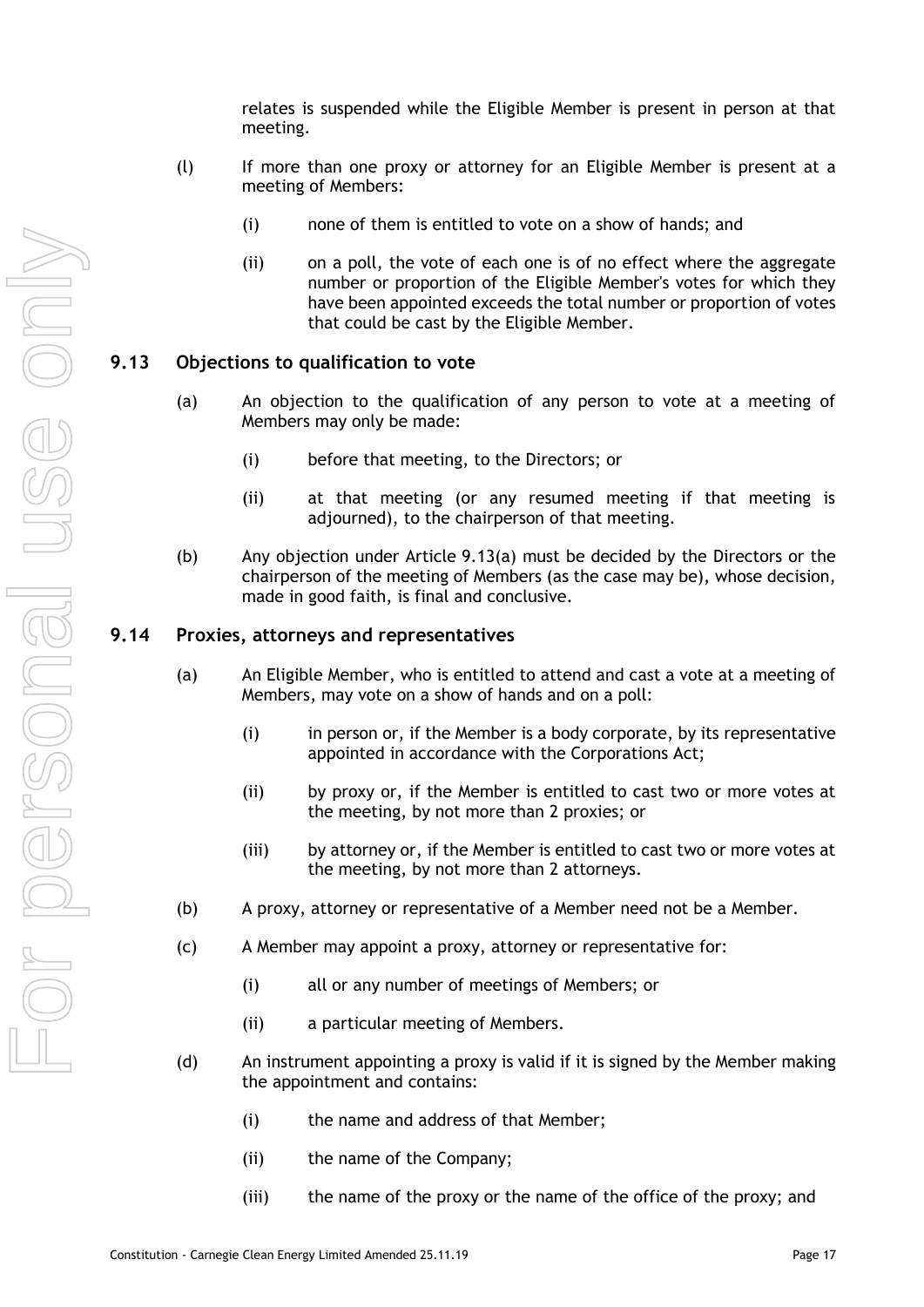- (iv) the meetings of Members at which the proxy may be used.
- (e) The chairperson of a meeting of Members may determine that an instrument appointing a proxy is valid even if it contains only some of the information specified in Article [9.14\(d\).](#page-20-3)
- (f) The decision of the chairperson of a meeting of Members as to the validity of an instrument appointing a proxy, attorney or representative is final and conclusive.
- (g) Unless otherwise provided in the Corporations Act or in the instrument appointing a proxy or attorney, a proxy or attorney may:
	- (i) agree to a meeting of Members being called by shorter notice than is required by the Corporations Act or this Constitution;
	- (ii) speak on any resolution at a meeting of Members on which the proxy or attorney may vote;
	- (iii) vote at a meeting of Members (but only to the extent allowed by the appointment);
	- (iv) demand or join in demanding a poll on any resolution at a meeting of Members on which the proxy or attorney may vote; and
	- (v) attend and vote at any meeting of Members which is rescheduled or adjourned.
- (h) Unless otherwise provided in the instrument appointing a proxy or attorney, a proxy or attorney may vote on:
	- (i) any amendment to a resolution on which the proxy or attorney may vote;
	- (ii) any motion not to put that resolution or any similar motion; and
	- (iii) any procedural motion relating to that resolution, including a motion to elect the chairperson of a meeting of Members, vacate the chair or adjourn that meeting,

even if the appointment directs the proxy or attorney how to vote on that resolution.

- (i) The Company must only send a form of proxy to Eligible Members in respect of a meeting of Members which provides for the Eligible Member:
	- (i) to appoint proxies of the Eligible Member's choice, but may specify who is to be appointed as proxy if the Eligible Member does not choose; and
	- (ii) to vote for or against each resolution, and may also provide for the Eligible Member to abstain from voting on each resolution or for the proxy to exercise a discretion to vote for or against each resolution.
- (j) If the name of the proxy or the name of the office of the proxy in a proxy form of an Eligible Member is not filled in, the proxy of that Eligible Member is: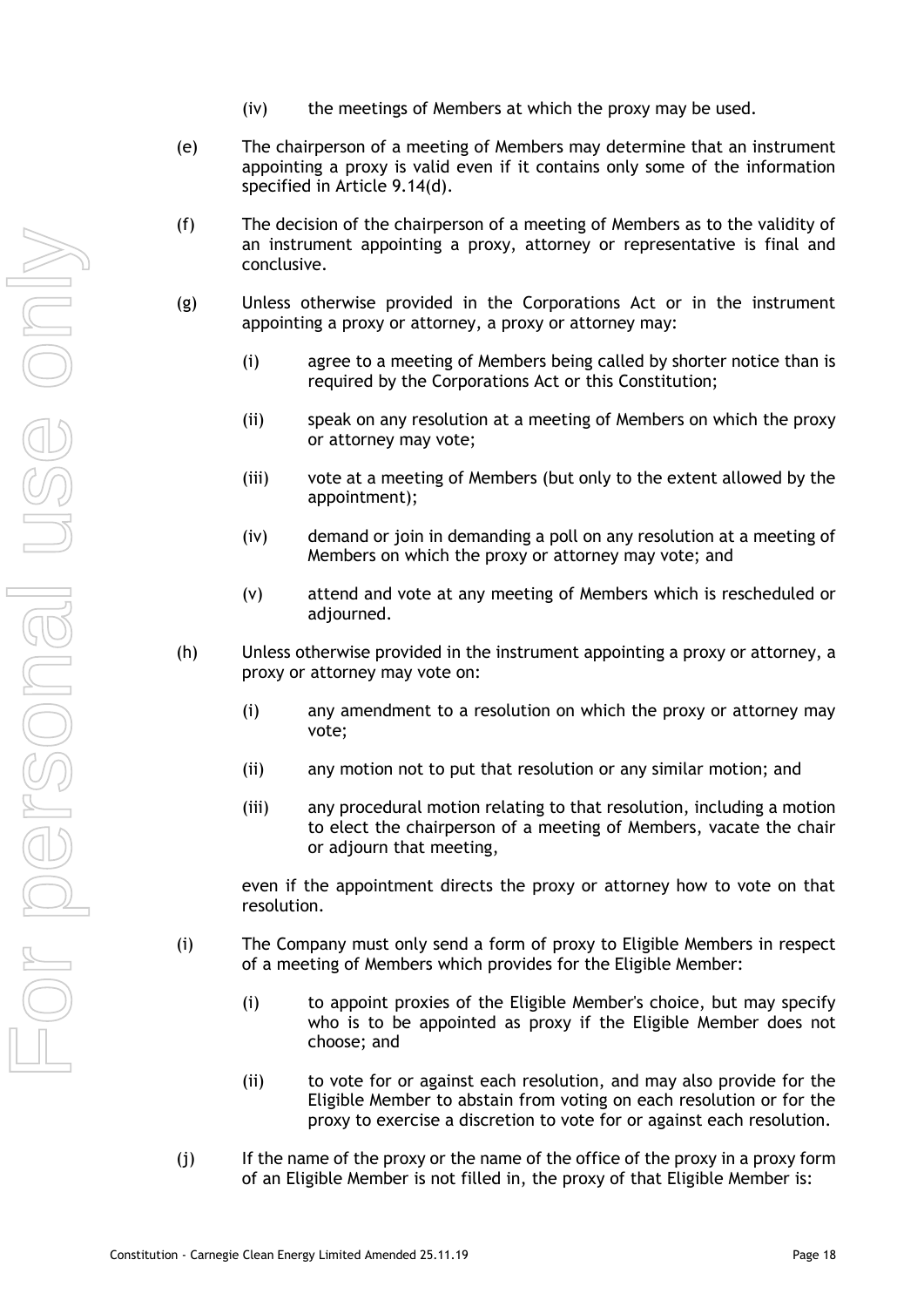- (i) the person specified by the Company in the form of proxy in the case the Eligible Member does not choose; or
- (ii) if no person is so specified, the chairperson of that meeting.
- (k) An Eligible Member may specify the manner in which a proxy or attorney is to vote on a particular resolution at a meeting of Members.
- (l) A proxy appointed in accordance with the Corporations Act to attend and vote may only exercise the rights of the Eligible Member on the basis and subject to the restrictions provided in the Corporations Act.
- (m) The appointment of a proxy or attorney by an Eligible Member may specify the proportion or number of the Eligible Member's votes that the proxy or attorney may exercise.
- (n) If an Eligible Member appoints 2 persons as proxy or attorney, and the appointment does not specify the proportion or number of the Eligible Member's votes those persons may exercise, those persons may exercise one half of the votes of the Eligible Member.
- (o) If the total number of votes to which a proxy or attorney is entitled to exercise does not constitute a whole number, the Company must disregard the fractional part of that total.
- (p) An appointment of proxy or attorney for a meeting of Members is effective only if the Company receives the appointment (and any authority under which the appointment was signed or a certified copy of the authority) not less than:
	- (i) 48 hours before the time scheduled for commencement of that meeting; or
	- (ii) in the case of a meeting which has been adjourned, 48 hours before the time scheduled for resumption of the meeting.
- (q) Unless the Company has received notice in writing of the matter not less than 48 hours before the time scheduled for the commencement of a meeting of Members, a vote cast at that meeting by a person appointed by an Eligible Member as a proxy, attorney or representative is, subject to this Constitution valid even if, before the person votes:
	- (i) there is a Transmission Event in respect of that Eligible Member;
	- (ii) that Eligible Member revokes the appointment of that person;
	- (iii) that Eligible Member revokes the authority under which the person was appointed by a third party; or
	- (iv) that Eligible Member transfers the Shares in respect of which the appointment is made.

## <span id="page-22-0"></span>**10. Directors**

## <span id="page-22-1"></span>**10.1 Number of Directors**

(a) The Company must have not less than 3, and not more than 10, Directors.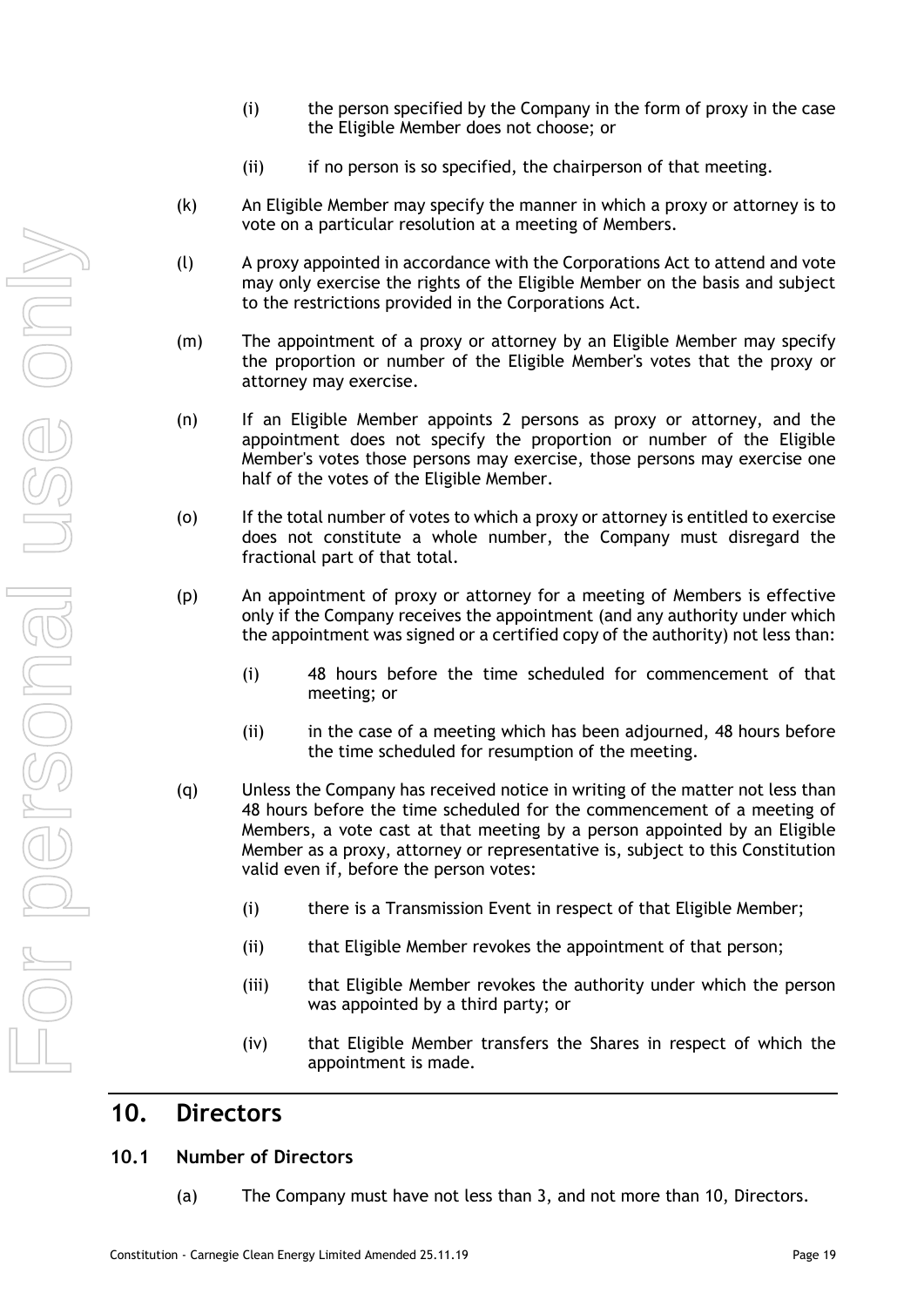- (b) The Company in general meeting may by ordinary resolution alter the maximum or minimum number of Directors provided that the minimum is not less than 3.
- (c) Subject to this Article [10.1](#page-22-1) and in compliance with the Applicable Law, the Directors may determine the number of Directors provided that the Directors cannot reduce the number of Directors below the number in office at the time that determination takes effect.
- (d) If the number of Directors is below the minimum fixed by this Constitution, the Directors must not act except in emergencies, for appointing one or more directors in order to make up a quorum for a meeting of Directors, or to call and arrange to hold a meeting of Members.

## <span id="page-23-0"></span>**10.2 Appointment of Directors**

- (a) The first Directors are the persons specified as directors in the application for the registration of the Company under the Corporations Act.
- <span id="page-23-2"></span>(b) Subject to Article [10.1,](#page-22-1) the Directors may appoint any person as a Director.
- (c) The Company in general meeting may by ordinary resolution appoint any person as a Director.
- (d) A Director need not be a Member.
- (e) The Company must hold an election of Directors each year.
- (f) The Company must accept nominations for the election of a Director:
	- (i) in the case of a meeting of Members called under Article [9.1\(c\),](#page-13-4) 30 Business Days; or
	- (ii) otherwise, 35 Business Days,

before the date of the meeting of Members at which the Director may be elected.

- (g) A nomination of a person for Director (other than a Director retiring in accordance with this Constitution) must be:
	- (i) in writing;
	- (ii) signed by a Member entitled to attend and vote at the meeting of Members at which the election is proposed;
	- (iii) accompanied by a notice in writing signed by the nominee consenting to the nomination; and
	- (iv) lodged with the Company at its registered office.

#### <span id="page-23-1"></span>**10.3 Retirement of Directors and vacation of office**

(a) Articles [10.3\(b\),](#page-24-0) [10.3\(c\),](#page-24-1) [10.3\(d\),](#page-24-2) [10.3\(i\)](#page-24-3) and [10.3\(j\)](#page-24-4) do not apply to the managing director of the Company, or if more than one, the managing director of the Company determined by the Directors.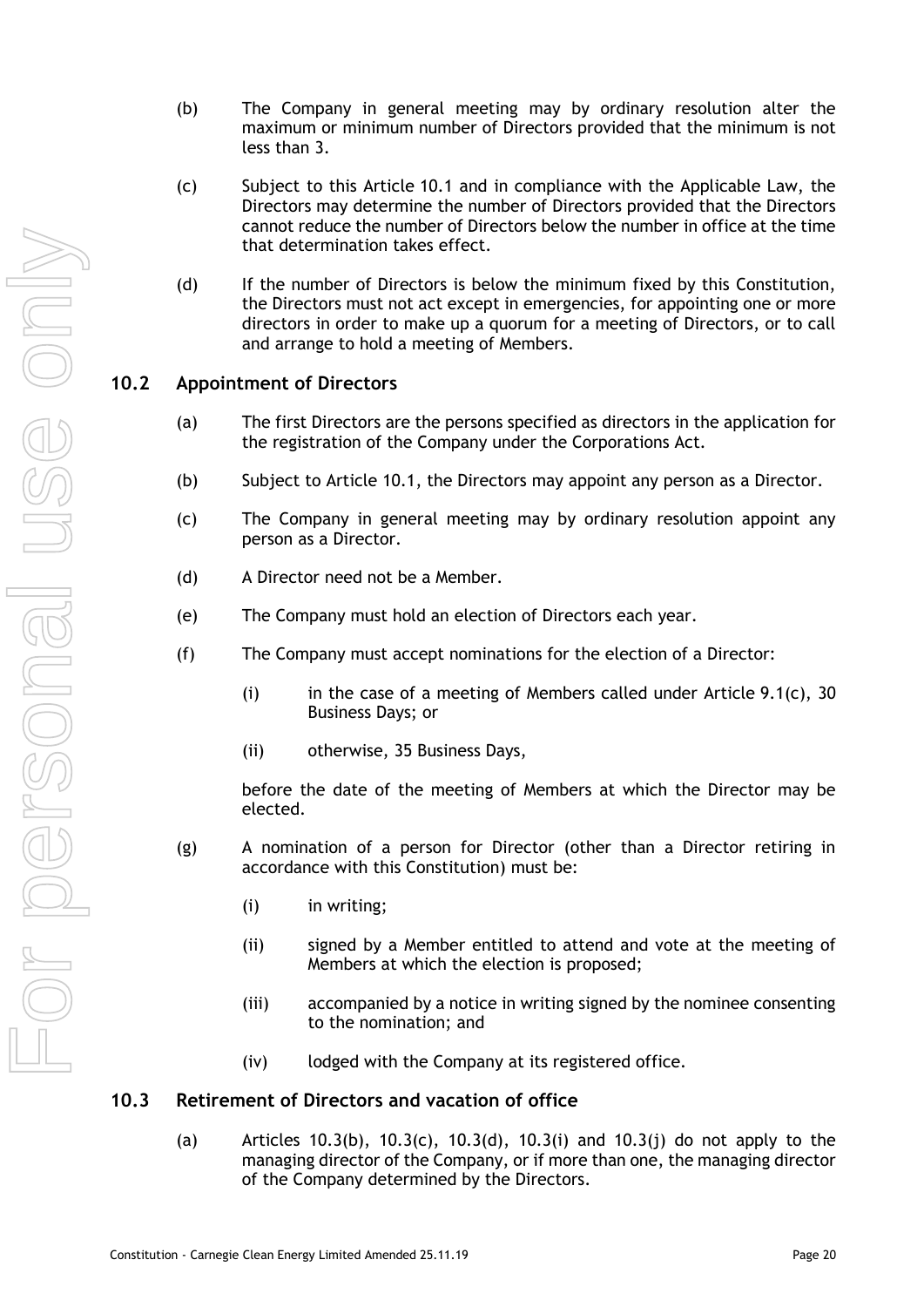- <span id="page-24-0"></span>(b) A Director must retire from office no later than the longer of:
	- (i) the third annual general meeting of the Company; or
	- (ii) 3 years following that Director's last election or appointment.
- <span id="page-24-1"></span>(c) If the Company has 3 or more Directors, one third of the Directors (rounded down to the nearest whole number) must retire at each AGM.
- <span id="page-24-2"></span>(d) If the Company has less than 3 Directors, one Director must retire at each AGM.
- (e) The Directors to retire under Articles [10.3\(c\)](#page-24-1) and [10.3\(d\)](#page-24-2) are:
	- (i) those who have held their office as Director the longest period of time since their last election or appointment to that office; and
	- (ii) if two or more Directors have held office for the same period of time, those Directors determined by lot, unless those Directors agree otherwise.
- (f) A Director who retires under Articles [10.3\(b\),](#page-24-0)  $10.3(c)$ ,  $10.3(d)$  or  $10.3(l)$  is eligible for re-election.
- (g) A Director may resign from office by giving the Company notice in writing.
- (h) The Company may by ordinary resolution passed at a general meeting remove any Director, and if thought fit, appoint another person in place of that Director.
- <span id="page-24-3"></span>(i) A Director appointed under Article [10.2\(b\)](#page-23-2) may retire at the next general meeting of the Company and is eligible for re-election at that meeting.
- <span id="page-24-4"></span>(j) Unless a Director appointed under Article [10.2\(b\)](#page-23-2) has retired under Article [10.3\(i\),](#page-24-3) that Director must retire at the next AGM, and is eligible for re-election at that meeting.
- <span id="page-24-6"></span>(k) A Director ceases to be a Director if:
	- (i) the Director becomes of unsound mind or a person whose property is liable to be dealt with under a law about mental health;
	- (ii) the Director is absent without the consent of the Directors from all meetings of the Directors held during a period of 6 months;
	- (iii) the Director resigns or is removed under this Constitution;
	- (iv) the Director is an Executive Director (including a managing director) and ceases to be an employee of the Company (not including being a Non-Executive Director) or of a related body corporate of the Company;
	- (v) the Director becomes an insolvent under administration; or
	- (vi) the Corporations Act so provides.
- <span id="page-24-5"></span>(l) A Director who ceases to be the managing director must retire at the next AGM following the Director ceasing to be managing director.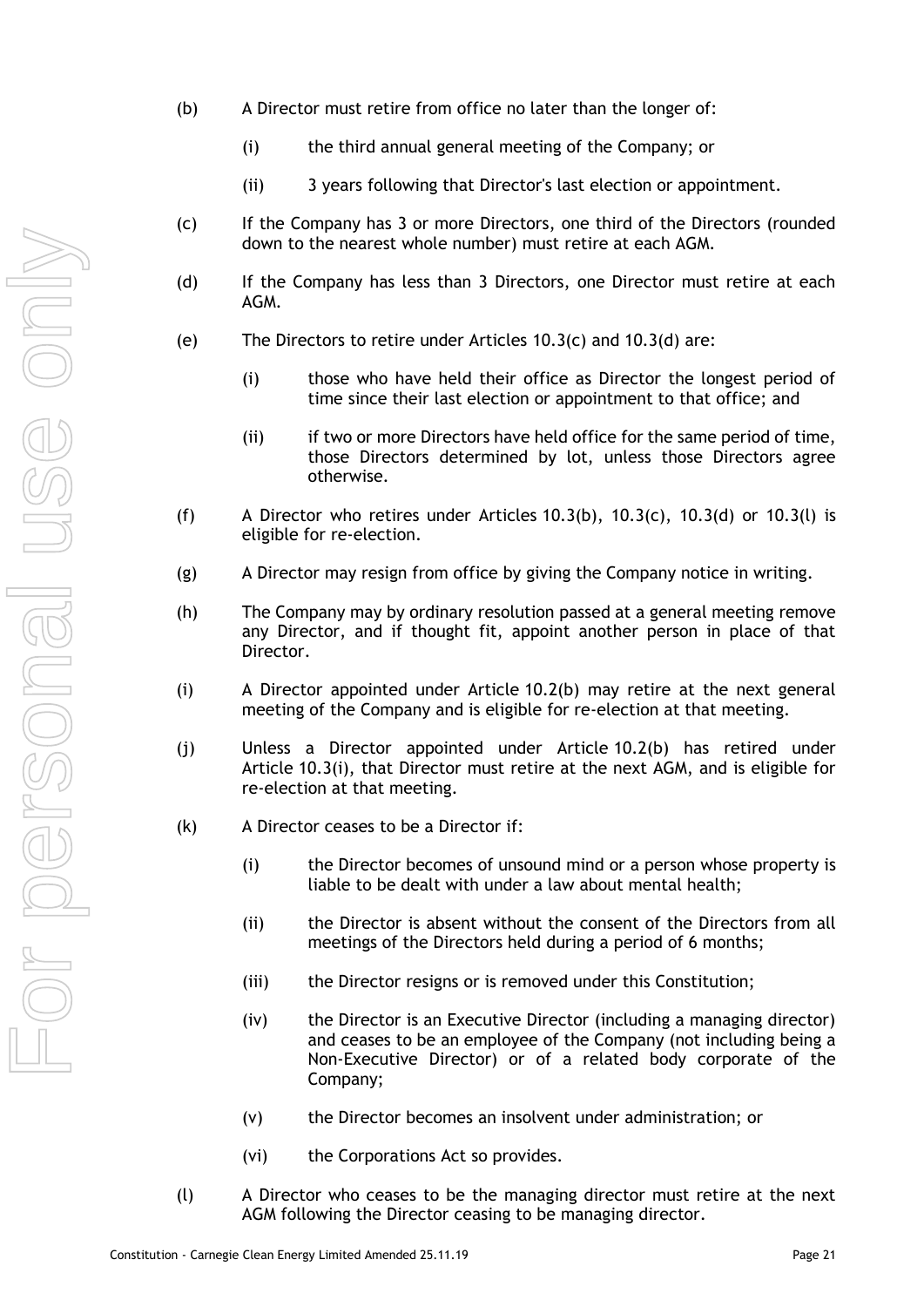## <span id="page-25-2"></span><span id="page-25-0"></span>**10.4 Alternate Directors**

- (a) With the approval of a majority of the other Directors, a Director may appoint a person as an alternate director of that Director for any period.
- (b) An Alternate Director need not be a Member.
- (c) The appointing Director may terminate the appointment of his or her Alternate Director at any time.
- (d) A notice of appointment, or termination of appointment, of an Alternate Director is effective only if:
	- (i) the notice is in writing;
	- (ii) the notice is signed by the Director who appointed that Alternate Director; and
	- (iii) the Company is given a copy of the notice.
- <span id="page-25-5"></span>(e) If the Director who appointed an Alternate Director is not present at a meeting of Directors, that Alternate Director may, subject to this Constitution and the Applicable Law:
	- (i) attend, count in the quorum of, speak at, and vote at that meeting in place of that appointing Director; and
	- (ii) exercise any other powers (except the power under Article [10.4\(a\)\)](#page-25-2) that the appointing Director may exercise.
- <span id="page-25-3"></span>(f) An Alternate Director cannot exercise any powers of his or her appointing Director if that appointing Director ceases to be a Director.
- (g) A person does not cease to be a Director under Article  $10.4(f)$  if that person retires as a Director at a meeting of Members and is re elected as a Director at that meeting.
- (h) Subject to Article [10.5\(g\),](#page-26-1) the Company is not required to pay any remuneration to an Alternate Director.
- (i) An Alternate Director is an officer of the Company and not an agent of his or her appointing Director.

#### <span id="page-25-4"></span><span id="page-25-1"></span>**10.5 Remuneration of Directors**

- (a) The Company may pay to the Non Executive Directors a maximum total amount of director's fees, determined by the Company in general meeting, or until so determined, as the Directors resolve.
- (b) The remuneration of the Non Executive Directors must not be calculated as a commission on, or percentage of, profits or operating revenue.
- (c) The Directors may determine the manner in which all or part of the amount in Article [10.5\(a\)](#page-25-4) is divided between the Non Executive Directors, or until so determined, the amount in Article [10.5\(a\)](#page-25-4) must be divided between the Non Executive Directors equally.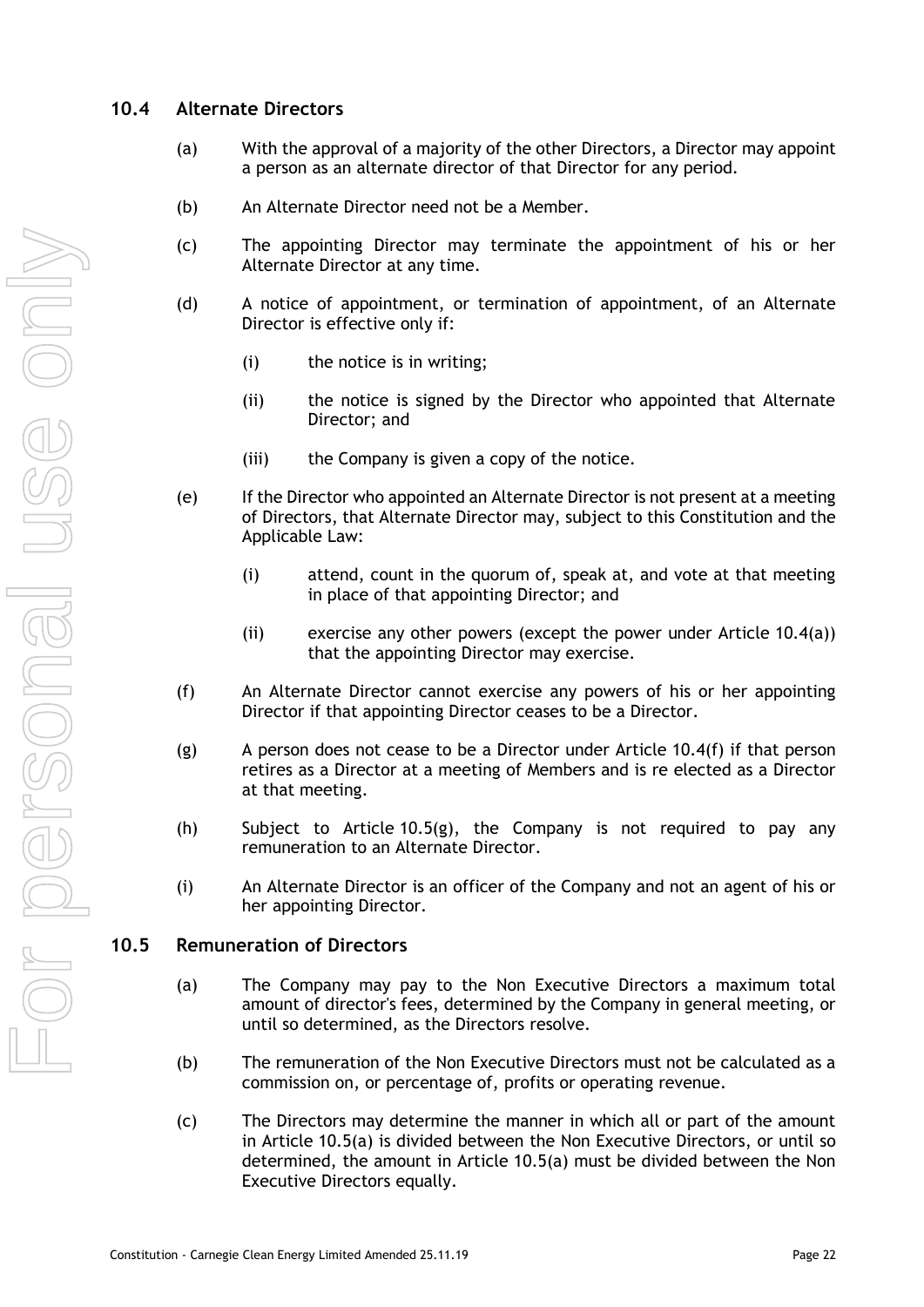- (d) The remuneration of the Non Executive Directors is taken to accrue from day to day.
- (e) The remuneration of the Executive Directors:
	- (i) must, subject to the provisions of any contract between each of them and the Company, be fixed by the Directors; and
	- (ii) must not be calculated as a commission on, or percentage of, operating revenue.
- (f) If a Director performs extra or special services, including being:
	- (i) a member on a committee of Directors; or
	- (ii) the chairperson of Directors or deputy chairperson of Directors,

the Company may, subject to this Article [10.5,](#page-25-1) pay additional remuneration or provide benefits to that Director as the Directors resolve.

- <span id="page-26-1"></span>(g) The Company must pay all reasonable travelling, accommodation and other expenses that a Director or Alternate Director properly incurs:
	- (i) in attending meetings of Directors or any meetings of committees of Directors;
	- (ii) in attending any meetings of Members; and
	- (iii) in connection with the business of the Company.
- <span id="page-26-2"></span>(h) Subject to the Applicable Law, any Director may participate in any fund, trust or scheme for the benefit of:
	- (i) past or present employees or Directors of the Company or a related body corporate of the Company; or
	- (ii) the dependants of, or persons connected with, any person referred to in Article [10.5\(h\)\(i\).](#page-26-2)
- (i) Subject to the Applicable Law, the Company may give, or agree to give, a person a benefit in connection with that person's, or someone else's, retirement from a board or managerial office in the Company or a related body corporate of the Company.

## <span id="page-26-0"></span>**10.6 Interests of Directors**

- (a) A Director may:
	- (i) hold an office or place of profit (except as auditor) in the Company, on any terms as the Directors resolve;
	- (ii) hold an office or otherwise be interested in any related body corporate of the Company or other body corporate in which the Company is interested; or
	- (iii) act, or the Director's firm may act, in any professional capacity for the Company (except as auditor) or any related body corporate of the Company or other body corporate in which the Company is interested,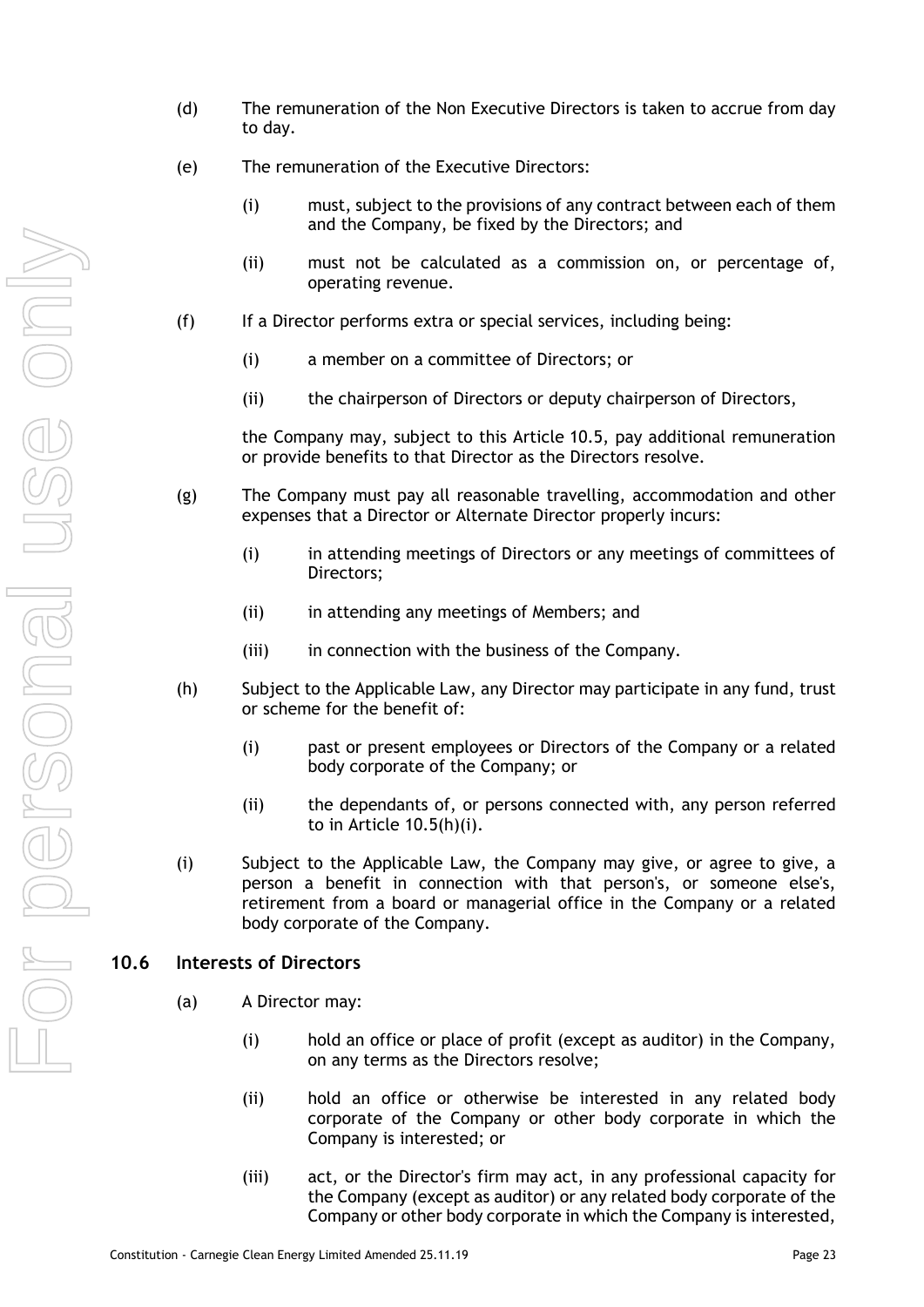- (iv) and retain the benefits of doing so if the Director discloses in accordance with the Corporations Act the interest giving rise to those benefits.
- (b) If a Director discloses the interest of the Director in accordance with the Corporations Act:
	- (i) the Director may contract or make an arrangement with the Company, or a related body corporate of the Company or a body corporate in which the Company is interested, in any matter in any capacity;
	- (ii) the Director may, subject to the Corporations Act, be counted in a quorum for a meeting of Directors considering the contract or arrangement;
	- (iii) the Director may, subject to the Applicable Law, vote on whether the Company enters into the contract or arrangement, and on any matter that relates to the contract or arrangement;
	- (iv) the Director may sign on behalf of the Company, or witness the affixing of the common seal of the Company to, any document in respect of the contract or arrangement;
	- (v) the Director may retain the benefits under the contract or arrangement; and
	- (vi) the Company cannot avoid the contract or arrangement merely because of the existence of the Director's interest.
- <span id="page-27-0"></span>(c) The Director must give to the Company:
	- (i) at its registered office; or
	- (ii) any other place the Company reasonably notifies the Director in writing,

the information which the Company is required by the Listing Rules to disclose to ASX in respect of:

- (iii) Notifiable Interests of the Director; and
- (iv) changes to the Notifiable Interests of the Director,

in the form which the Company is required to tell ASX under the Listing Rules.

- (d) The information referred to in Article [10.6\(c\)](#page-27-0) must be given to the Company as soon as reasonably possible after each of the following dates but in any event no later than 3 Business Days after each of the following dates:
	- (i) when the Director is appointed as a director of the Company, the date of appointment;
	- (ii) when a change in a Notifiable Interest of the Director occurs, the date of the change; and
	- (iii) when the Director ceases to be a director of the Company, the date of cessation.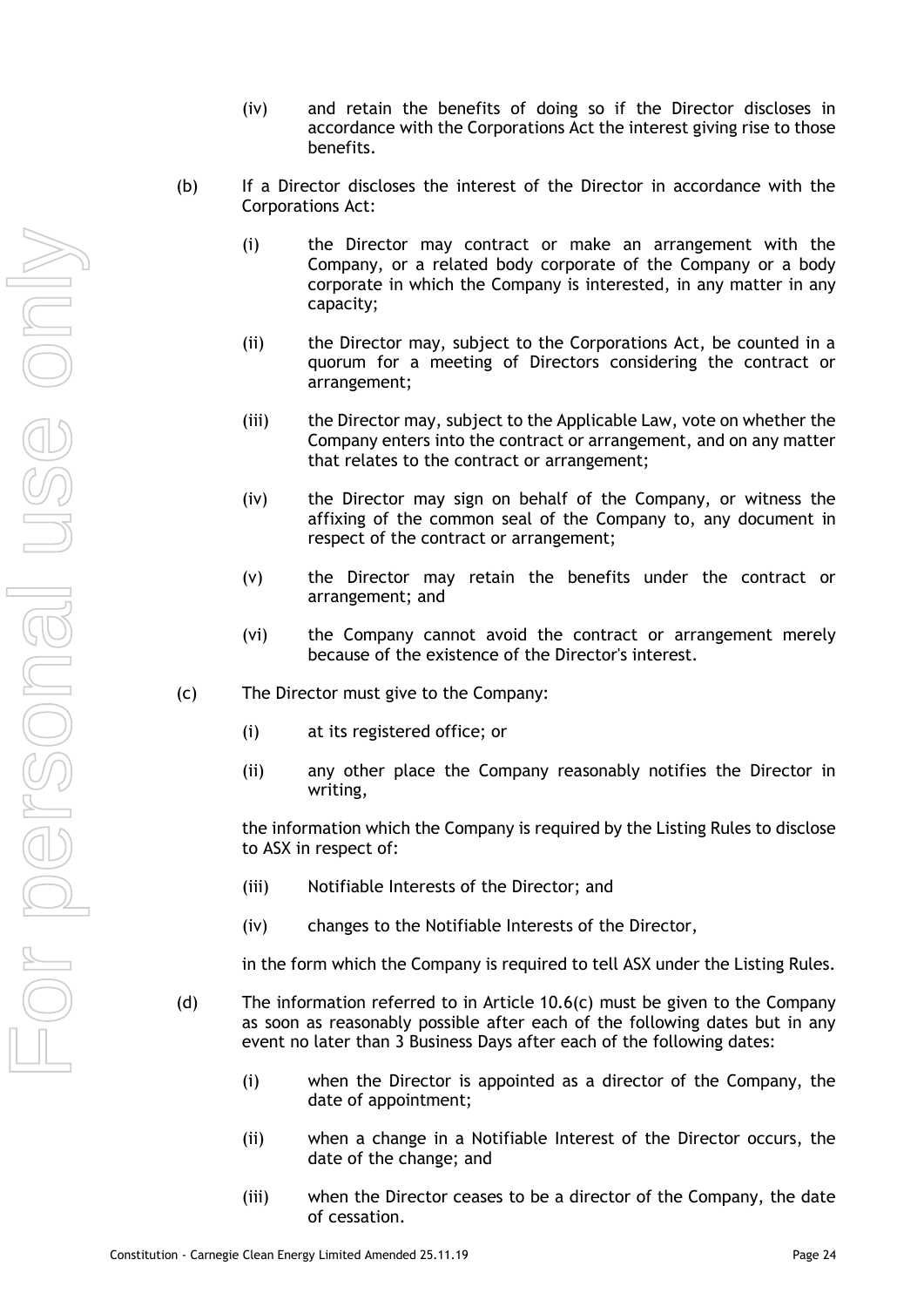- (e) Each Director authorises the Company to give the information provided by the Director under Article [10.6\(c\)](#page-27-0) to ASX on the Director's behalf and as the Director's agent.
- (f) The Company may enforce after the date a person ceases to be a Director an obligation of that person under Article [10.6\(c\)](#page-27-0) in respect of events which occurred on or prior to the date that person ceased to be a Director.

# <span id="page-28-0"></span>**11. Officers**

## <span id="page-28-1"></span>**11.1 Managing Director**

- (a) The Directors may appoint one or more of themselves as a managing director, for any period and on any terms (including as to remuneration) as the Directors resolve.
- (b) Subject to any agreement between the Company and a managing director and without prejudice to any other Article in the Constitution, the Directors may remove or dismiss a managing director (without removing him as a Director) at any time, with or without cause.
- (c) The Directors may delegate any of their powers (including the power to delegate) to a managing director.
- (d) The Directors may revoke or vary:
	- (i) the appointment of a managing director; or
	- (ii) any power delegated to a managing director,

without removing him as a Director.

- (e) A managing director must exercise the powers delegated to him or her in accordance with any directions of the Directors.
- (f) The exercise of a delegated power by a managing director is as effective as if the Directors exercised the power.
- (g) A person ceases to be a managing director if the person ceases to be a Director.
- (h) Subject to Article [10.3\(k\)\(iv\),](#page-24-6) removal as managing director under this Article [11.1](#page-28-1) does not remove the managing director as a Director.

## <span id="page-28-2"></span>**11.2 Secretary**

- (a) The first Secretary is the person specified in the application for registration of the Company as company secretary.
- (b) The Directors may appoint one or more Secretaries, for any period and on any terms (including as to remuneration) as the Directors resolve.
- (c) Subject to any agreement between the Company and a Secretary, the Directors may remove or dismiss a Secretary at any time, with or without cause.
- (d) The Directors may revoke or vary the appointment of a Secretary.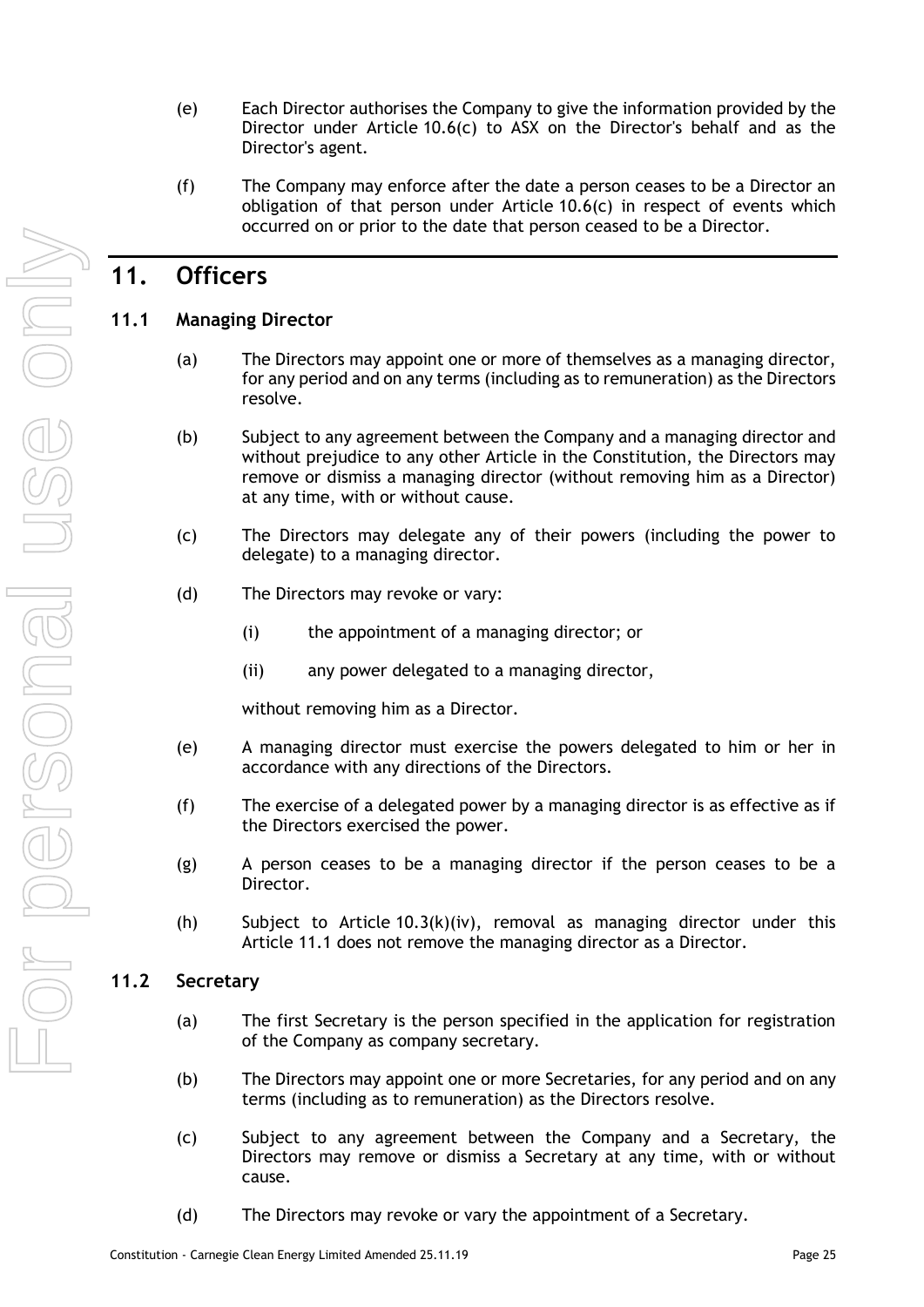## <span id="page-29-0"></span>**11.3 Indemnity and insurance**

- (a) To the extent permitted by law, the Company must indemnify each Relevant Officer against:
	- (i) a Liability of that person; and
	- (ii) Legal Costs of that person.
- (b) To the extent permitted by law, the Company may make a payment (whether by way of advance, loan or otherwise) to a Relevant Officer in respect of Legal Costs of that person.
- (c) To the extent permitted by law, the Company may pay, or agree to pay, a premium for a contract insuring a Relevant Officer against:
	- (i) a Liability of that person; and
	- (ii) Legal Costs of that person.
- (d) To the extent permitted by law, the Company may enter into an agreement or deed with:
	- (i) a Relevant Officer; or
	- (ii) a person who is, or has been an officer of the Company or a subsidiary of the Company,

under which the Company must do all or any of the following:

- (iii) keep books of the Company and allow either or both that person and that person's advisers access to those books on the terms agreed;
- (iv) indemnify that person against any Liability of that person;
- (v) make a payment (whether by way of advance, loan or otherwise) to that person in respect of Legal Costs of that person; and
- (vi) keep that person insured in respect of any act or omission by that person while a Relevant Officer or an officer of the Company or a subsidiary of the Company, on the terms agreed (including as to payment of all or part of the premium for the contract of insurance).

## <span id="page-29-1"></span>**12. Powers of the Company and Directors**

#### <span id="page-29-2"></span>**12.1 General powers**

- (a) The Company may exercise in any manner permitted by the Corporations Act any power which a public company limited by shares may exercise under the Corporations Act.
- (b) The business of the Company is managed by or under the direction of the Directors.
- (c) The Directors may exercise all the powers of the Company except any powers that the Corporations Act or this Constitution requires the Company to exercise in general meeting.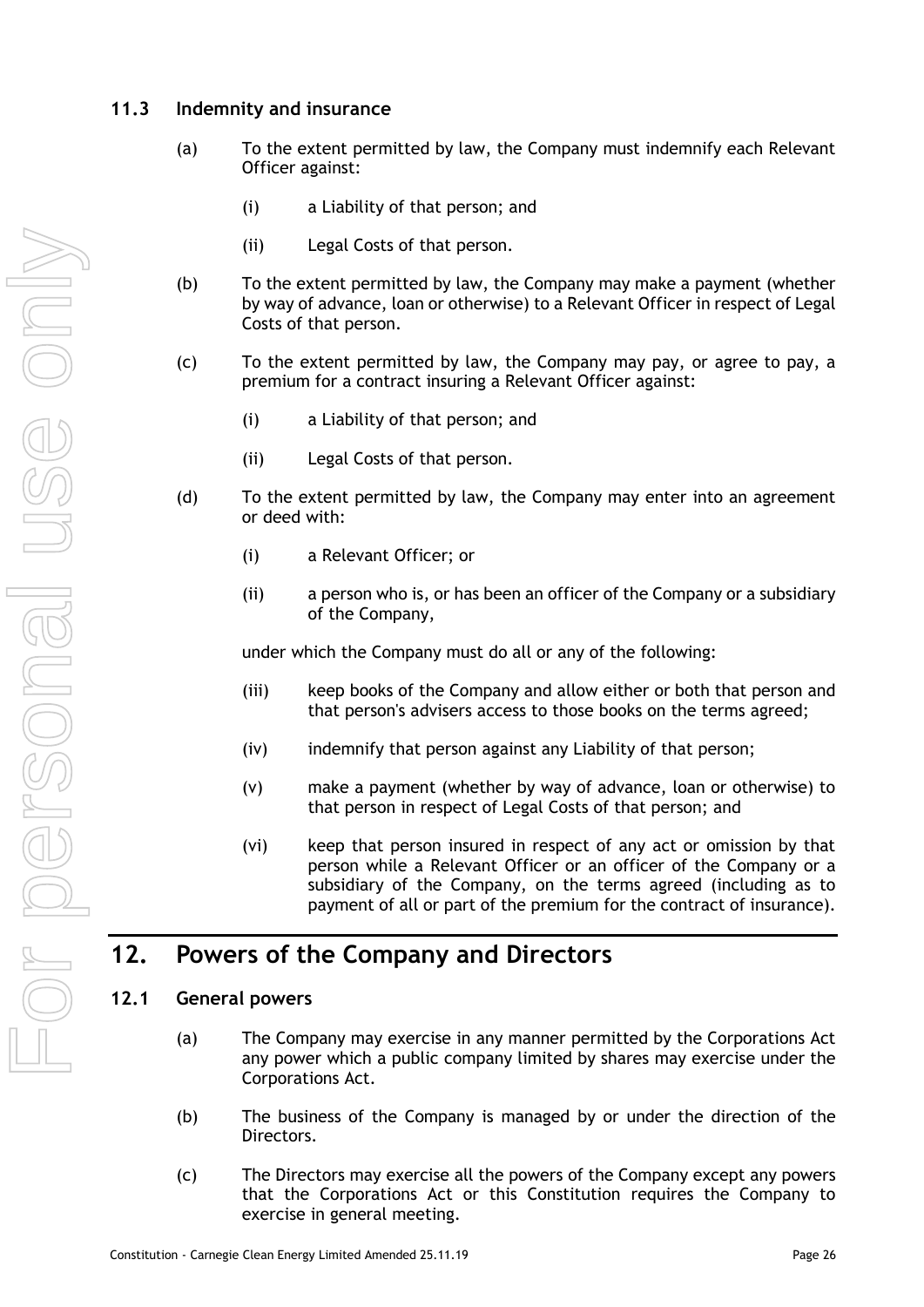## <span id="page-30-3"></span><span id="page-30-0"></span>**12.2 Execution of documents**

- (a) If the Company has a common seal, the Company may execute a document if that seal is fixed to the document and the fixing of that seal is witnessed by:
	- (i) 2 Directors;
	- (ii) a Director and a Secretary; or
	- (iii) a Director and another person appointed by the Directors for that purpose.
- <span id="page-30-4"></span>(b) The Company may execute a document without a common seal if the document is signed by:
	- (i) 2 Directors;
	- (ii) a Director and a Secretary; or
	- (iii) a Director and another person appointed by the Directors for that purpose.
- (c) The Company may execute a document as a deed if the document is expressed to be executed as a deed and is executed in accordance with Article [12.2\(a\)](#page-30-3) or [12.2\(b\).](#page-30-4)
- (d) The Directors may resolve, generally or in a particular case, that any signature on certificates for securities of the Company may be affixed by mechanical or other means.
- (e) Negotiable instruments may be signed, drawn, accepted, endorsed or otherwise executed by or on behalf of the Company in the manner and by the persons as the Directors resolve.

#### <span id="page-30-5"></span><span id="page-30-1"></span>**12.3 Committees and delegates**

- (a) The Directors may delegate any of their powers (including this power to delegate) to a committee of Directors, a Director, an employee of the Company, or any other person.
- (b) The Directors may revoke or vary any power delegated under Article [12.3\(a\).](#page-30-5)
- (c) A committee or delegate must exercise the powers delegated in accordance with any directions of the Directors.
- (d) The exercise of a delegated power by the committee or delegate is as effective as if the Directors exercised the power.
- (e) Article [13](#page-31-0) applies with the necessary changes to meetings of a committee of Directors.

#### <span id="page-30-6"></span><span id="page-30-2"></span>**12.4 Attorney or agent**

(a) The Directors may appoint any person to be attorney or agent of the Company for any purpose, for any period and on any terms (including as to remuneration) as the Directors resolve.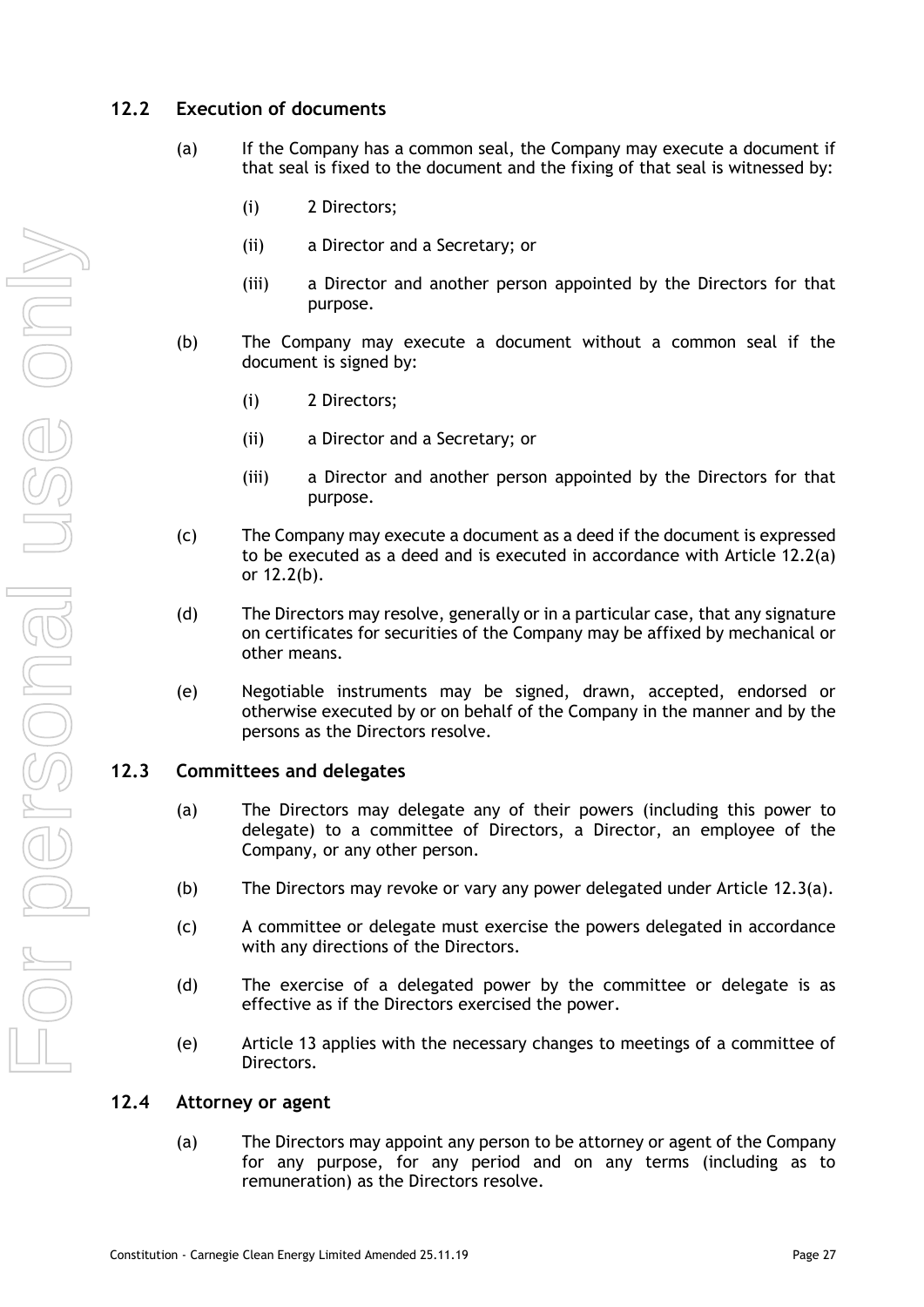- (b) The Directors may delegate any of their powers (including the power to delegate) to an attorney or agent.
- (c) The Directors may revoke or vary:
	- (i) an appointment under Article [12.4\(a\);](#page-30-6) or
	- (ii) any power delegated to an attorney or agent.

## <span id="page-31-0"></span>**13. Proceedings of Directors**

#### <span id="page-31-4"></span><span id="page-31-1"></span>**13.1 Written resolutions of Directors**

- (a) The Directors may pass a resolution without a meeting of the Directors being held if all of the Directors entitled to vote on the resolution, except for any Directors who have been given a leave of absence, assent to a document containing a statement that they are in favour of the resolution set out in the document.
- (b) Separate copies of the document referred to in Article [13.1\(a\)](#page-31-4) may be used for assenting to by Directors if the wording of the resolution and the statement is identical in each copy.
- <span id="page-31-5"></span>(c) A Director may signify assent to a document under Article [13.1\(a\)](#page-31-4) by signing the document or by any technology including telephone, facsimile or email.
- <span id="page-31-6"></span>(d) Where a Director signifies assent to a document under Article [13.1\(c\)](#page-31-5) other than by signing the document, the Director must by way of confirmation sign the document before or at the next meeting of Directors attended by that Director.
- (e) The resolution the subject of a document under Article [13.1\(a\)](#page-31-4) is not invalid if a Director does not comply with Article [13.1\(d\).](#page-31-6)

#### <span id="page-31-2"></span>**13.2 Meetings of Directors**

- (a) The Directors may meet, adjourn and otherwise regulate their meetings as they think fit.
- (b) A meeting of Directors may be held using any technology.
- (c) If a meeting of Directors is held in 2 or more places linked together by any technology:
	- (i) a Director present at one of the places is taken to be present at the meeting unless and until the Director states to the chairperson of the meeting that the Director is discontinuing her or her participation in the meeting; and
	- (ii) the chairperson of that meeting may determine at which place the meeting will be taken to have been held.

#### <span id="page-31-3"></span>**13.3 Who can call meetings of Directors**

(a) A Director may call a meeting of Directors at any time.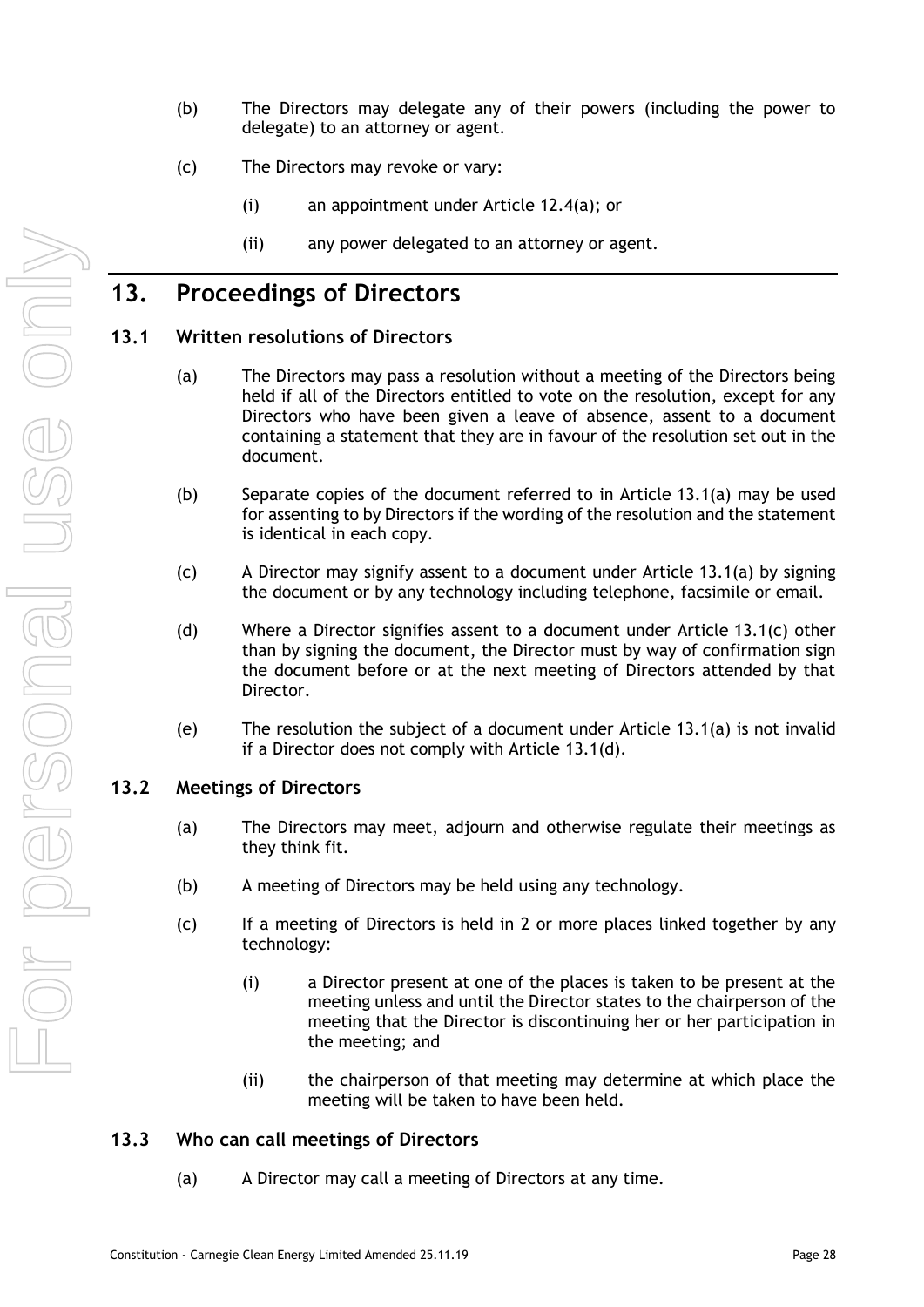(b) On request of any Director, a Secretary of the Company must call a meeting of the Directors.

### <span id="page-32-0"></span>**13.4 How to call meetings of Directors**

- (a) Notice of a meeting of Directors must be given to each Director and Alternate Director.
- (b) The Company must give not less than 12 hours' notice of a meeting of Directors, unless all Directors agree otherwise.
- (c) A Director or Alternate Director may waive notice of a meeting of Directors by notice in writing to the Company to that effect.

### <span id="page-32-1"></span>**13.5 Quorum**

- (a) Subject to the Corporations Act, a quorum for a meeting of Directors is:
	- (i) if the Directors have fixed a number for the quorum, that number of Directors; and
	- (ii) in any other case, 2 Directors entitled to vote on a resolution that may be proposed at that meeting.
- (b) In determining whether a quorum for a meeting of Directors is present:
	- (i) where a Director has appointed an Alternate Director, that Alternate Director is counted if the appointing Director is not present;
	- (ii) where a person is present as Director and an Alternate Director for another Director, that person is counted separately provided that there is at least one other Director or Alternate Director present; and
	- (iii) where a person is present as an Alternate Director for more than one Director, that person is counted separately for each appointment provided that there is at least one other Director or Alternate Director present.
- (c) A quorum for a meeting of Directors must be present at all times during the meeting.
- (d) If there are not enough persons to form a quorum for a meeting of Directors, one or more of the Directors (including those who have an interest in a matter being considered at that meeting) may call a general meeting of the Company and the general meeting may pass a resolution to deal with the matter.

## <span id="page-32-2"></span>**13.6 Chairperson**

- (a) The Directors may elect a Director as chairperson of Directors or deputy chairperson of Directors for any period they resolve, or if no period is specified, until that person ceases to be a Director.
- (b) The Directors may remove the chairperson of Directors or deputy chairperson of Directors at any time.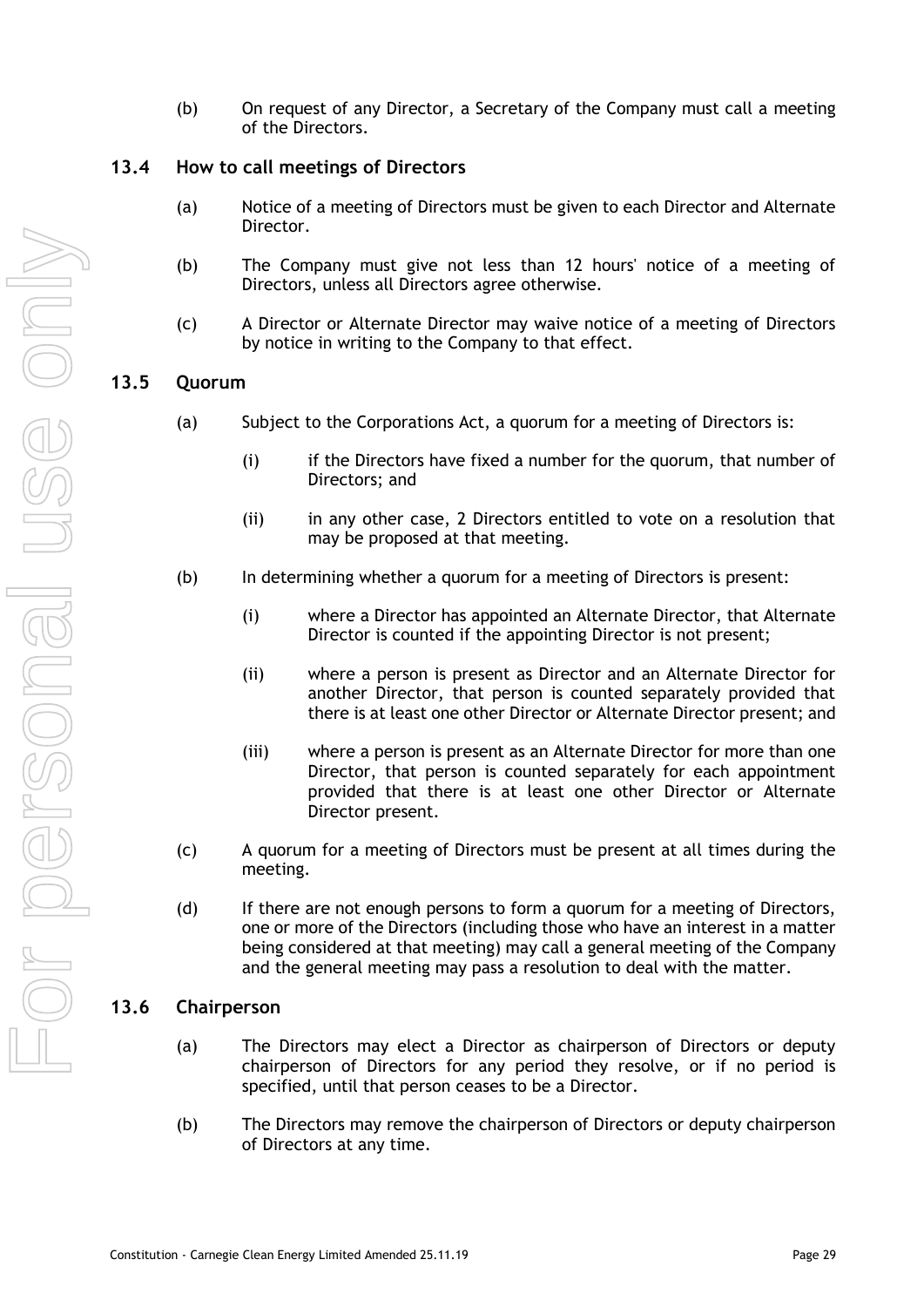- <span id="page-33-1"></span>(c) The chairperson of Directors must (if present within 15 minutes after the time appointed for the holding of the meeting and willing to act) chair each meeting of Directors.
- <span id="page-33-2"></span>(d) If:
	- (i) there is no chairperson of Directors; or
	- (ii) the chairperson of Directors is not present within 15 minutes after the time appointed for the holding of a meeting of Directors; or
	- (iii) the chairperson of Directors is present within that time but is not willing to chair all or part of that meeting,

then if the Directors have elected a deputy chairperson of Directors, the deputy chairperson of Directors must (if present within 15 minutes after the time appointed for the holding of the meeting and willing to act) chair all or part of the meeting of Directors.

- (e) Subject to Articles  $13.6(c)$  and  $13.6(d)$ , if:
	- (i) there is no deputy chairperson of Directors;
	- (ii) the deputy chairperson of Directors is not present within 15 minutes after the time appointed for the holding of a meeting of Directors; or
	- (iii) the deputy chairperson of Directors is present within that time but is not willing to chair all or part of that meeting,

the Directors present must elect one of themselves to chair all or part of the meeting of Directors.

(f) A person does not cease to be a chairperson of Directors or deputy chairperson of Directors if that person retires as a Director at a meeting of Members and is re elected as a Director at that meeting.

### <span id="page-33-0"></span>**13.7 Resolutions of Directors**

- (a) A resolution of Directors is passed if more votes are cast in favour of the resolution than against it.
- (b) Subject to Article [10.6](#page-26-0) and this Article [13.7,](#page-33-0) each Director has one vote on a matter arising at a meeting of the Directors.
- (c) In determining the number of votes a Director has on a matter arising at a meeting of Directors:
	- (i) where a person is present as Director and an Alternate Director for another Director, that person has one vote as a Director and, subject to Article [10.4\(e\),](#page-25-5) one vote as an Alternate Director; and
	- (ii) where a person is present as an Alternate Director for more than one Director, that person has, subject to Article [10.4\(e\),](#page-25-5) one vote for each appointment.
- (d) Subject to the Applicable Law, in case of an equality of votes on a resolution at a meeting of Directors, the chairperson of that meeting has a casting vote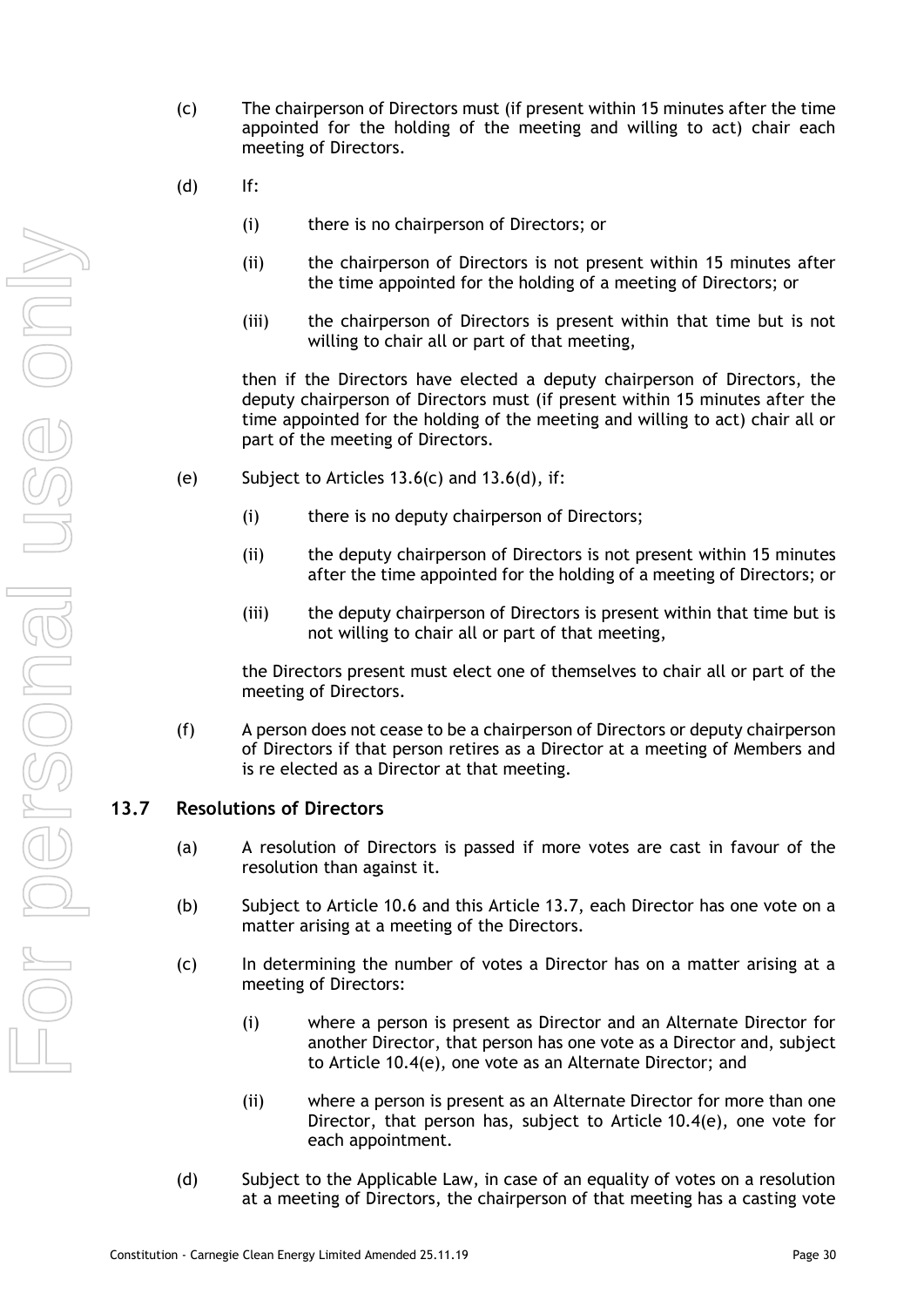on that resolution in addition to any vote the chairperson has in his or her capacity as a Director in respect of that resolution.

# <span id="page-34-0"></span>**14. Dividends and Profits**

### <span id="page-34-1"></span>**14.1 Determination of dividends**

- (a) Subject to and in accordance with the Corporations Act, the Listing Rules, the rights of any preference Shares and to the rights of the holders of any Shares created or raised under any special arrangement as to Dividend, the Directors may from time to time declare Dividend to be paid to the shareholders entitled to the Dividend.
- <span id="page-34-3"></span>(b) The Directors may determine that a Dividend is payable on Shares and fix:
	- (i) the amount of the Dividend;
	- (ii) whether the Dividend is franked, the franking percentage and the franking class;
	- (iii) the time for determining entitlements to the Dividend;
	- (iv) the time for the payment of the Dividend; and
	- (v) the method of payment of the Dividend.
- (c) The Company must not pay a dividend unless:
	- (vi) the Company's assets exceed its liabilities immediately before the dividend is declared and the excess is sufficient for the payment of the dividend;
	- (vii) the payment of the dividend is fair and reasonable to the Company's members as a whole; and
	- (viii) the payment of the dividend does not materially prejudice the Company's ability to pay its creditors.

## <span id="page-34-2"></span>**14.2 Method of payment of dividends**

- (a) The method of payment of a Dividend may include any or all of the payment of cash, the issue of shares, the grant of Company options or other Company securities, the transfer of shares or any other securities in any other body corporate or units in any unit trust or the transfer of any other assets.
- (b) If the method of payment of a Dividend includes an issue or transfer of shares in a body corporate, each Member:
	- (i) agrees to become a member of that body corporate; and
	- (ii) in the case of a transfer, appoints the Company and each Director as its agent to execute instrument of transfer or other document required to transfer those shares to that Member.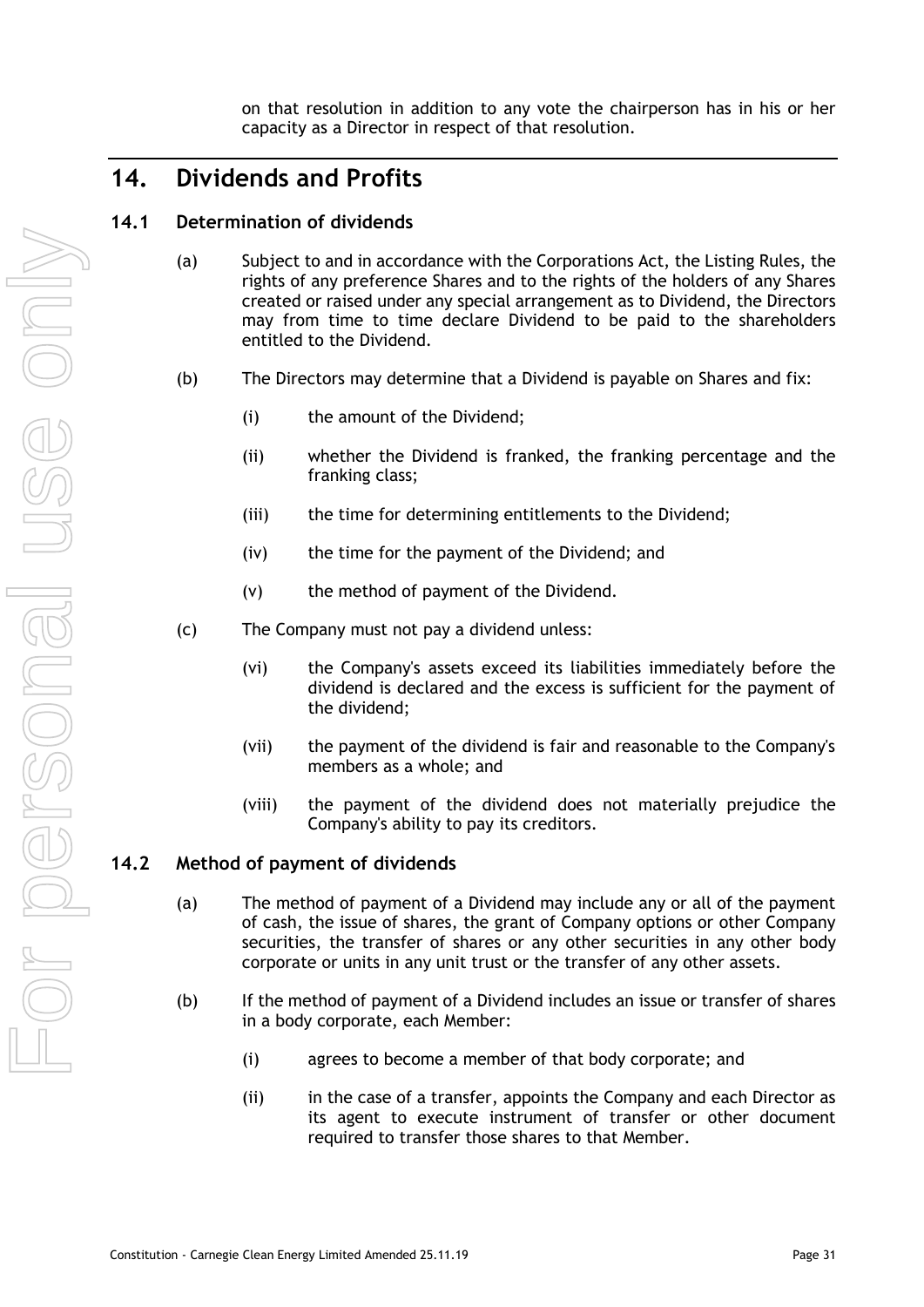## <span id="page-35-0"></span>**14.3 Entitlement to dividends**

- (a) Subject to the rights of any preference Shares and to the rights of the holders of any Shares created or raised under any special arrangement as to Dividend, a Dividend as declared shall be payable on all Shares according to the proportion that the amount paid (not credited) is of the total amounts paid and payable (excluding amounts credited) in respect of such Shares.
- (b) A Dividend in respect of a Share must be paid to the person whose name is entered in the Register as the holder of that Share:
	- (i) where the Directors have fixed a time under Article [14.1\(b\)\(iii\),](#page-34-3) at that time; or
	- (ii) in any other case, on the date the Dividend is paid.

#### <span id="page-35-1"></span>**14.4 Dividends for different classes**

The Directors may determine that Dividends be paid:

- (a) on Shares of one class but not another class; and
- (b) at different rates for different classes of Shares.

#### <span id="page-35-2"></span>**14.5 Dividends proportional to paid up capital**

- <span id="page-35-6"></span>(a) Subject to any rights or restrictions attached to a class of Shares, the person entitled to a Dividend on a Share is entitled to:
	- (i) if the Share is fully paid (whether the issue price of the Share was paid or credited or both), the entire Dividend; or
	- (ii) if the Share is partly paid, a proportion of that Dividend equal to the proportion which the amount paid (excluding amounts credited) on that Share is of the total amounts paid or payable (excluding amounts credited) on that Share.
- (b) Amounts paid in advance of a call on a Share are ignored when calculating the proportion under Article [14.5\(a\)\(ii\).](#page-35-6)

#### <span id="page-35-3"></span>**14.6 Effect of a transfer on Dividends**

If a transfer of a Share is registered after the time determined for entitlements to a Dividend on that Share but before the Dividend is paid, the person transferring that Share is, subject to the ASX Settlement Operating Rules, entitled to that Dividend.

#### <span id="page-35-4"></span>**14.7 No interest on Dividends**

The Company is not required to pay any interest on a Dividend.

#### <span id="page-35-5"></span>**14.8 Unpaid amounts**

The Company may retain the whole or part of any Dividend on which the Company has a lien and apply that amount in total or part satisfaction of any amount secured by that lien.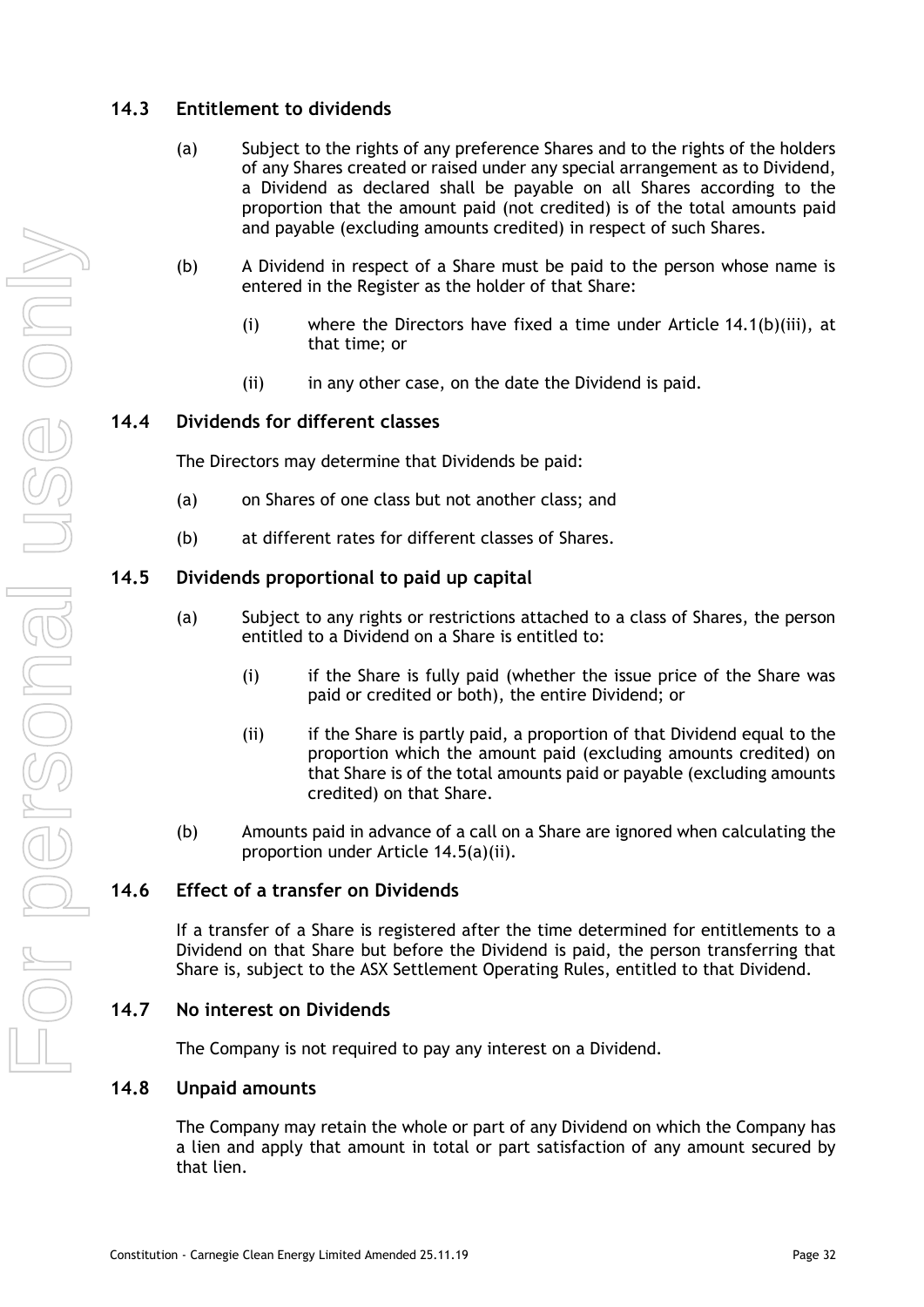## <span id="page-36-3"></span><span id="page-36-0"></span>**14.9 Capitalisation of profits**

- (a) The Directors may capitalise any profits of the Company and distribute that capital to the Members, in the same proportions as the Members are entitled to a distribution by Dividend.
- (b) The Directors may fix the time for determining entitlements to a capitalisation of profits.
- <span id="page-36-4"></span>(c) The Directors may decide to apply capital under Article [14.9\(a\)](#page-36-3) in either or both of the following ways:
	- (i) in paying up an amount unpaid on Shares already issued; and
	- (ii) in paying up in full any unissued Shares or other securities in the Company.
- (d) The Members must accept an application of capital under Article  $14.9(c)$  in full satisfaction of their interests in that capital.

### <span id="page-36-1"></span>**14.10 Distributions of assets**

The Directors may settle any problem concerning a distribution under Article 14 in any way. This may include:

- (a) rounding amounts up or down to the nearest whole number;
- (b) ignoring fractions;
- (c) valuing assets for distribution;
- (d) paying cash to any Member on the basis of that valuation; and
- (e) vesting assets in a trustee on trust for the Members entitled.

#### <span id="page-36-2"></span>**14.11 Dividend plans**

- (a) The Directors may establish a dividend selection plan or bonus share plan on any terms, under which participants may elect in respect of all or part of their Shares:
	- (i) to receive a Dividend from the Company paid in whole or in part out of a particular fund or reserve or out of profits derived from a particular source; or
	- (ii) to forego a Dividend from the Company and receive some other form of distribution or entitlement (including securities) from the Company or another body corporate or a trust.
- (b) The Directors may establish a dividend reinvestment plan on any terms, under which participants may elect in respect of all or part of their Shares to apply the whole or any part of a Dividend from the Company in subscribing for securities of the Company or a related body corporate of the Company.
- (c) Subject to the Listing Rules, the Directors may implement, amend, suspend or terminate a plan established under this Article [14.11.](#page-36-2)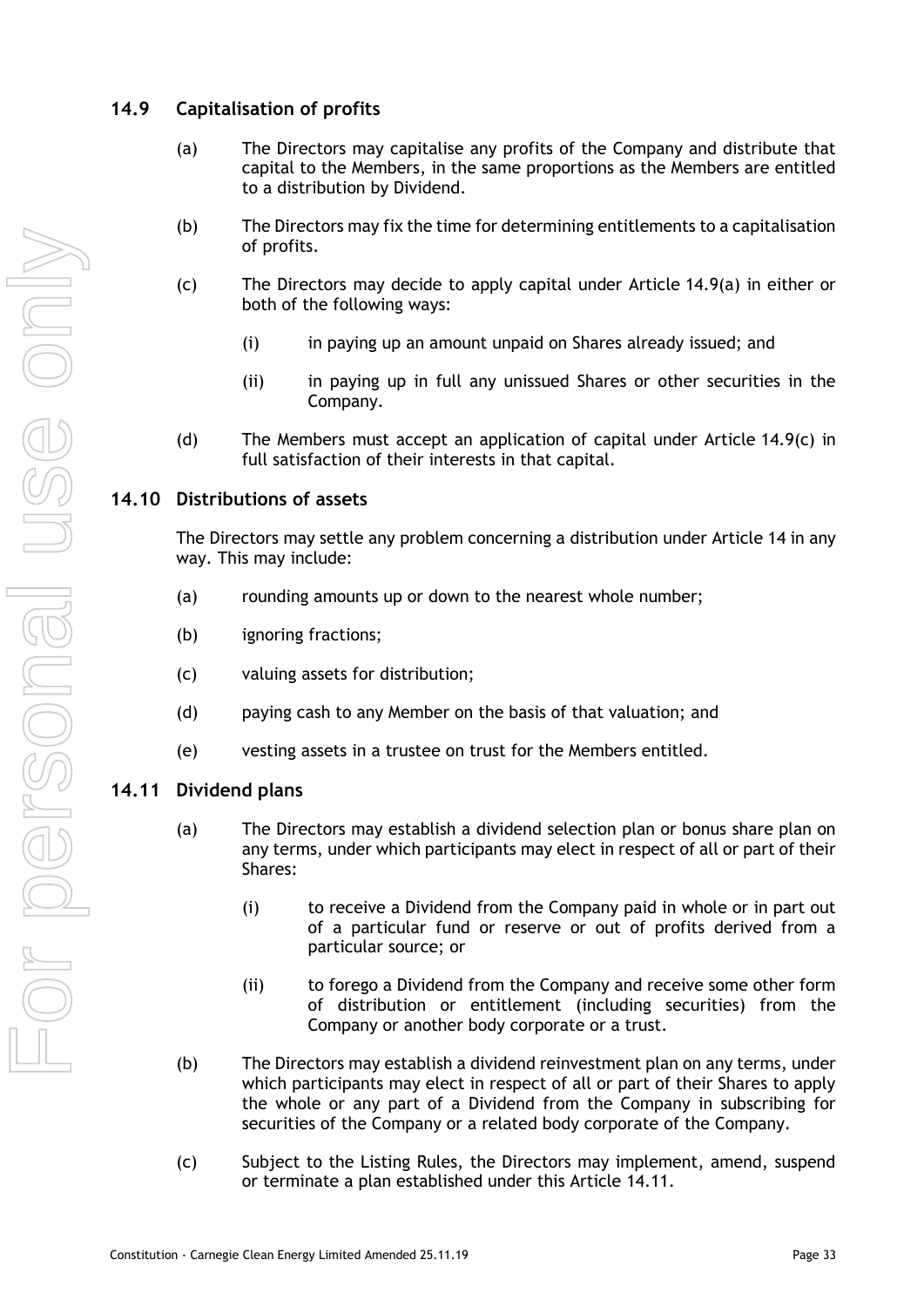# <span id="page-37-0"></span>**15. Notices and payments**

## <span id="page-37-3"></span><span id="page-37-1"></span>**15.1 Notice to Members**

- (a) The Company may give Notice to a Member:
	- (i) in person;
	- (ii) by sending it by post to the address of the Member in the Register or the alternative address (if any) nominated by that Member;
	- (iii) by sending it to the fax number or electronic address (if any) nominated by that Member; or
	- (iv) such other means as permitted by the Corporations Act.
- (b) If the address of a Member in the Register is not within Australia, the Company must send all documents to that Member by air-mail, air courier, fax or by electronic means.
- (c) The Company must give any Notice to Members who are joint holders of a Share to the person named first in the Register in respect of that Share, and that notice is notice to all holders of that Share.
- (d) The Company may give Notice to a person entitled to a Share because of a Transmission Event in any manner specified in Article [15.1\(a\).](#page-37-3)
- (e) Notice to a person entitled to a Share because of a Transmission Event is taken to be notice to the Member of that Share.
- (f) A Notice to a Member is sufficient, even if:
	- (i) a Transmission Event occurs in respect of that Member (whether or not a joint holder of a Share); or
	- (ii) that Member is an externally administered body corporate,
	- (iii) and regardless of whether or not the Company has notice of that event.
- (g) A person entitled to a Share because of a transfer, Transmission Event or otherwise, is bound by every Notice given in respect of that Share.
- (h) Any Notice required or allowed to be given by the Company to one or more Members by advertisement is, unless otherwise stipulated, sufficiently advertised if advertised once in a daily newspaper circulating in the states and territories of Australia.

## <span id="page-37-2"></span>**15.2 Notice to Directors**

The Company may give Notice to a Director or Alternate Director:

- (a) in person;
- (b) by sending it by post to the usual residential address of that person or the alternative address (if any) nominated by that person;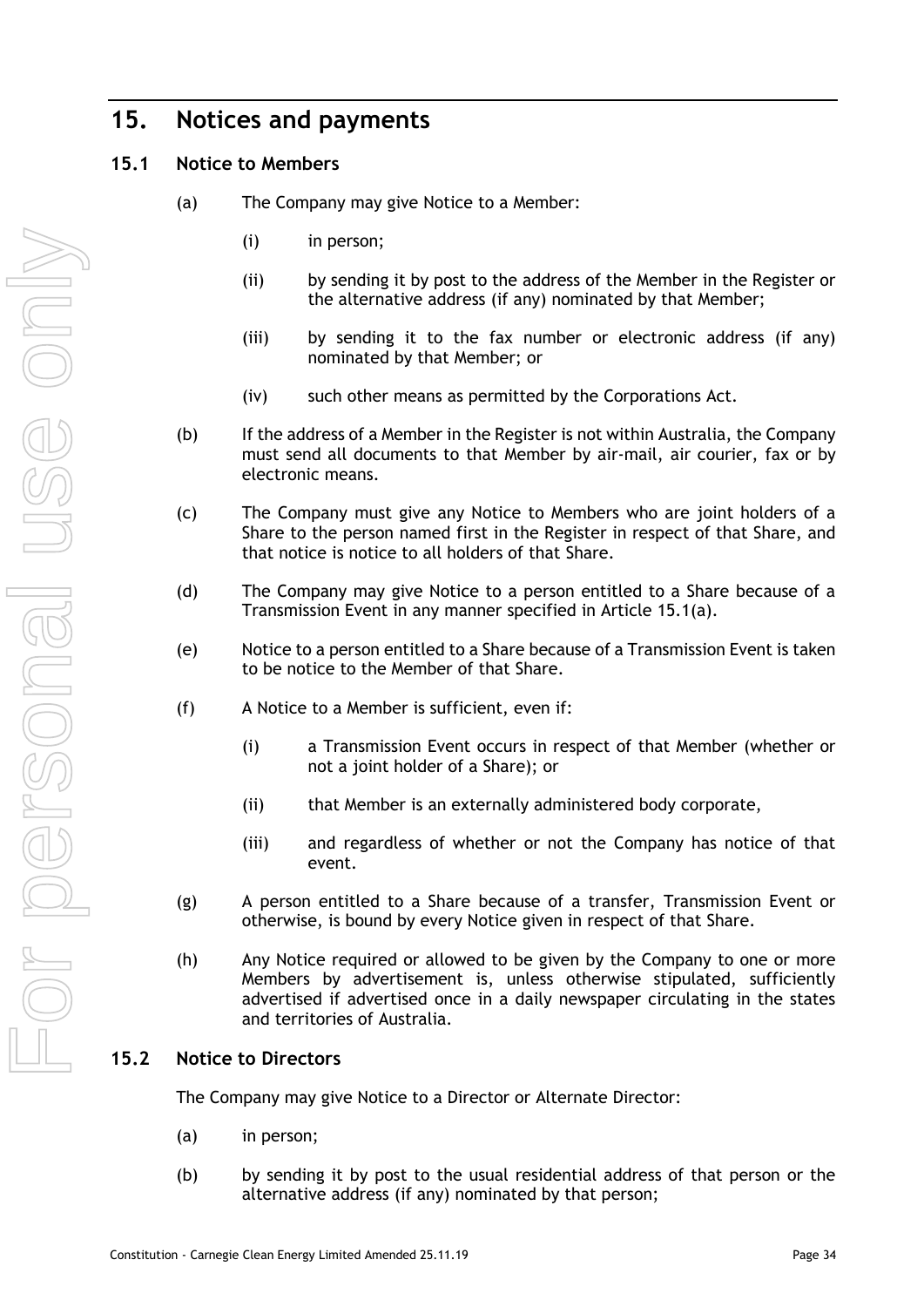- (c) by sending it to the fax number or electronic address (if any) nominated by that person; or
- (d) by any other means agreed between the Company and that person.

#### <span id="page-38-0"></span>**15.3 Notice to the Company**

A person may give Notice to the Company:

- (a) by leaving it at the registered office of the Company during a time when the registered office is open;
- (b) by sending it by post to the registered office of the Company;
- (c) by sending it to a fax number at the registered office of the Company nominated by the Company for that purpose;
- (d) by sending it to the electronic address (if any) nominated by the Company for that purpose; or
- (e) by any other means permitted by the Corporations Act.

### <span id="page-38-1"></span>**15.4 Time of service**

- (a) A notice sent by post to an address within Australia is taken to be given:
	- (i) in the case of a notice of meeting, one day after it is posted; or
	- (ii) in any other case, at the time at which the notice would be delivered in the ordinary course of post.
- (b) A notice sent by post or air mail to an address outside Australia is taken to be given:
	- (i) in the case of a notice of meeting, one day after it is posted; or
	- (ii) in any other case, at the time at which the notice would be delivered in the ordinary course of post.
- (c) A notice sent by air courier to a place outside Australia is taken to be given one day after delivery to the air courier.
- (d) A notice sent by fax is taken to be given on the day it is sent, provided that the sender's transmission report shows that the whole notice was sent to the correct fax number.
- (e) A notice sent to an electronic address is taken to be given on the date it is sent unless a delivery failure message is received by the Company.
- <span id="page-38-2"></span>(f) The giving of a notice by post, air mail or air courier is sufficiently proved by evidence that the notice:
	- (i) was addressed to the correct address of the recipient; and
	- (ii) was placed in the post or delivered to the air courier.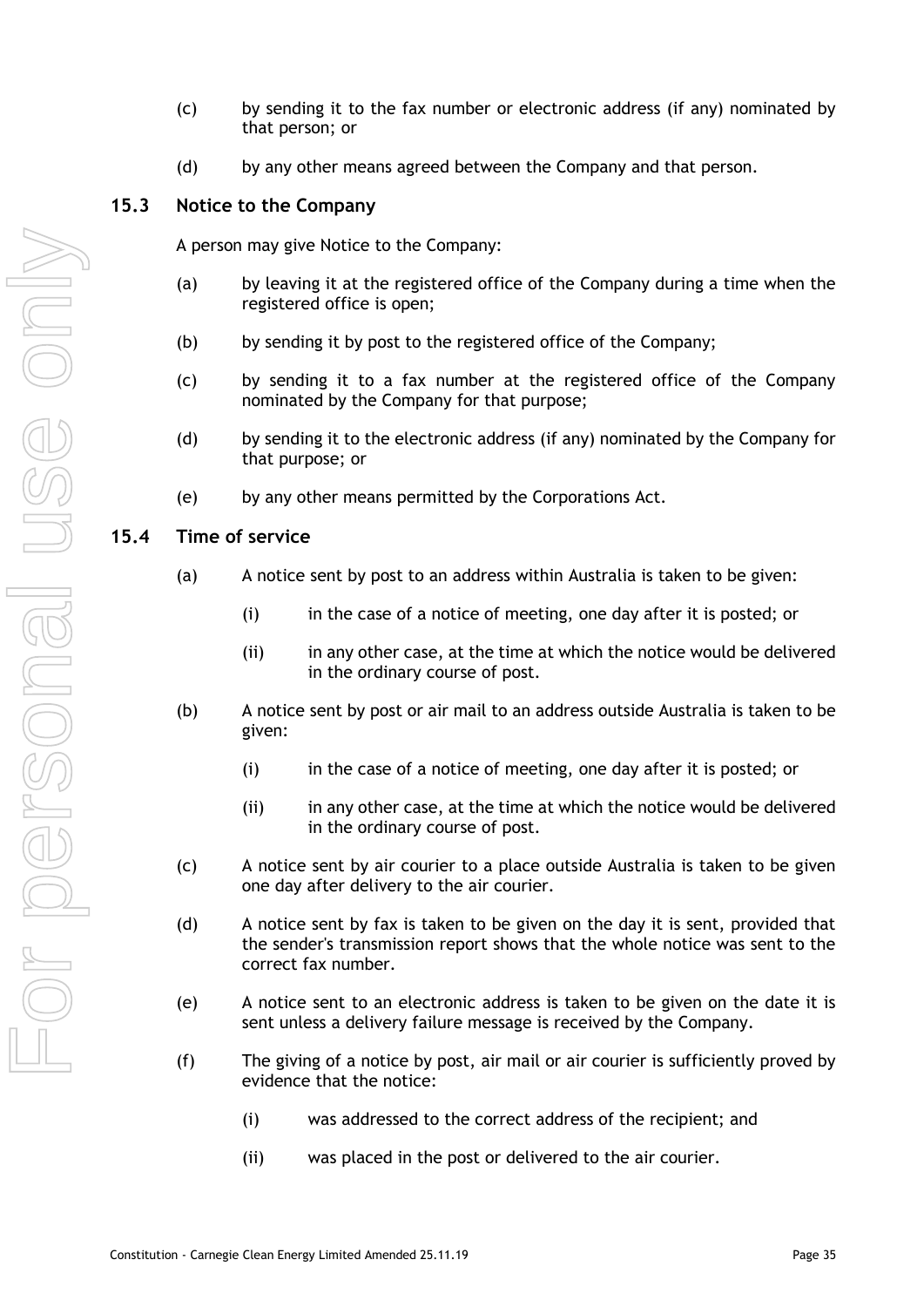(g) A certificate by a Director or Secretary of a matter referred to in Article [15.4\(f\)](#page-38-2) is sufficient evidence of the matter, unless it is proved to the contrary.

## <span id="page-39-0"></span>**15.5 Signatures**

The Directors may decide, generally or in a particular case, that a notice given by the Company be signed by mechanical or other means.

#### <span id="page-39-1"></span>**15.6 Payments**

- <span id="page-39-5"></span>(a) The Company may pay a person entitled to an amount payable in respect of a Share (including a Dividend) by:
	- (i) crediting an account nominated in writing by that person;
	- (ii) cheque made payable to bearer, to the person entitled to the amount or any other person the person entitled directs in writing; or
	- (iii) any other manner as the Directors resolve.
- (b) The Company may post a cheque referred to in Article  $15.6(a)(ii)$  to:
	- (i) the address in the Register of the Member of the Share;
	- (ii) if that Share is jointly held, the address in the Register of the Member named first in the Register in respect of the Share; or
	- (iii) any other address which that person directs in writing.
- (c) Any joint holder of a Share may give effective receipt for an amount (including a Dividend) paid in respect of the Share.

# <span id="page-39-2"></span>**16. Winding up**

## <span id="page-39-3"></span>**16.1 Distributions proportional to paid up capital**

Subject to any rights or restrictions attached to a class of Shares, on a winding up of the Company, any surplus must be divided among the Members in the proportions which the amount paid (including amounts credited) on the Shares of a Member is of the total amounts paid and payable (including amounts credited) on the Shares of all Members.

#### <span id="page-39-4"></span>**16.2 Distributions of assets**

- (a) Subject to any rights or restrictions attached to a class of Shares, on a winding up of the Company, the liquidator may, with the sanction of a special resolution of the Members:
	- (i) distribute among the Members the whole or any part of the property of the Company; and
	- (ii) decide how to distribute the property as between the Members or different classes of Members.
- (b) The liquidator of the Company may settle any problem concerning a distribution under Article [16](#page-39-2) in any way. This may include: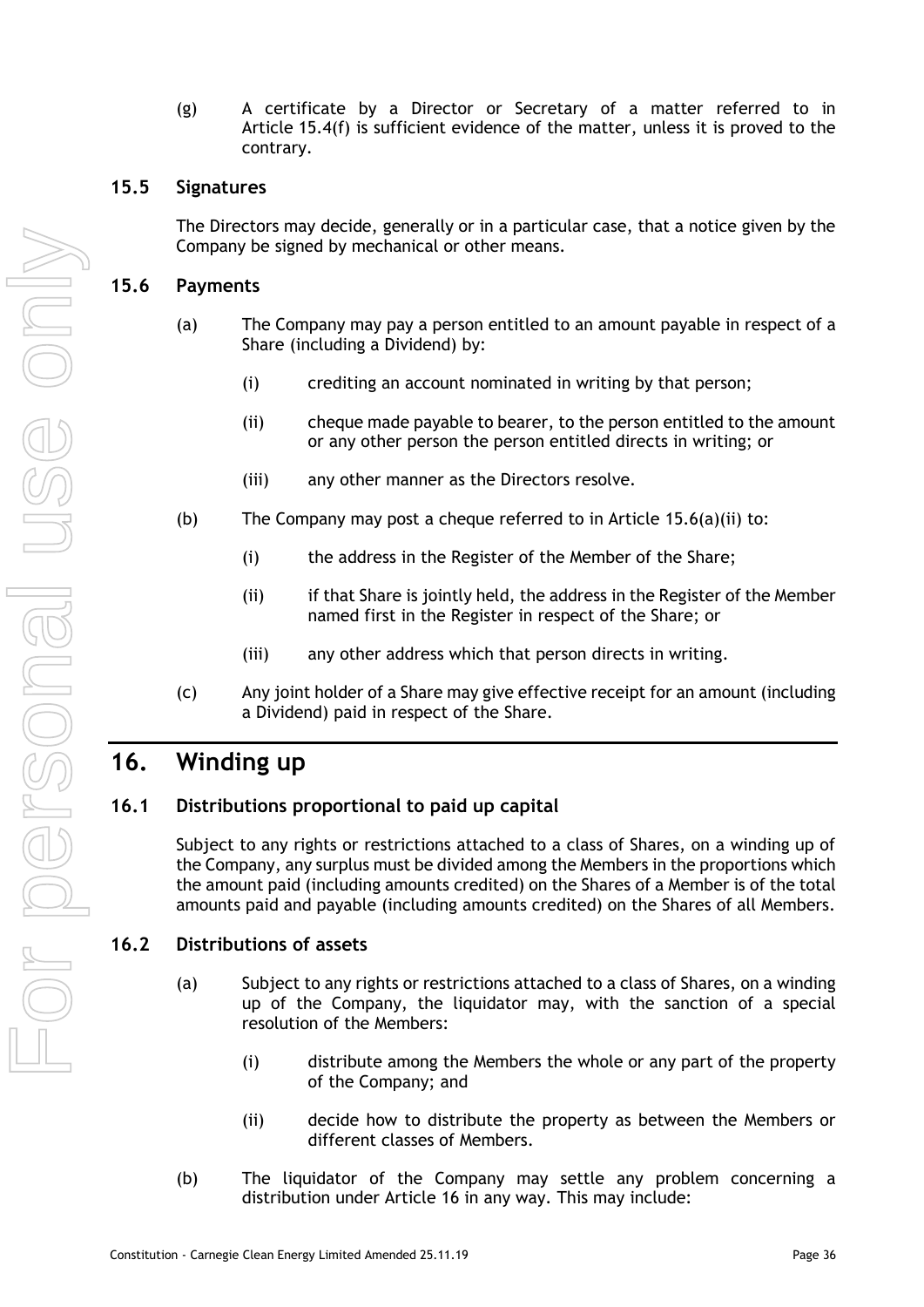For personal use only Mino personal use e dri

- (i) rounding amounts up or down to the nearest whole number;
- (ii) ignoring fractions;
- (iii) valuing assets for distribution;
- (iv) paying cash to any Member on the basis of that valuation; and
- (v) vesting assets in a trustee on trust for the Members entitled.
- (c) A Member need not accept any property, including shares or other securities, carrying a liability.

# <span id="page-40-0"></span>**17. Restricted Securities**

While the Company is on the official list of ASX, the Company must recognise and comply with the Listing Rules with respect to Restricted Securities.

Without limiting the obligation to comply with the Listing Rules:

- (a) a holder of Restricted Securities must not Dispose of, or agree or offer to Dispose of, the Restricted Securities during the escrow period applicable to those Restricted Securities except as permitted by the Listing Rules or ASX;
- (b) if the Restricted Securities are in the same class as quoted securities, the holder will be taken to have agreed in writing that the Restricted Securities are to be kept on the Company's issuer sponsored sub-register and are to have a holding lock applied for the duration of the escrow period applicable to those securities;
- (c) the Company will refuse to acknowledge any Disposal (including, without limitation, to register any transfer), of Restricted Securities during the escrow period except as permitted by the Listing Rules or the ASX;
- (d) a holder of Restricted Securities will not be entitled to participate in any return of capital on those Restricted Securities during the escrow period applicable to those Restricted Securities except as permitted by the Listing Rules or ASX; and
- (e) if a holder of Restricted Securities breaches a Restriction Deed or a provision of this Constitution restricting a Disposal of those Restricted Securities, the holder will not be entitled to any dividend or distribution, or to exercise any voting rights, in respect of those Restricted Securities for so long as the breach continues.

<span id="page-40-1"></span>For the purposes of this Article 17, **Dispose** has the meaning given to it in the Listing Rules and **Disposal** has the corresponding meaning.

**Schedule 1 -**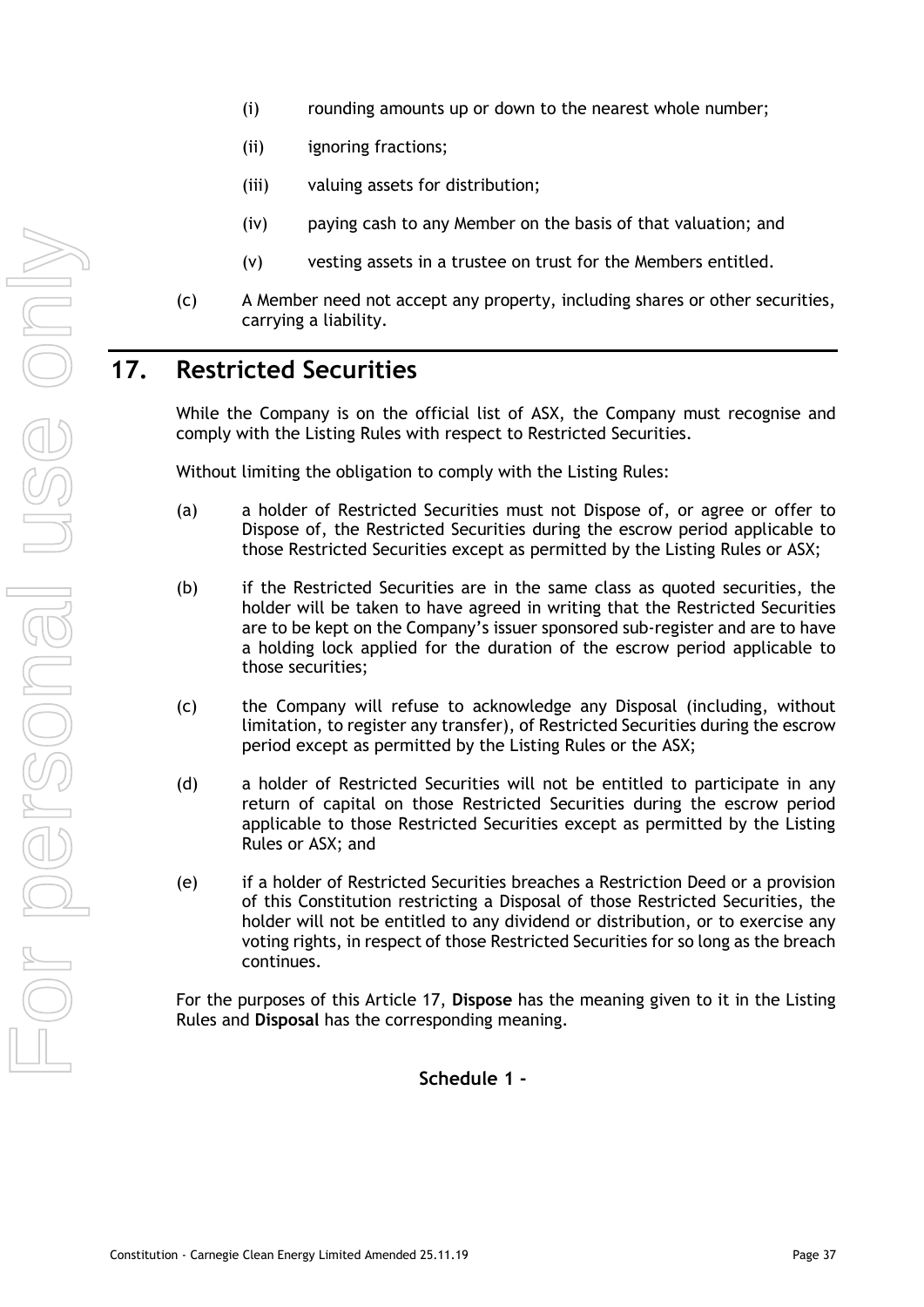## **Schedule 2 Calls, Company Payments, Forfeiture and Liens**

#### **1. Exercise of powers**

The powers of the Company under this [Schedule](#page-40-1) 1 may only be exercised by the Directors.

- <span id="page-41-4"></span><span id="page-41-3"></span><span id="page-41-2"></span><span id="page-41-1"></span><span id="page-41-0"></span>**2. Calls**
	- (a) **Making a call**
		- (i) Subject to the terms of issue of a Share, the Company may at any time make calls on the Members of a Share for all or any part of the amount unpaid on the Share as the Directors resolve.
		- (ii) The Company may make calls payable for one or more Members for different amounts and at different times.
		- (iii) Subject to the terms of issue of a Share, a call may be made payable by instalments.
		- (iv) Subject to the Company may revoke or postpone a call or extend the time for payment of a call.
		- (v) A call is made when the Directors resolve to make the call.
	- (b) **Notice of a call** 
		- (i) The Company must give Members at least 10 Business Days' notice of a call.
		- (ii) A notice of a call must be in writing and specify the amount of the call, the due date for payment, the manner in which payment of the call must be made, the consequences of non-payment of the call and any other information required by the Listing Rules.
		- (iii) A call is not invalid if either or both a Member does not receive notice of the call or the Company accidentally does not give notice of the call to a Member.
	- (c) **Payment of a call**
		- (i) Member must pay to the Company the amount of each call made on the Member on the date and in the manner specified in the notice of the call.
		- (ii) If an amount unpaid on a Share is payable, by the terms of issue of the Share or otherwise, in one or more fixed amounts on one or more fixed dates, the Member of that Share must pay to the Company those amounts on those dates.
		- (iii) A Member must pay to the Company:
			- $(A)$  interest at the rate specified in paragraph  $7(a)$  on any amount referred to in paragraphs  $2(c)(i)$  or  $2(c)(ii)$  which is not paid on or before the time appointed for its payment,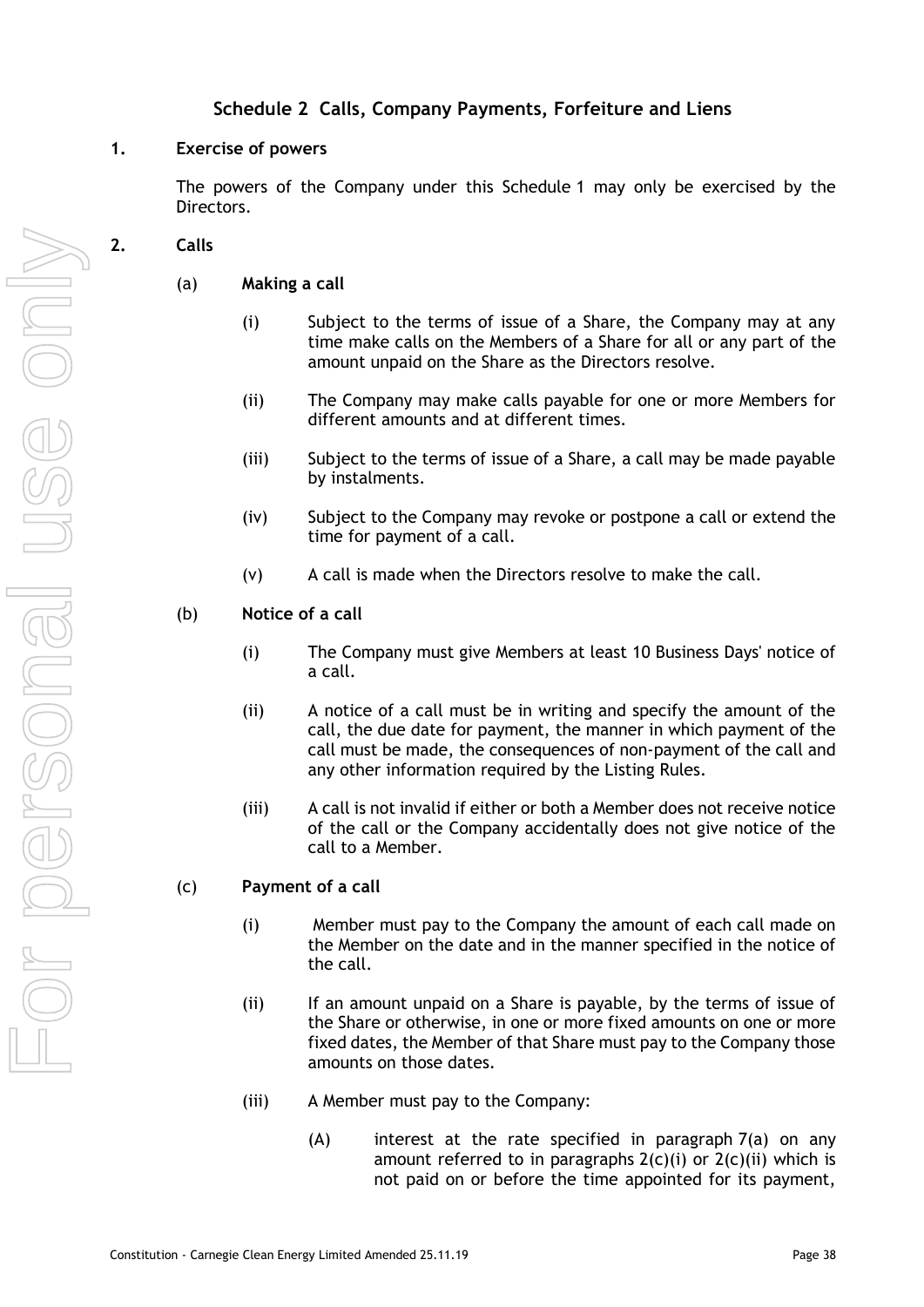from the appointed for payment to the time of the actual payment; and

- (B) expenses incurred by the Company because of the failure to pay or late payment of that amount.
- (iv) The Company may waive payment of all or any part of an amount payable under paragraph [2\(c\)\(iii\).](#page-41-3)
- (v) The joint holders of a Share are jointly and severally liable for the payment of all calls due in respect of that Share.

#### (d) **Recovery of a call**

- (i) The Company may recover an amount due and payable under this paragraph [2](#page-41-4) from a Member by:
	- (A) commencing legal action against the Member for all or part of the amount due;
	- (B) enforcing a lien on the Share in respect of which the call was made; or
	- (C) forfeiting the Share in respect of which the call was made.
- (ii) The debt due in respect of an amount payable under this paragraph [2](#page-41-4) in respect of a Share is sufficiently proved by evidence that:
	- (A) the name of the Member sued is entered in the Register as one or more of the holders of that Share; and
	- (B) there is a record in the minute books of the Company of:
		- (1) in the case of an amount referred to in paragraph [2\(c\)\(ii\),](#page-41-2) that amount; or
		- (2) in any other case, the resolution making the call.

#### <span id="page-42-0"></span>**(e) Payment in advance of a call**

- (i) The Company may:
	- (A) accept from any Member all or any part of the amount unpaid on a Share held by the Member before that amount is called for;
	- (B) pay interest at any rate the Directors resolve, on the amount paid before it is called, from the date of payment until and including the date the amount becomes actually payable; and
	- (C) repay the amount paid to that Member.
- (ii) An amount paid pursuant to paragraph  $2(e)(i)(A)$  does not confer a right to participate in:
	- (A) a Dividend determined to be paid from the profits of the Company; or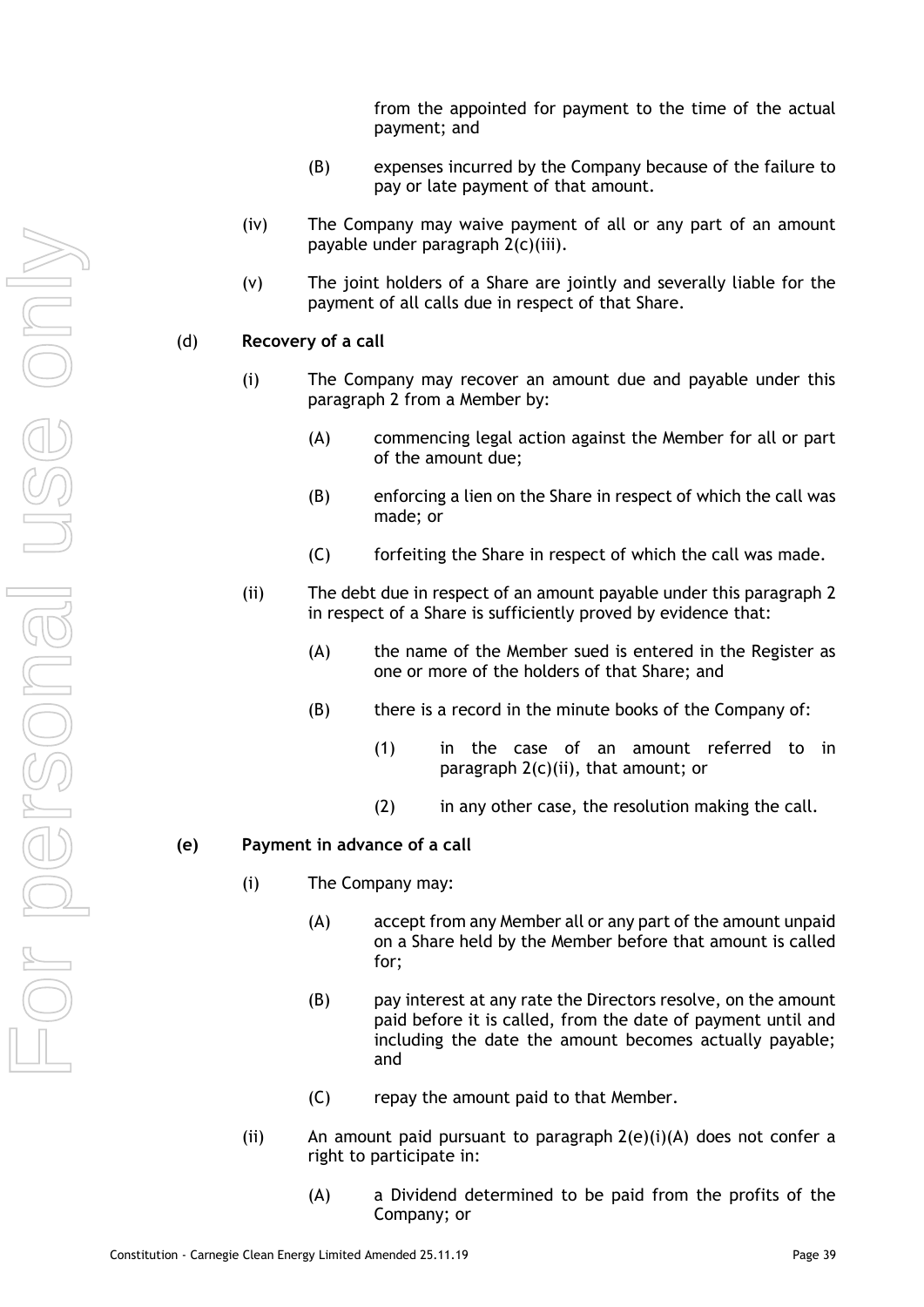- (B) any surplus of the Company in a winding up of the Company,
- (C) for the period before the date when the amount paid would have otherwise become payable.

### <span id="page-43-2"></span><span id="page-43-1"></span><span id="page-43-0"></span>**3. Company payments on behalf of a Member**

#### **(a) Rights of the Company**

- (i) A Member or, if the Member is deceased, the Member's Personal Representative, must indemnify the Company against any liability which the Company has under any law to make a payment (including payment of a tax) in respect of:
	- (A) a Share held by that Member (whether solely or jointly);
	- (B) a transfer or transmission of Shares by that Member;
	- (C) a Dividend or other money which is, or may become, due or payable to that Member; or
	- (D) that Member.
- (ii) A Member or, if the Member is deceased, the Member's Personal Representative, must pay to the Company immediately on demand:
	- (A) the amount required to reimburse the Company for a payment referred to in paragraph [3\(a\)\(i\);](#page-43-0) and
	- (B) pay to the Company interest at the rate specified in paragraph [7\(a\)](#page-47-0) on any amount referred to in paragraph [3\(a\)\(i\)](#page-43-0) paid by the Company, from the date of payment by the Company until and including the date the Company is reimbursed in full for that payment.
- (iii) Subject to the Applicable Law, the Company may refuse to register a transfer of any Shares by a Member referred to in paragraph [3\(a\)\(i\),](#page-43-0) or that Member's Personal Representative, until all money payable to the Company under this paragraph [3\(a\)](#page-43-1) has been paid.
- (iv) The powers and rights of the Company under this paragraph [3\(a\)](#page-43-1) are in addition to any right or remedy that the Company may have under the law which requires the Company to make a payment referred to in paragraph [3\(a\)\(i\).](#page-43-0)

#### **(b) Recovery of Company payments**

- (i) The Company may recover an amount due and payable under paragraph [3\(a\)](#page-43-1) from the Member or the Member's Personal Representative by any or all of:
	- (A) deducting all or part of that amount from any other amount payable by the Company to that person in respect of the Shares of that person;
	- (B) commencing legal action against that person for all or part of that amount; or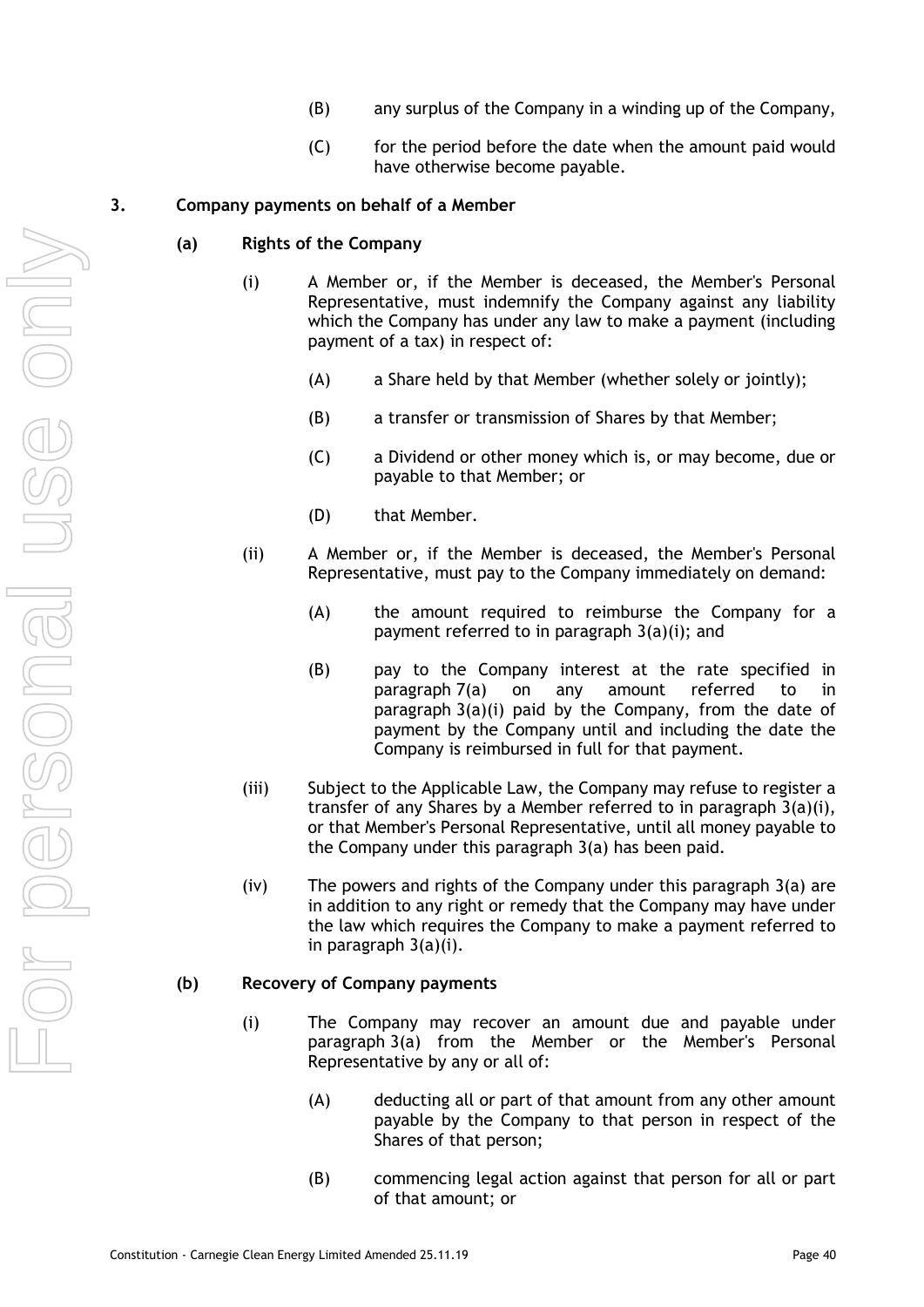- (C) enforcing a lien on one or more of the Shares of that person.
- (ii) The Company may waive any or all its rights under paragraph [3.](#page-43-2)

### **4. Forfeiture**

#### **(a) Forfeiture procedure**

The Company may forfeit a Share of a Member by a resolution of the Directors if:

- (i) that Member does not pay a call or instalment on that Share on or before the date for its payment;
- (ii) the Company gives that Member notice in writing:
	- (A) requiring the Member to pay that call or instalment, any interest on it and all expenses incurred by the Company by reason of the non-payment; and
	- (B) stating that the Share is liable to be forfeited if that Member does not pay to the Company, at the place specified in the notice, the amount specified in the notice, within 10 Business Days (or any longer period specified) after the date of the notice; and
- (iii) that Member does not pay that amount in accordance with that notice.

#### **(b) Notice of forfeiture**

- (i) When any Share has been forfeited, the Company must:
	- (A) give notice in writing of the forfeiture to the Member registered as its holder before the forfeiture; and
	- (B) record the forfeiture with the date of forfeiture in the Register.
- (ii) Failure by the Company to comply with any requirement in **paragraph 4.2(a**) does not invalidate the forfeiture.

#### **(c) Effect of forfeiture**

- (i) The forfeiture of a Share extinguishes:
	- (A) all interests in that Share of the former Member; and
	- (B) all claims against the Company in respect of that Share by the former Member, including all Dividends determined to be paid in respect of that Share and not actually paid.
- (ii) A former Member of a forfeited Share must pay to the Company:
	- (A) all calls, instalments, interest and expenses in respect of that Share at the time of forfeiture; and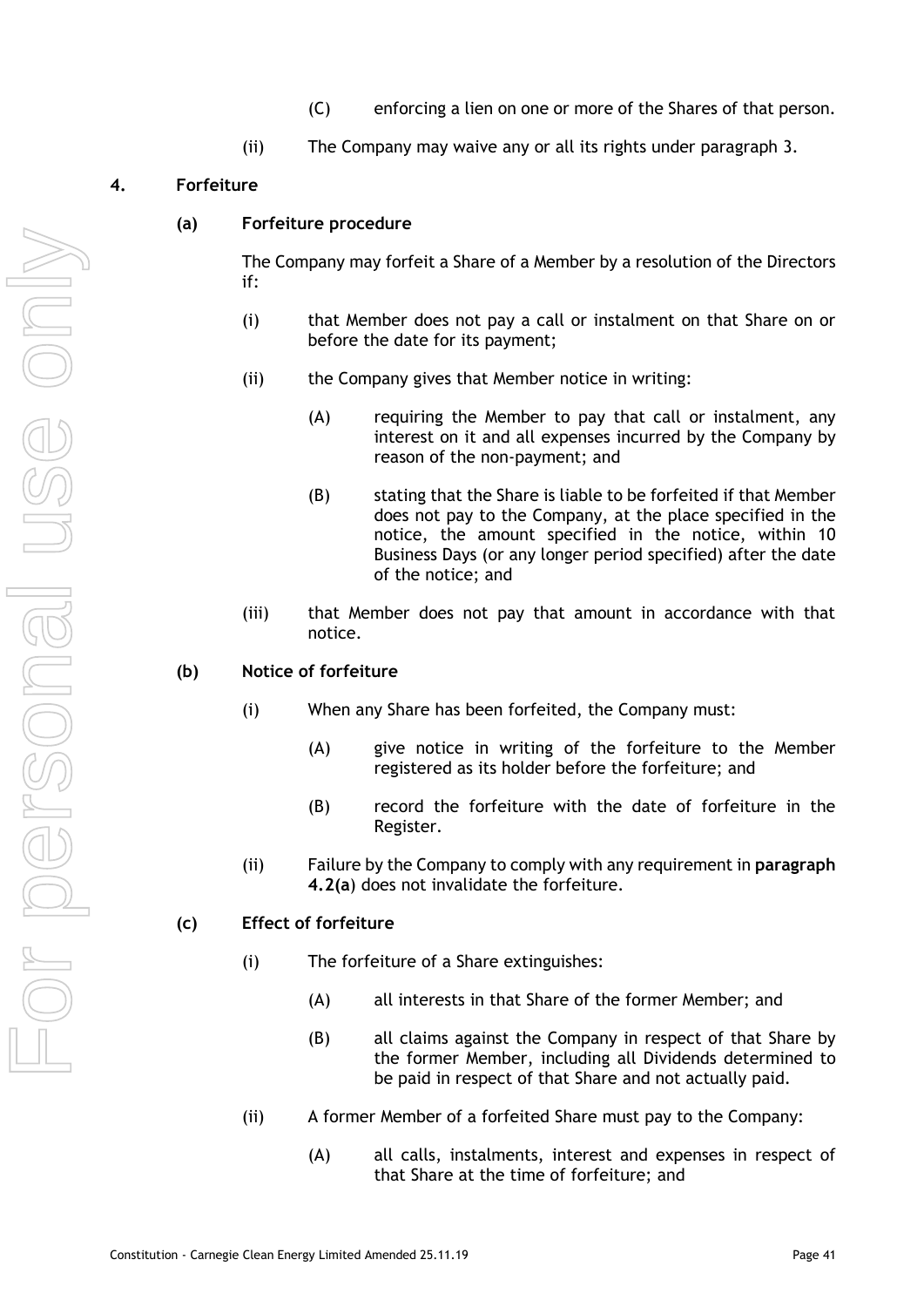$(B)$  interest at the rate specified in paragraph  $7(a)$  on those amounts from the time of forfeiture until and including the date of payment of those amounts.

#### **(d) Sale or reissue of forfeited Shares**

The Company may sell, otherwise dispose of or reissue, a Share which has been forfeited on any terms and in any manner as the Directors resolve.

#### **(e) Cancellation of forfeited Shares**

The Company may by ordinary resolution passed at a general meeting cancel a Share which has been forfeited under the terms on which the Share is on issue.

#### **(f) Proof of forfeiture**

A certificate in writing from the Company signed by a Director or Secretary that a Share was forfeited on a specified date is sufficient evidence of:

- (i) the forfeiture of that Share; and
- (ii) the right and title of the Company to sell, dispose or reissue that Share.

#### **(g) Waiver or cancellation of forfeiture**

The Company may:

- (i) waive any or all of its rights under paragraph 4; and
- (ii) at any time before a sale, disposition, reissue or cancellation of a forfeited Share, cancel the forfeiture on any terms as the Directors resolve.

#### <span id="page-45-0"></span>**5. Liens**

**(a) First ranking lien**

The Company has a first ranking lien on:

- (i) each Share registered in the name of a Member;
- (ii) the proceeds of sale of those Shares; and
- (iii) all Dividends determined to be payable in respect of those Shares,
- for:
- (iv) each unpaid call or instalment which is due but unpaid on those Shares;
- (v) if those Shares were acquired under an employee incentive scheme, all amounts payable to the Company by the Member under loans made to enable those Shares to be acquired;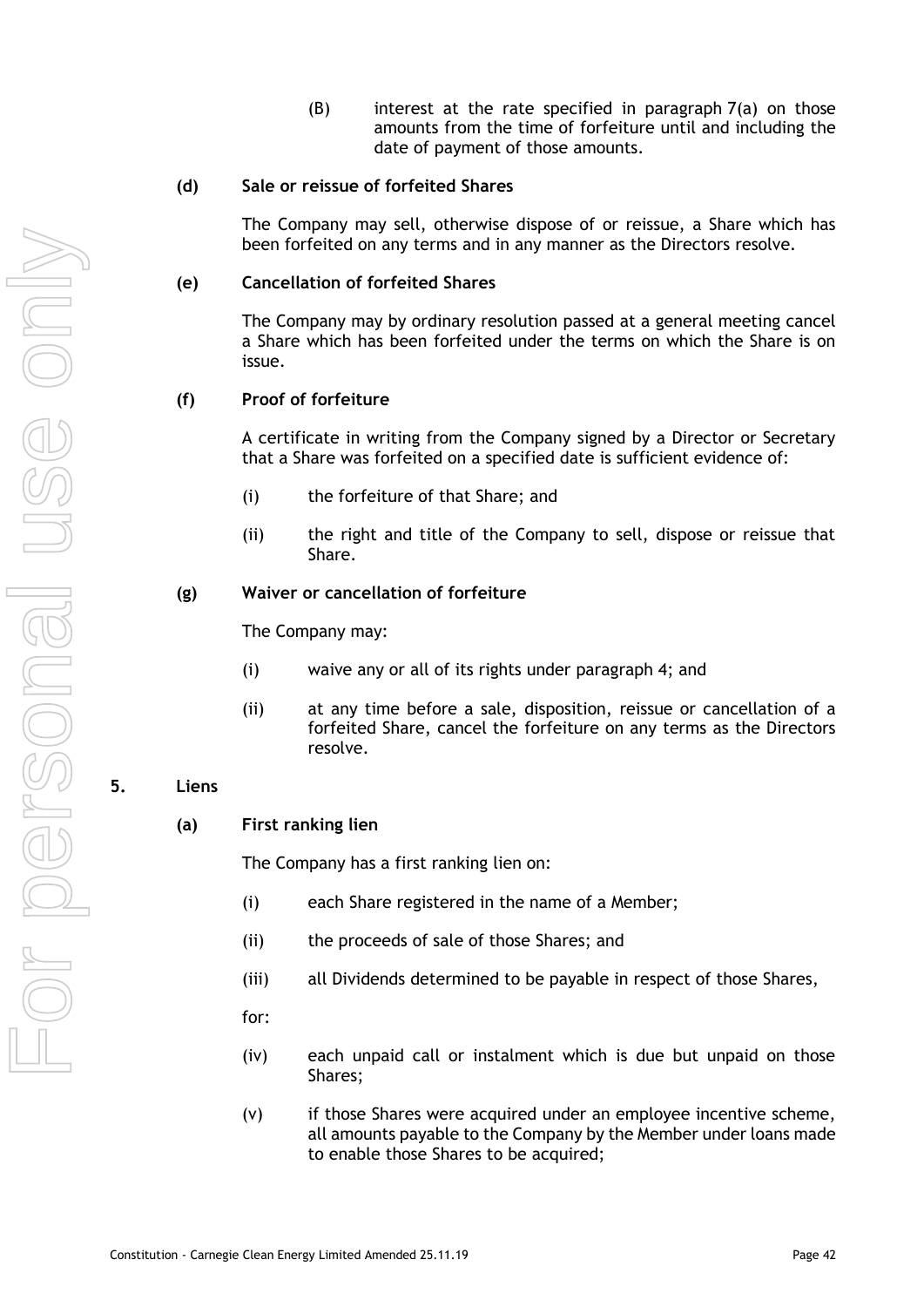- (vi) all amounts which the Company is required by law to pay, and has paid, in respect of those Shares (including any payment under paragraph [3\)](#page-43-2) or the forfeiture or sale of those Shares; and
- (vii) all interest and expenses due and payable to the Company under this Schedule 1.

#### **(b) Enforcement by sale**

The Company may sell a Share of a Member to enforce a lien on that Share if:

- (i) an amount secured by that lien is due and payable;
- (ii) the Company gives that Member or the Member's Personal Representative notice in writing:
	- (A) requiring payment to the Company of that amount, any interest on it and all expenses incurred by the Company by reason of the non-payment; and
	- (B) stating that the Share is liable to be sold if that person does not pay to the Company, in the manner specified in the notice, the amount specified in the notice within 10 Business Days (or any longer period specified) after the date of the notice; and
- (iii) that Member or the Member's Personal Representative does not pay that amount in accordance with that notice.

#### **(c) Release or Waiver of lien**

- (i) Registration of a transfer of a Share by the Company releases any lien of the Company on that Share in respect of any amount owing on that Share, unless the Company gives notice in writing, to the person to whom that Share is transferred, of the amount owing.
- (ii) The Company may waive any or all of its rights under paragraph [5.](#page-45-0)

#### **6. Sales, Disposals and Reissues**

#### **(a) Sale procedure**

- (i) The Company may:
	- (A) receive the purchase money or consideration for Shares sold or disposed of under this [Schedule](#page-40-1) 1;
	- (B) appoint a person to sign a transfer of Shares sold or disposed of under this [Schedule](#page-40-1) 1;
	- (C) do all things necessary or desirable under the Applicable Law to effect a transfer of Shares sold or disposed of under this [Schedule](#page-40-1) 1; and
	- (D) enter in the Register the name of the person to whom Shares are sold or disposed.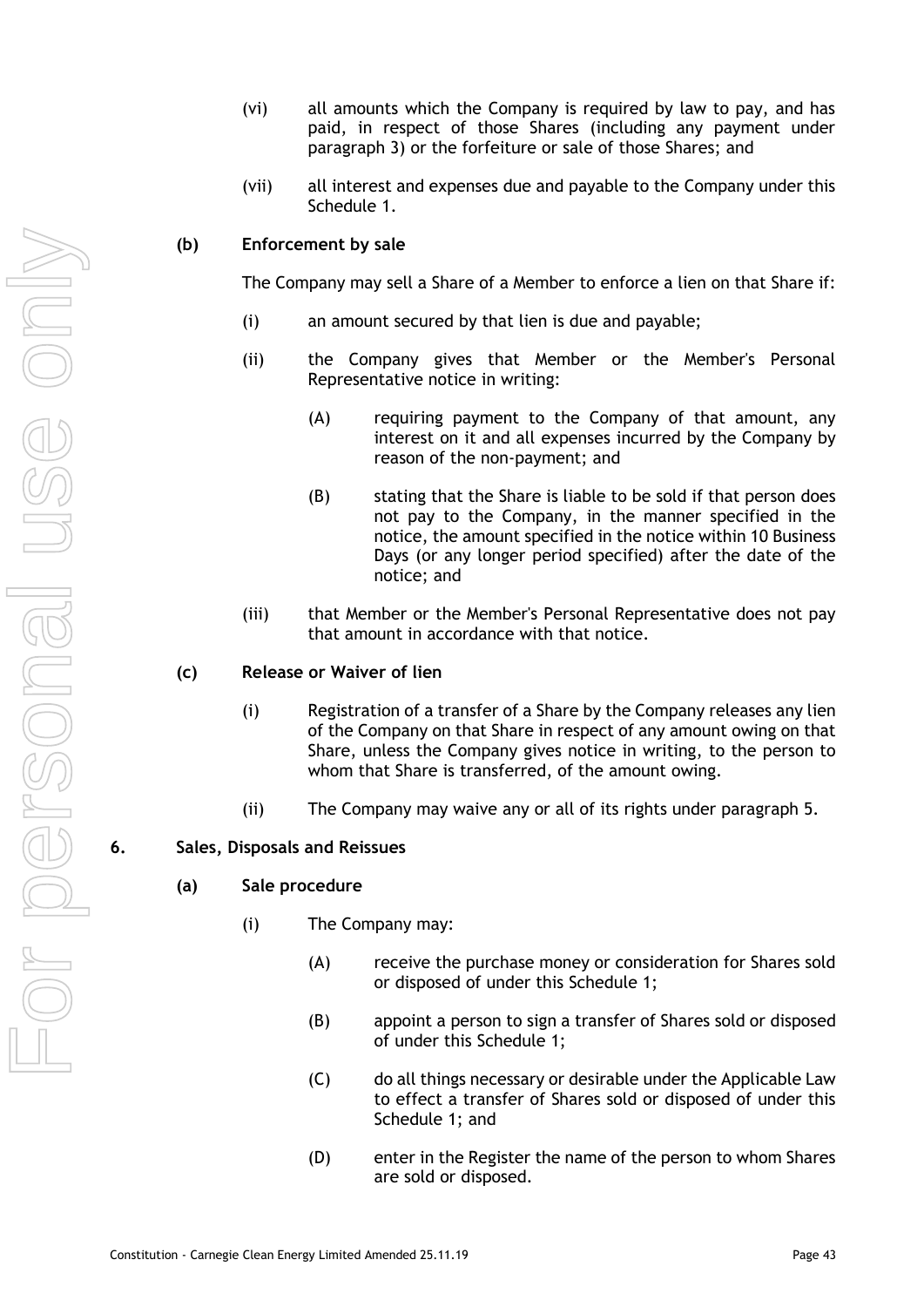- (ii) The person to whom a Share is sold or disposed under this Schedule 1 need not enquire whether the Company:
	- (A) properly exercised its powers under this Schedule 1 in respect of that Share; or
	- (B) properly applied the proceeds of sale or disposal of those Shares,

and the title of that person is not affected by those matters.

- (C) The remedy (if any) of any person aggrieved by a sale or other disposal of Shares under this [Schedule](#page-40-1) 1 is in damages only and against the Company exclusively.
- (D) A certificate in writing from the Company signed by a Director or Secretary that a Share was sold, disposed of or reissued in accordance with this [Schedule](#page-40-1) 1 is sufficient evidence of those matters.

#### **(b) Application of proceeds**

The Company must apply the proceeds of any sale, other disposal or reissue of any Shares under this [Schedule](#page-40-1) 1 in the following order:

- (i) the expenses of the sale, other disposal or reissue;
- (ii) the amounts due and unpaid in respect of those Shares; and
- (iii) the balance (if any) to the former Member or the former Member's Personal Representative, on the Company receiving the certificate (if any) of those Shares or other evidence satisfactory to the Company regarding the ownership of those Shares.

#### <span id="page-47-0"></span>**7. Interest**

- (a) A person must pay interest under this [Schedule](#page-40-1) 1 to the Company:
	- (i) at a rate the Directors resolve; or
	- (ii) if the Directors do not resolve, at 15% per annum.
- (b) Interest payable to the Company under this [Schedule](#page-40-1) 1 accrues daily.
- (c) The Company may capitalise interest payable under this [Schedule](#page-40-1) 1 at any interval the Directors resolve.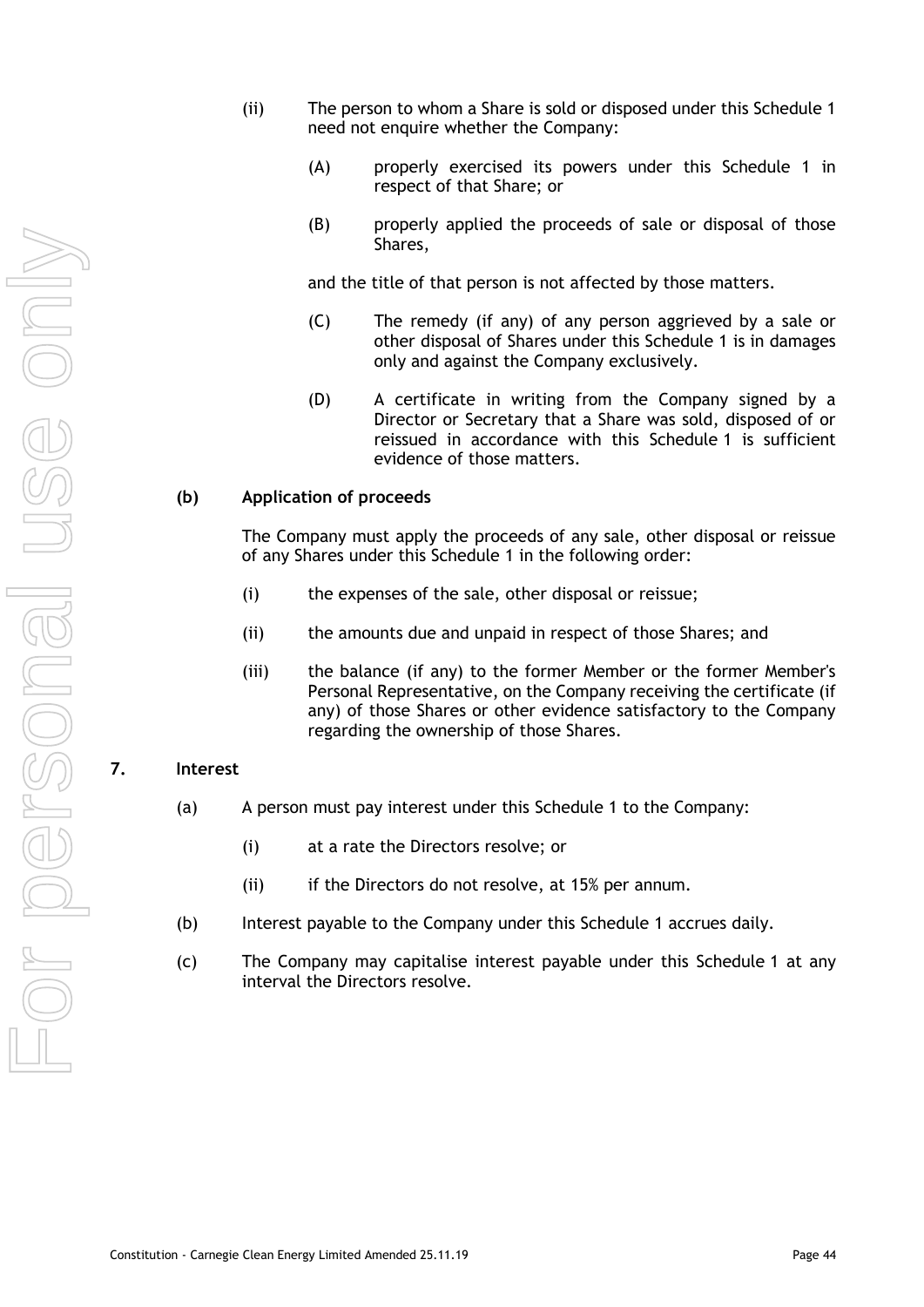## <span id="page-48-0"></span>**1. Deceased Members**

- **(a) Effect of death**
	- (i) If a Member in respect of a Share which is not jointly held dies, the Company must recognise only the Personal Representative of that Member as having any title to or interest in, or any benefits accruing in respect of, that Share.
	- (ii) If a Member in respect of a Share which is jointly held dies, the Company must recognise only the surviving Members of that Share as having any title to or interest in, or any benefits accruing in respect of, that Share.

### **(b) Estates and Personal Representatives**

- (i) The estate of a deceased Member is not released from any liability in respect of the Shares registered in the name of that Member.
- (ii) Where 2 or more persons are jointly entitled to any Share as a consequence of the death of the registered holder of that Share, they are taken to be joint holders of that Share.

### <span id="page-48-4"></span><span id="page-48-3"></span>**2. Transmission Events**

#### <span id="page-48-1"></span>**(a) Transmittee right to register or transfer**

- (i) Subject to the Bankruptcy Act 1966 if a person entitled to a Share because of a Transmission Event gives the Directors the information they reasonably require to establish the person's entitlement to be registered as the holder of the Share, that person may:
	- (A) elect to be registered as a Member in respect of that Share by giving a signed notice in writing to the Company; or
	- (B) transfer that Share to another person.
- <span id="page-48-2"></span>(ii) On receiving a notice under paragraph  $2(a)(i)(A)$ , the Company must register the person as the holder of that Share.
- (iii) A transfer under paragraph  $2(a)(i)(B)$  is subject to all provisions of this Constitution relating to transfers of Shares.

#### **(b) Other transmittee rights and obligations**

- (i) A person registered as a Member as a consequence of paragraph [2\(a\)](#page-48-3) must indemnify the Company to the extent of any loss or damage suffered by the Company as a result of that registration.
- (ii) A person who has given to the Directors the information referred to in paragraph [2\(a\)\(i\)](#page-48-4) in respect of a Share is entitled to the same rights to which that person would be entitled if registered as the holder of that Share.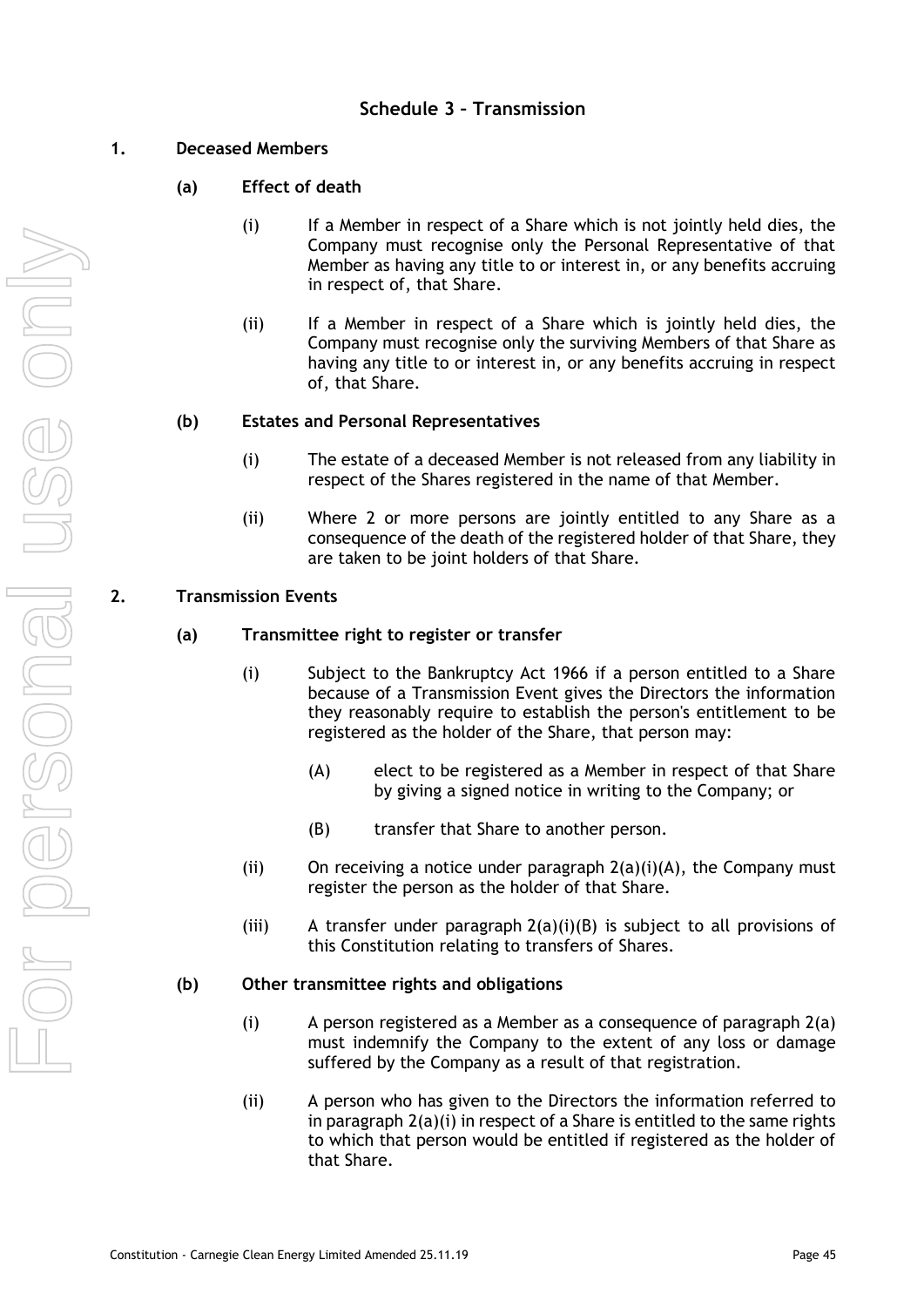## **Schedule 4 – Less than Marketable Parcels**

## <span id="page-49-0"></span>**1. Definitions**

In this Schedule:

**Sale Share** means a Share which is sold or disposed of in accordance with this Schedule.

<span id="page-49-4"></span><span id="page-49-3"></span><span id="page-49-1"></span>**2. Power to sell less than marketable parcels**

## **(a) Existing less than marketable parcels**

- (i) The Company may sell the Shares of a Member if:
	- (A) the total number of Shares of a particular class held by that Member is less than a marketable parcel;
	- (B) the Company gives that Member notice in writing stating that the Shares are liable to be sold or disposed of by the Company; and
	- (C) that Member does not give notice in writing to the Company, by the date specified in the notice of the Company (being not less than 42 days after the date of the Company giving that notice), stating that all or some of those Shares are not to be sold or disposed of.
- (ii) The Company may only exercise the powers under paragraph  $2(a)(i)$ , in respect of one or more Members, once in any 12 month period.
- $(iii)$  The power of the Company under paragraph  $2(a)(i)$  lapses following the announcement of a takeover bid. However, the procedure may be started again after the close of the offers made under the takeover bid.

## <span id="page-49-5"></span><span id="page-49-2"></span>**(b) New less than unmarketable parcels**

- (i) The Company may sell the Shares of a Member if:
	- (A) the Shares of a particular class held by that Member are in a new holding created by a transfer on or after 1 September 1999; and
	- (B) that transfer is of a number of Shares of that class that was less than a marketable parcel at the time the transfer document was initiated, or in the case of a paper based transfer document, was lodged with the Company.
- (ii) The Company may give a Member referred to in paragraph [2\(b\)\(i\)](#page-49-2) notice in writing stating that the Company intends to sell or dispose of the Shares.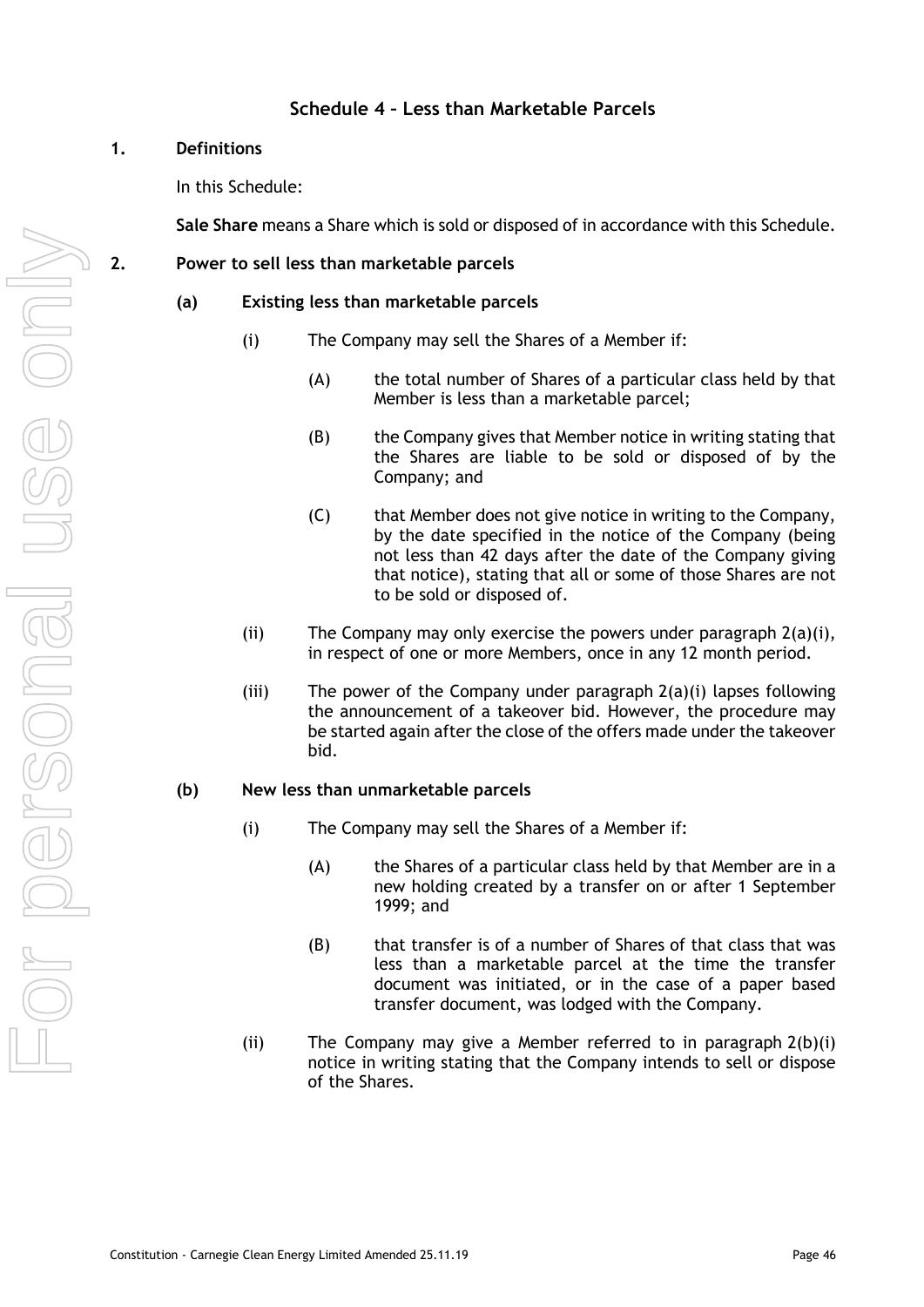#### **3. Exercise of power of sale**

#### **(a) Extinguishment of interests and claims**

The exercise by the Company of its powers under paragraph [2](#page-49-3) extinguishes, subject to this [Schedule](#page-49-0) 4:

- (i) all interests in the Sale Shares of the former Member; and
- (ii) all claims against the Company in respect of the Sale Shares by that Member, including all Dividends determined to be paid in respect of those Share and not actually paid.

### **(b) Manner of sale**

- (i) The Company may sell or dispose of any Shares under paragraph 2 at any time:
	- (A) using a financial services licensee on the basis that person obtains the highest possible price for the sale of the Shares; or
	- (B) in any other manner and on any terms as the Directors resolve.
- (ii) The Company may:
	- (A) exercise any powers permitted under the Applicable Law to enable the sale or disposal of Shares under this Schedule;
	- (B) receive the purchase money or consideration for Sale Shares;
	- (C) appoint a person to sign a transfer of Sale Shares; and
	- (D) enter in the Register the name of the person to whom Sale Shares are sold or disposed.
- (iii) The person to whom a Sale Share is sold or disposed need not enquire whether the Company:
	- (A) properly exercised its powers under this Schedule in respect of that Share; or
	- (B) properly applied the proceeds of sale or disposal of those Shares,

and the title of that person is not affected by those matters.

- (iv) The remedy of any person aggrieved by a sale or disposal of Sale Shares is in damages only and against the Company exclusively.
- (v) A certificate in writing from the Company signed by a Director or Secretary that a Share was sold or disposed of in accordance with this [Schedule](#page-49-0) 4is sufficient evidence of those matters.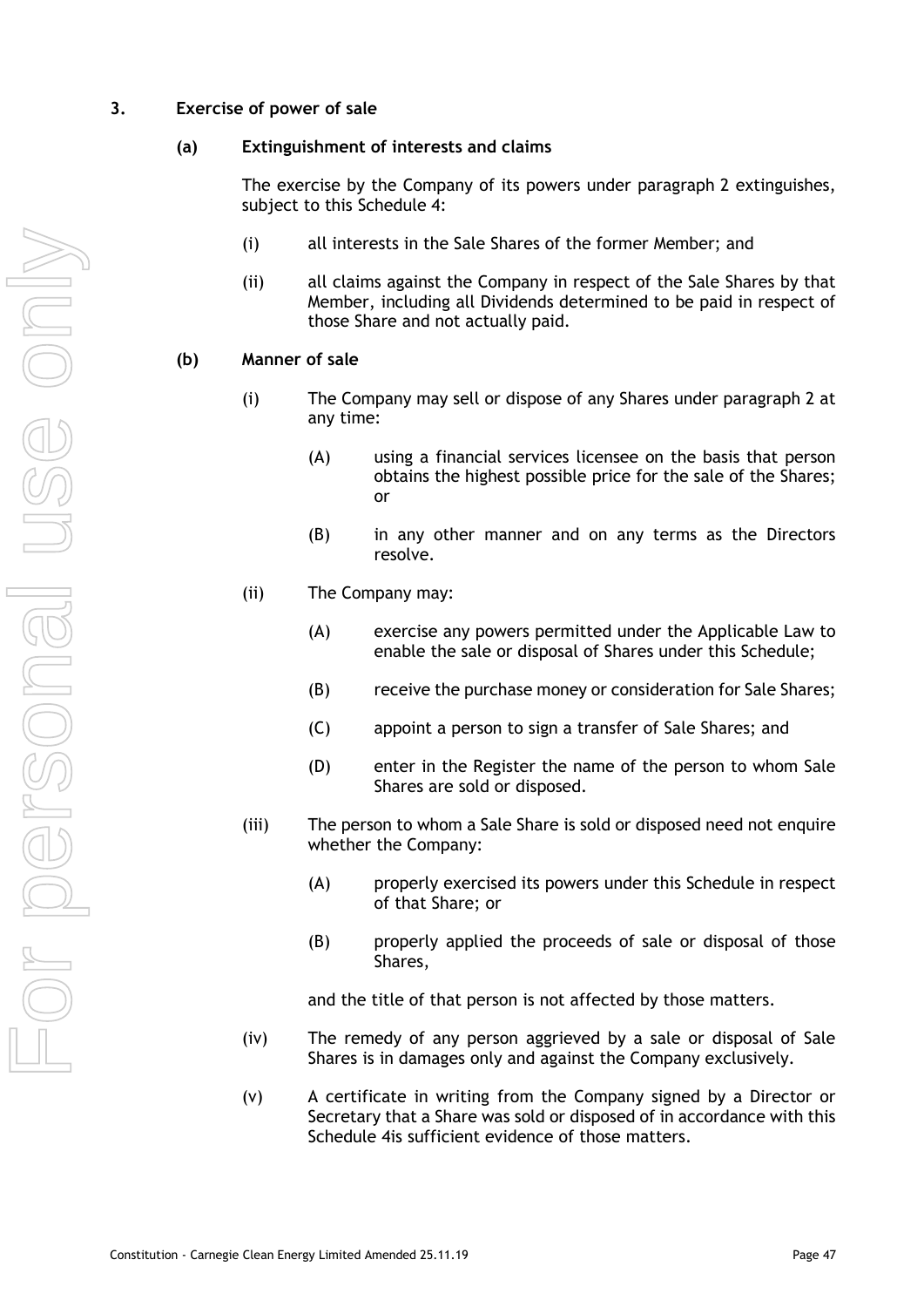### **(c) Application of proceeds**

- $(i)$  If the Company exercises the powers under paragraph  $2(a)$ , either the Company or the person to whom a Sale Share is sold or disposed of must pay the expenses of the sale or disposal.
- (ii) The Company must apply the proceeds of any sale or disposal of any Sale Shares in the following order:
	- (A) in the case of an exercise of the powers under paragraph [2\(b\),](#page-49-5) the expenses of the sale or disposal;
- (iii) the amounts due and unpaid in respect of those Shares; and
- (iv) the balance (if any) to the former Member or the former Member's Personal Representative, on the Company receiving the certificate (if any) for those Shares or other evidence satisfactory to the Company regarding the ownership of those Shares.

#### <span id="page-51-0"></span>**(d) Voting and dividend rights pending sale**

- (i) If the Company is entitled to exercise the powers under paragraph [2\(b\),](#page-49-5) the Company may by resolution of the Directors remove or change either or both:
	- (A) the right to vote; and
	- (B) the right to receive Dividends,
	- (C) of the relevant Member in respect of some or all of the Shares liable to be sold or disposed of.
- (ii) After the sale of the relevant Sale Shares, the Company must pay to the person entitled any Dividends that have been withheld under paragraph [3\(d\)\(i\).](#page-51-0)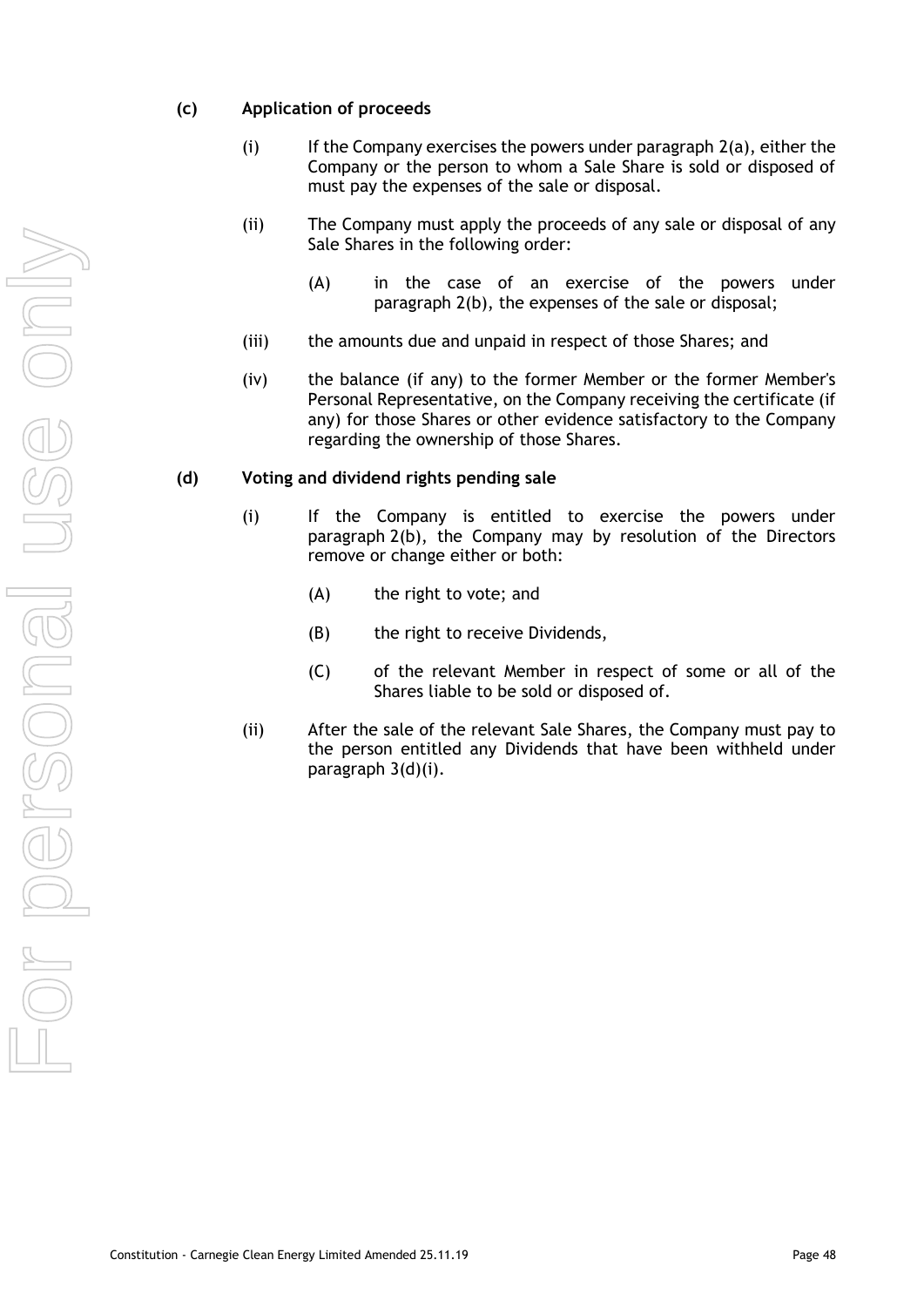## **Schedule 5 – Proportional Takeover Bid Approval**

#### <span id="page-52-0"></span>**1. Definitions**

In this Schedule:

**Approving Resolution** means a resolution to approve a proportional takeover bid in accordance with this Schedule.

**Deadline** means the 14th day before the last day of the bid period for a proportional takeover bid.

**Voter** means a person (other than the bidder under a proportional takeover bid or an associate of that bidder) who, as at the end of the day on which the first offer under that bid was made, held bid class securities for that bid.

#### **2. Refusal of transfers**

#### **(a) Requirement for an Approving Resolution**

- (i) The Company must refuse to register a transfer of Shares giving effect to a takeover contract for a proportional takeover bid unless and until an Approving Resolution is passed in accordance with this [Schedule](#page-52-0) 5.
- (ii) This [Schedule](#page-52-0) 5 ceases to apply on the 3rd anniversary of its last adoption, or last renewal, in accordance with the Corporations Act.

#### <span id="page-52-1"></span>**(b) Voting on an Approving Resolution**

- (i) Where offers are made under a proportional takeover bid, the Directors must, call and arrange to hold a meeting of Voters for the purpose of voting on an Approving Resolution before the Deadline.
- (ii) The provisions of this Constitution concerning meetings of Members (with the necessary changes) apply to a meeting held under paragraph [2\(b\)\(i\).](#page-52-1)
- (iii) Subject to this Constitution, every Voter present at the meeting held under paragraph [2\(b\)\(i\)](#page-52-1) is entitled to one vote for each Share in the bid class securities that the Voter holds.
- (iv) To be effective, an Approving Resolution must be passed before the Deadline.
- (v) An Approving Resolution that has been voted on is taken to have been passed if the proportion that the number of votes in favour of the resolution bears to the total number of votes on the resolution is greater than 50%, and otherwise is taken to have been rejected.
- (vi) If no Approving Resolution has been voted on as at the end of the day before the Deadline, an Approving Resolution is taken, for the purposes of this Schedule, to have been passed in accordance with this Schedule.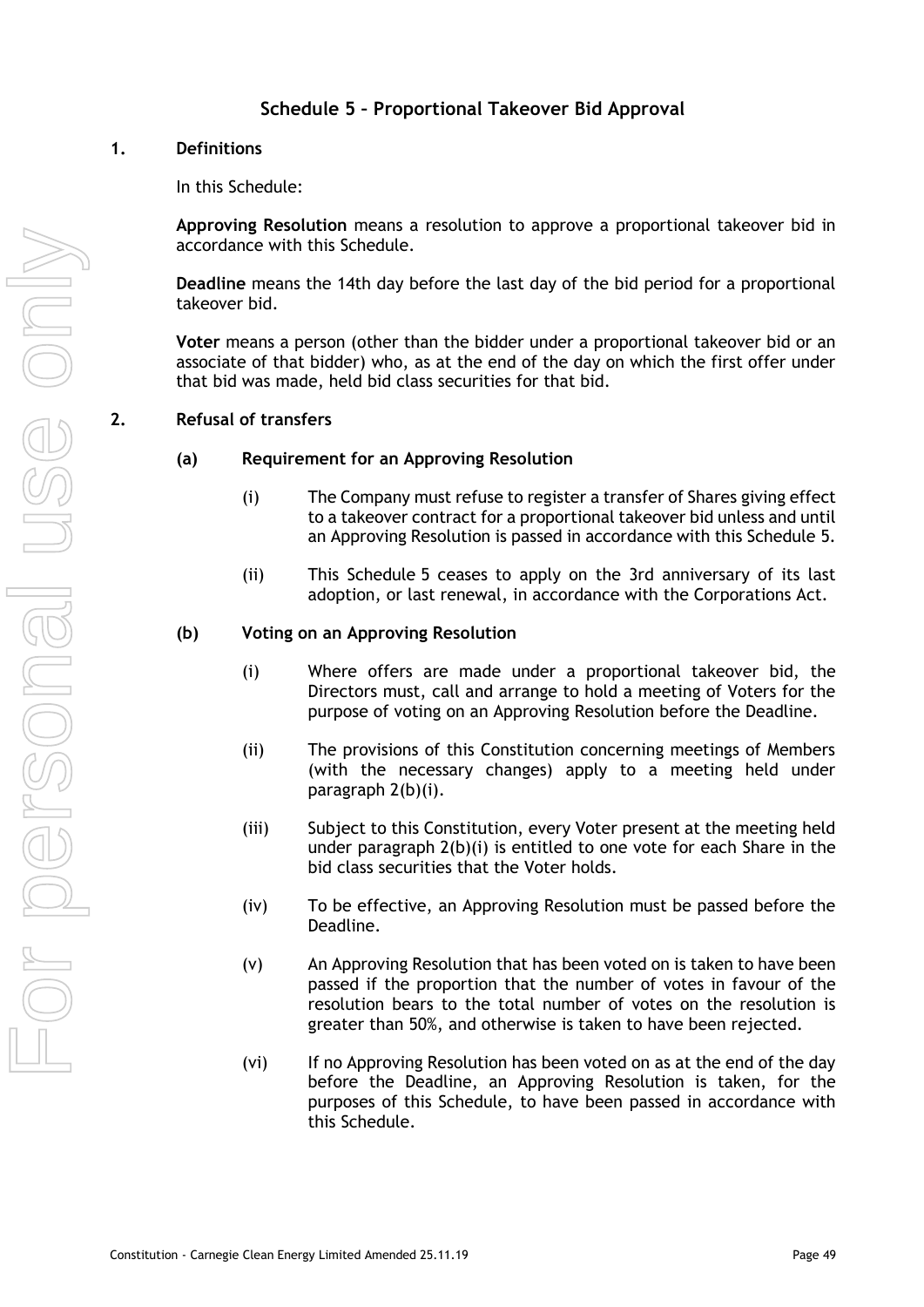## <span id="page-53-0"></span>**Schedule 6 – Preference Shares**

### **1. Definitions**

In this Schedule, unless the context otherwise requires:

**Conversion Circumstances** means, in respect of a Converting Preference Share, whether the Preference Share is liable to be converted or convertible:

- (a) at the option of the Holder, or of the Company, or both;
- (b) upon the happening of a particular event; or
- (c) at a fixed time.

**Conversion Date** means, in respect of a Converting Preference Share, the date (if any) specified in the Issue Resolution for the conversion of that Preference Share or the date upon which an event specified in the Issue Resolution occurs which results in the conversion of that Preference Share.

**Conversion Number** means the number, or formula for determining the number, of ordinary Shares into which a Converting Preference Share will convert upon conversion.

**Converting Preference Share** means a Preference Share which is specified in the Issue Resolution as being liable to be converted or convertible into ordinary Shares in a manner permitted by the Corporations Act, whether at the option of the Holder or otherwise.

**Dividend** means any distribution of any property (including without limitation, money, Paid Up shares, debentures, debenture stock or other securities of the Company or of any other Corporation) to a Holder in respect of a Preference Share as a dividend, whether interim or final.

**Dividend Date** means, in respect of a Preference Share, a date specified in the Issue Resolution on which a Dividend in respect of that Preference Share is payable.

**Dividend Rate** means, in respect of a Preference Share, the terms specified in the Issue Resolution for the calculation of the amount of Dividend to be paid in respect of that Preference Share on any Dividend Date, which calculation may be wholly or partly established by reference to an algebraic formula.

**Franked Dividend** has the meaning given in section 160APA of the Income Tax Assessment Act 1936 (Cth)

**Holder** means, in respect of a Preference Share, the registered holder of that Share.

**Issue Resolution** means the resolution specified in paragraph [3.](#page-54-0)

**Preference Share** means a Share issued under Article [6.2.](#page-8-3)

**Redeemable Preference Share** means a Preference Share which is specified in the Issue Resolution as being liable to be redeemed in a manner permitted by the Corporations Act.

**Redemption Amount** means, in respect of a Redeemable Preference Share, the amount specified in the Issue Resolution to be paid on redemption of the Redeemable Preference Share.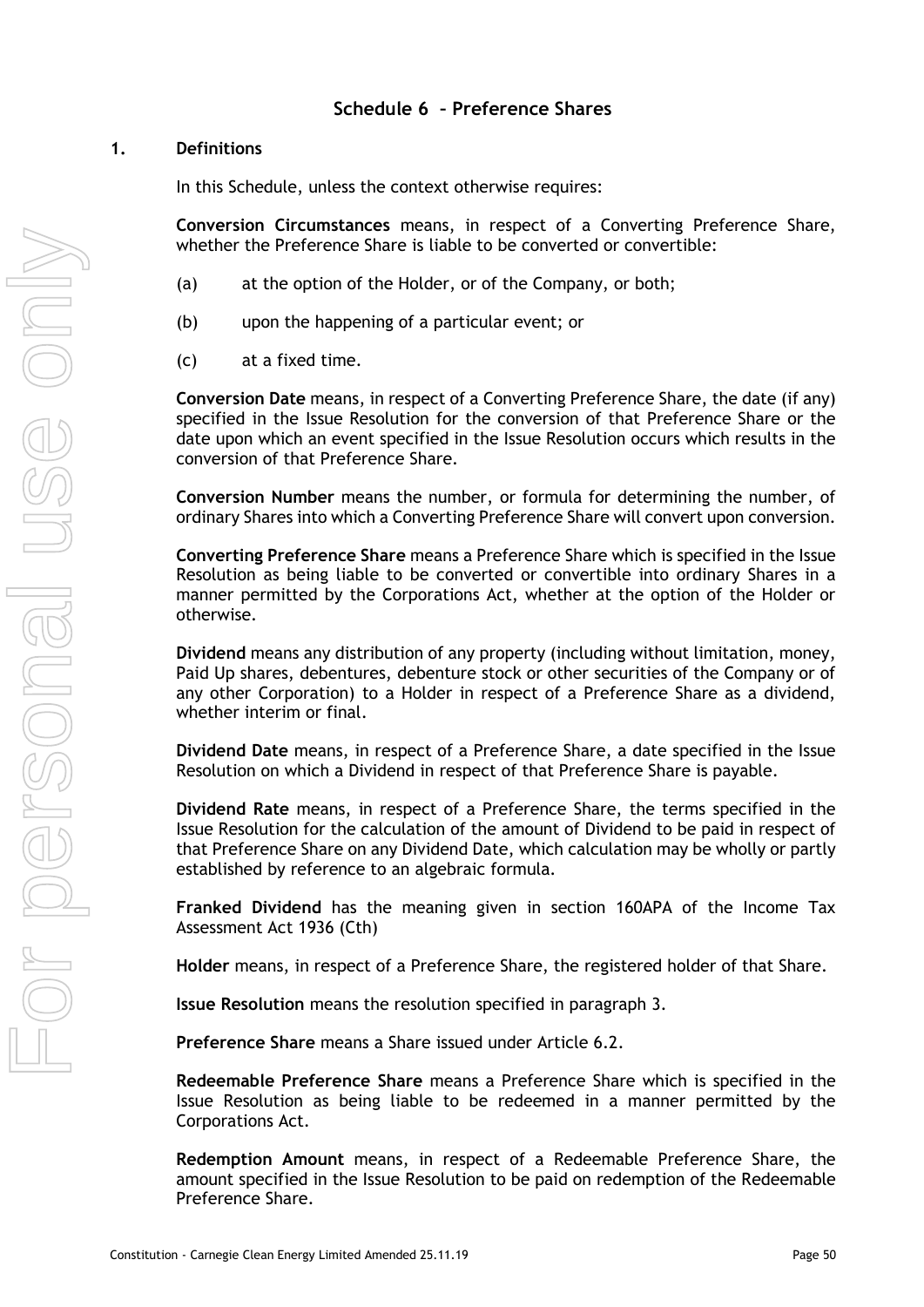**Redemption Circumstances** means, in respect of a Redeemable Preference Share, whether the Preference Share is liable to be redeemed:

- (a) at the option of the Holder, or of the Company, or both;
- (b) upon the happening of a particular event; or
- (c) at a fixed time.

**Redemption Date** means, in respect of a Redeemable Preference Share, the date specified in the Issue Resolution for the redemption of that Preference Share or the date upon which an event specified in the Issue Resolution occurs which results in the redemption of that Preference Share.

**Specified Date** means, in respect of a Redeemable Preference Share, the date (if any) specified in the Issue Resolution before which that Redeemable Preference Share may not be redeemed by the Holder.

#### **2. Rights of Holders**

Each Preference Share confers upon its Holder:

- (a) the rights referred to in Articles  $6.2(b)$  and  $6.2(c)$ ;
- (b) the right in winding up to payment in cash of the amount then paid up on it, and any arrears of Dividend in respect of that Preference Share in priority to any other class of Shares;
- (c) the right in priority to any payment of a Dividend to any other class of Shares, to a cumulative preferential dividend payable on each Dividend Date in relation to that Preference Share calculated in accordance with the Dividend Rate in relation to that Preference Share; and
- (d) no right to participate beyond the extent elsewhere specified in this paragraph 2 in surplus assets or profits of the Company, whether in winding up or otherwise.

#### <span id="page-54-0"></span>**3. Issue Resolution**

- (a) The Directors may allot a Preference Share by a resolution of the Directors specifying:
	- (i) the Dividend Date;
	- (ii) the Dividend Rate;
	- (iii) whether the Preference Share is or is not a Redeemable Preference Share;
	- (iv) if the Preference Share is a Redeemable Preference Share, the Redemption Amount, the Redemption Date, the Redemption Circumstances and any Specified Date for that Redeemable Preference Share;
	- (v) whether the Preference Share is or is not a Converting Preference Share;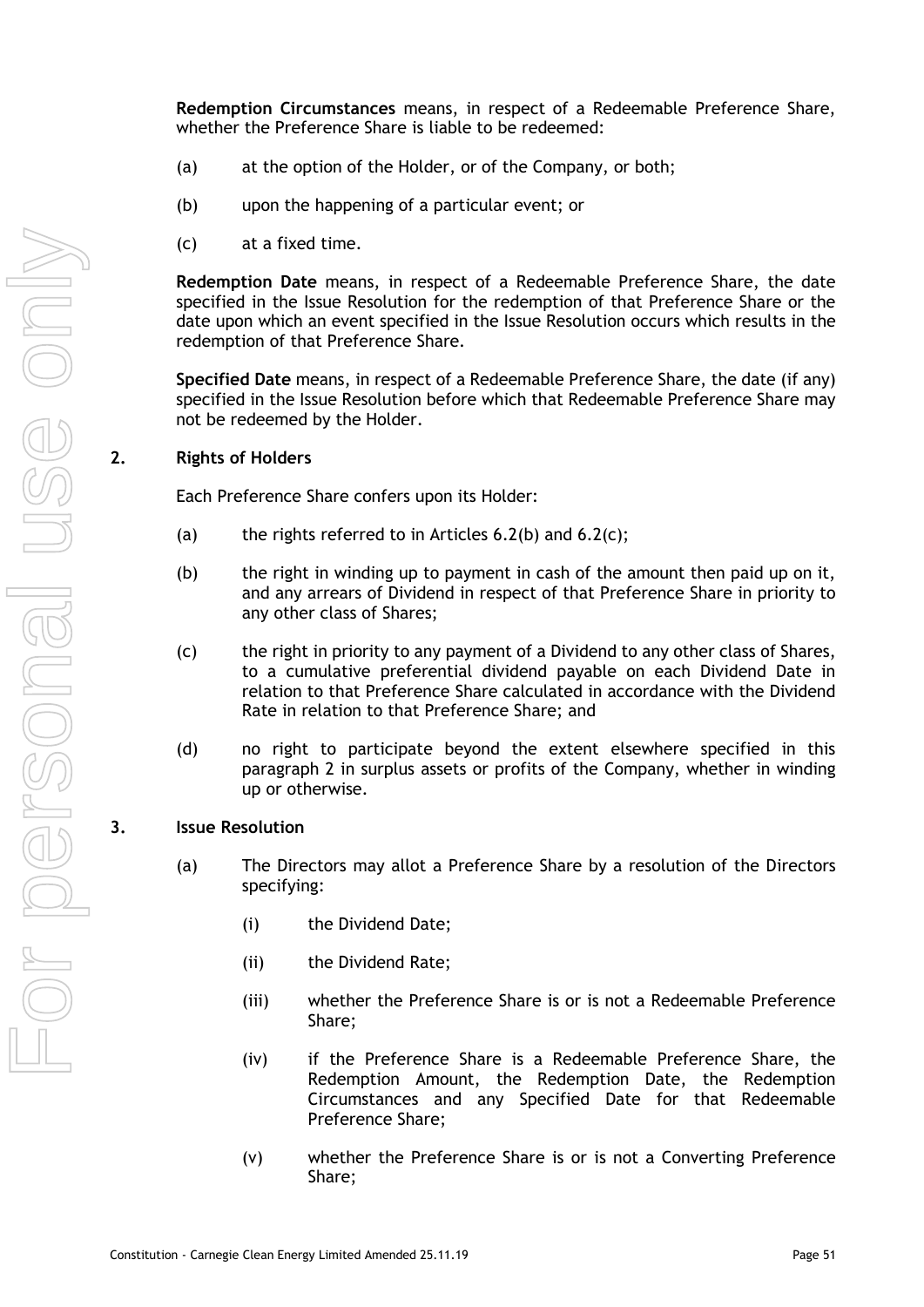- (vi) if the Preference Share is a Converting Preference Share, the Conversion Circumstances, the Conversion Number and any Conversion Date; and
- (vii) any other terms and conditions to apply to that Preference Share.
- (b) The Issue Resolution in establishing the Dividend Rate for a Preference Share may specify that the Dividend is to be:
	- (i) fixed;
	- (ii) variable depending upon any variation of the respective values of any factors in an algebraic formula specified in the Issue Resolution; or
	- (iii) variable depending upon such other factors as the Directors may specify in the Issue Resolution,

and may also specify that the Dividend is to be a Franked Dividend or not a Franked Dividend.

- (c) Where the Issue Resolution specifies that the Dividend to be paid in respect of the Preference Share is to be a Franked Dividend the Issue Resolution may also specify:
	- (i) the extent to which such Dividend is to be franked; and
	- (ii) the consequences of any Dividend paid not being so franked, which may include a provision for an increase in the amount of the Dividend to such an extent or by reference to such factors as may be specified in the Issue Resolution.

#### **4. Redemption**

- (a) The Company must redeem a Redeemable Preference Share on issue:
	- (i) in the case where the Redeemable Preference Share is liable to be redeemed at the option of the Company, on the specified date where the Company, not less than 10 Business Days before that date, has given a notice to the Holder of that Redeemable Preference Share stating that the Redeemable Preference Share will be redeemed on the specified date;
	- (ii) in the case where the Redeemable Preference Share is liable to be redeemed at the option of the Holder, on the specified date where the Holder of that Redeemable Preference Share, not less than 10 Business Days before that date, has given a notice to the Company stating that the Redeemable Preference Share will be redeemed on the specified date; and
	- (iii) in any event, on the Redemption Date,

but no Redeemable Preference Share may be redeemed by the Holder before the Specified Date unless the Redemption Date occurs before that date.

(b) On redemption of a Redeemable Preference Share, the Company, after the Holder has surrendered to the Company the Certificate (if any) in respect of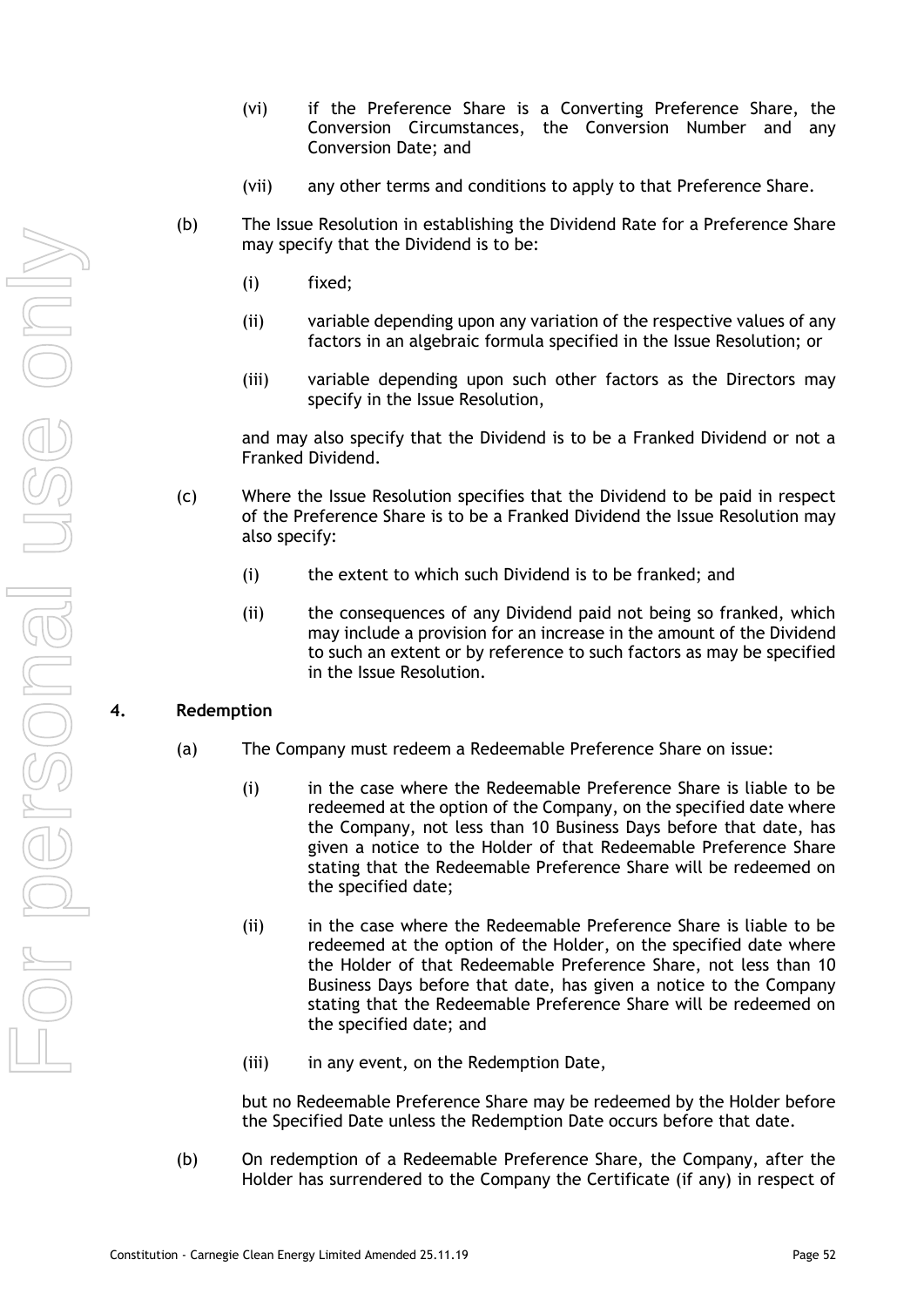that Redeemable Preference Share, must pay to the Holder the Redemption Amount by:

- (i) directly crediting the account nominated in writing by the Holder from time to time; or
- (ii) cheque made payable to the Holder or such other person nominated in writing by the Holder sent through the post to:
	- (A) in the case where the Holder is a joint holder of the Redeemable Preference Share, the address in the Register of the person whose name stands first on the Register in respect of the joint holding; or
	- (B) otherwise, to the address of the Holder in the Register.

#### **5. Conversion**

- (a) The Company must convert a Converting Preference Share on issue:
	- (i) in the case where the Converting Preference Share is liable to be redeemed at the option of the Company, on the specified date where the Company, not less than 10 Business Days before that date, has given a notice to the Holder of that Converting Preference Share stating that the Converting Preference Share will be converted on the specified date;
	- (ii) in the case where the Converting Preference Share is liable to be redeemed at the option of the Holder, on the specified date where the Holder of that Converting Preference Share, not less than 10 Business Days before that date, has given a notice to the Company stating that the Converting Preference Share will be converted on the specified date; and
	- (iii) in any event, on the Conversion Date.
- (b) On conversion of a Converting Preference Share the Company must allot to the Holder additional ordinary Shares such that following conversion the Holder holds that number of ordinary Shares in accordance with the Conversion Number. Conversion of a Converting Preference Shares does not constitute a cancellation, redemption or termination of a Converting Preference Share or the issue, allotment or creation of a new Share.
- (c) The allotment of additional ordinary Shares on Conversion does not constitute a cancellation, redemption or termination of a Converting Preference Share. Conversion is the taking effect of existing rights of a Converting Preference Share and the ending of the special rights attached to the Converting Preference Share.
- (d) Following Conversion, each Converting Preference Share will rank equally with and will confer rights identical with and impose obligations identical with all other fully paid ordinary Shares then on issue.